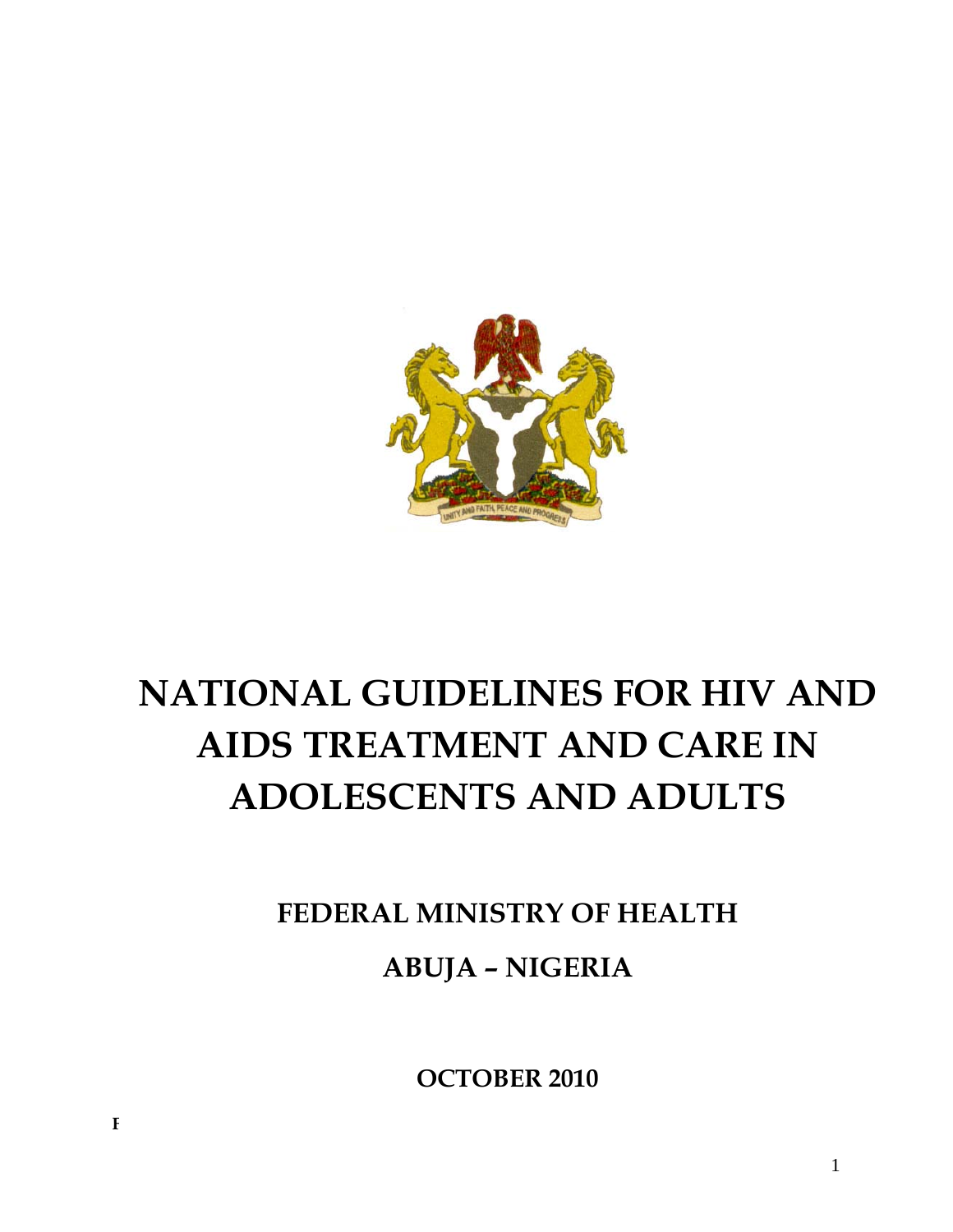Dr. Michael Anibueze Director Public Health Miss Onyinye Ojiaku Intern

#### **ACADEMIA**

Prof. John Idoko Director-General -NACA

#### **PARTNERS**

Dr. Klint Nyamuryekunge WHO HIV/AIDS unit Dr. Niyi Ogundiran WHO HIV/AIDS unit Dr. Amos Omoniyi WHO TB/HIV unit Dr. Nancy Knight Country Director CDC

Mr. Linus Awute Permanent Secretary FMOH Dr. Balami Wapada National Coordinator HIV/AIDS Division Dr. Ngozi Njepuome Fmr. Director Public Health Dr. Babajide Coker Fmr. National Coordinator HIV/AIDS Division Dr. Henry Akpan Fmr. National Coordinator HIV/AIDS Division Dr. Chukwuemeka Asadu Head, Treatment, Care and Support, HIV/AIDS Division Dr. Azeez Aderemi Asst. Director Strategic Information HIV/AIDS Division Mr. Yakubu Kachiro Laboratory Unit, HIV/AIDS Division Dr. Deborah Odoh SMO (PMTCT) HIV/AIDS Division Dr. Emi Monye MO (Adult ART) HIV/AIDS Division Dr. Bilkisu Ibrahim MO (Paediatric ART) HIV/AIDS Division Dr. Chioma Nwazue MO (TB/HIV) HIV/AIDS Division Dr. Olugbenga Ijaodola MO (ART MIS) HIV/AIDS Division Dr. Emperor Ubochioma MO (TBHIV) HIV/AIDS Division Mrs. Osakwe National Pharmacovigilance Centre NAFDAC Ms. Gladys Ihunda ACEHS (CHBC) HIV/AIDS Division Mrs. Fagbeminro Olufunke FP (Palliative Care) HIV/AIDS Division) Mr. Zeni Frankiln Community Development Officer Ms. Bridget Onyebuchi SO Adult ART (HIV/AIDS) Division

Prof. Kike Osinusi Dept. of Paediatrics UCH Prof. Isaac Adewole Dept of Obs/Gynae, UCH Dr. Wadzani Gashau Consultant Physician UMTH Dr. A.S. Akanmu Consultant Haematologist LUTH Dr. N.N. Odunukwe Deputy Director Research, NIMR Dr. Eugenia Ofondu Consultant Physician, Federal Medical Centre Owerri Dr. Oche Agbaji Consultant Physician, JUTH, Jos Dr. Musa Babashani Consultant Physician, AKTH, Kano Dr. Chinwe Chukwuka Consultant Physician, UNTH, Enugu Dr. Oliver Ezechi Senior Research Fellow NIMR, Lagos Dr. Cajetan Onyedum Consultant Physician UNTH, Enugu Dr. Emmanuel Nwobi Community Health Physician UNTH Enugu Dr. Dan Onwujekwe Senior Research Fellow NIMR, Lagos Dr. Rosemary Audu Virologist NIMR, Lagos Dr. Stephen Oguche Paediatrician JUTH Jos

Dr. Vindi Singh Associate Director Clinical Services CDC Dr. Kate Anteyi Senior Programme Officer CDC Dr. Tony Okwuosah Senior Programme Officer CDC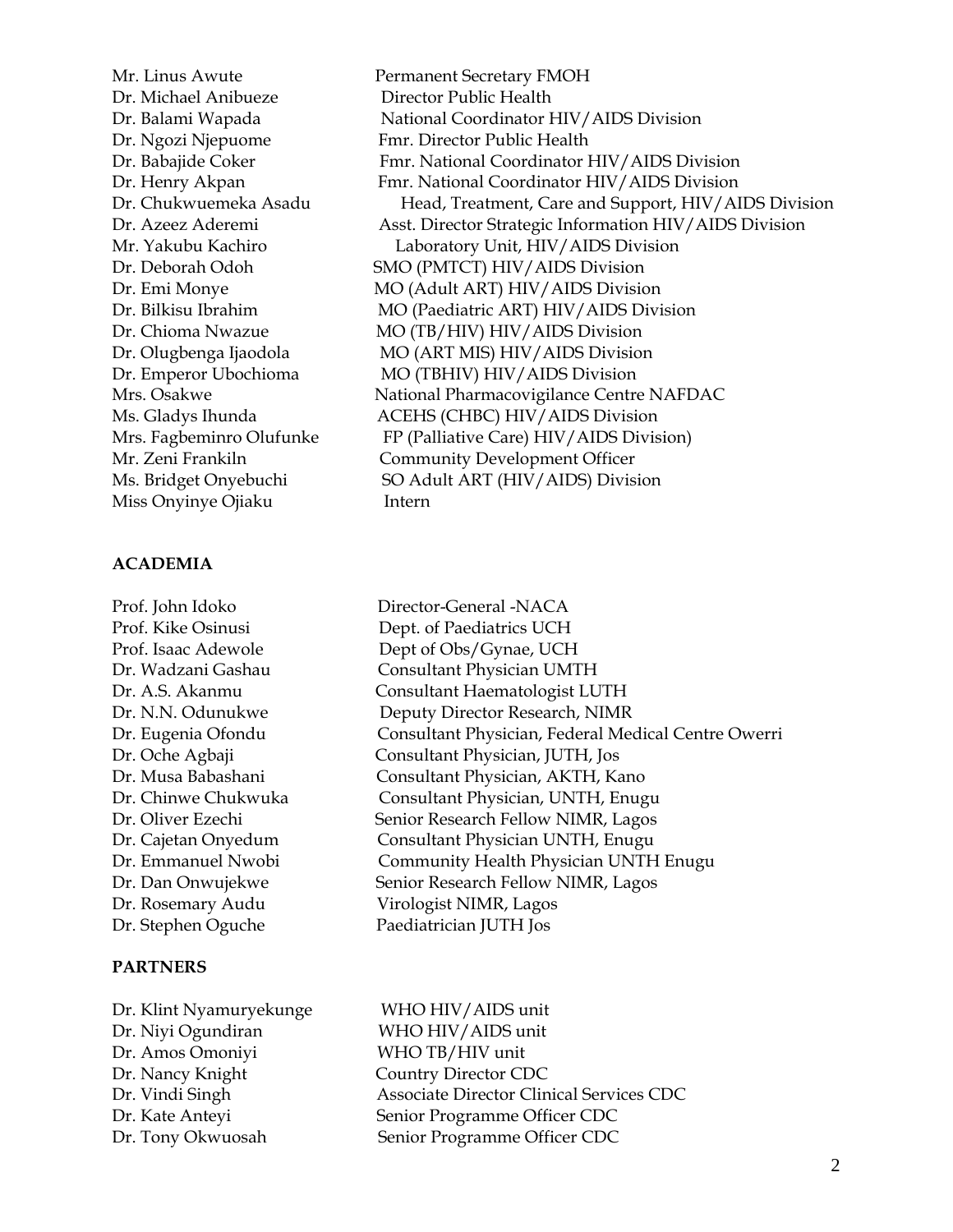Mr. McPaul Okoye Programme Officer USAID Mrs. Dolapo Ogundehin Programme Officer USAID Dr. Babajide Keshinro Clinical Care Director DoD Dr. Ernest Ekong Clinical Director APIN Dr. Muhammed Ibrahim FHI/GHAIN Dr. Patrick Akande Programme Officer APIN Dr. Gebi Usman Associate Clinical Director IHVN Dr. Etiebet Associate Clinical Director IHVN Dr. Chidi Nwizu Senior Technical Advisor, IHV-AIDS Relief Dr. Gerald Onwuegbuzie Regional ART Advisor ICAP-Ng Mr. Tapdiyel Jelpe Senior Programme Officer CDC Dr. Yakubu Adamu Programme Officer DoD Dr. Peter Adekoya Associate Director Clinical Services, MSH Dr. Olawale Salami Clinical Services Adviser, MSH Dr. Bashir Inuwa ART Advisor AIDS Relief Dr. Bola Gobir Clinical Associate AIDS Relief Dr. Utulu Sylvester Programme Officer CEDPA Dr. Karen Megazzini Chief of Party Vanderbilt Mr. Abu Ugbede Programme Officer USAID Dr. Onyekwena Obinna Associate Director FHI-GHAIN Dr. Hadiza Khamofu Consultant NACA Dr. Gilbert Shetak Programme Officer NACA Dr. Emeka Okechukwu Treatment Program Manager USAID Dr. Samuel Usman Clinical Associate, IHV-AIDS Relief Dr. Dorothy Oqua Howard University Pharm Kenneth Agu Senior Project Manager Howard University Pace Centre

#### **ACRONYMS**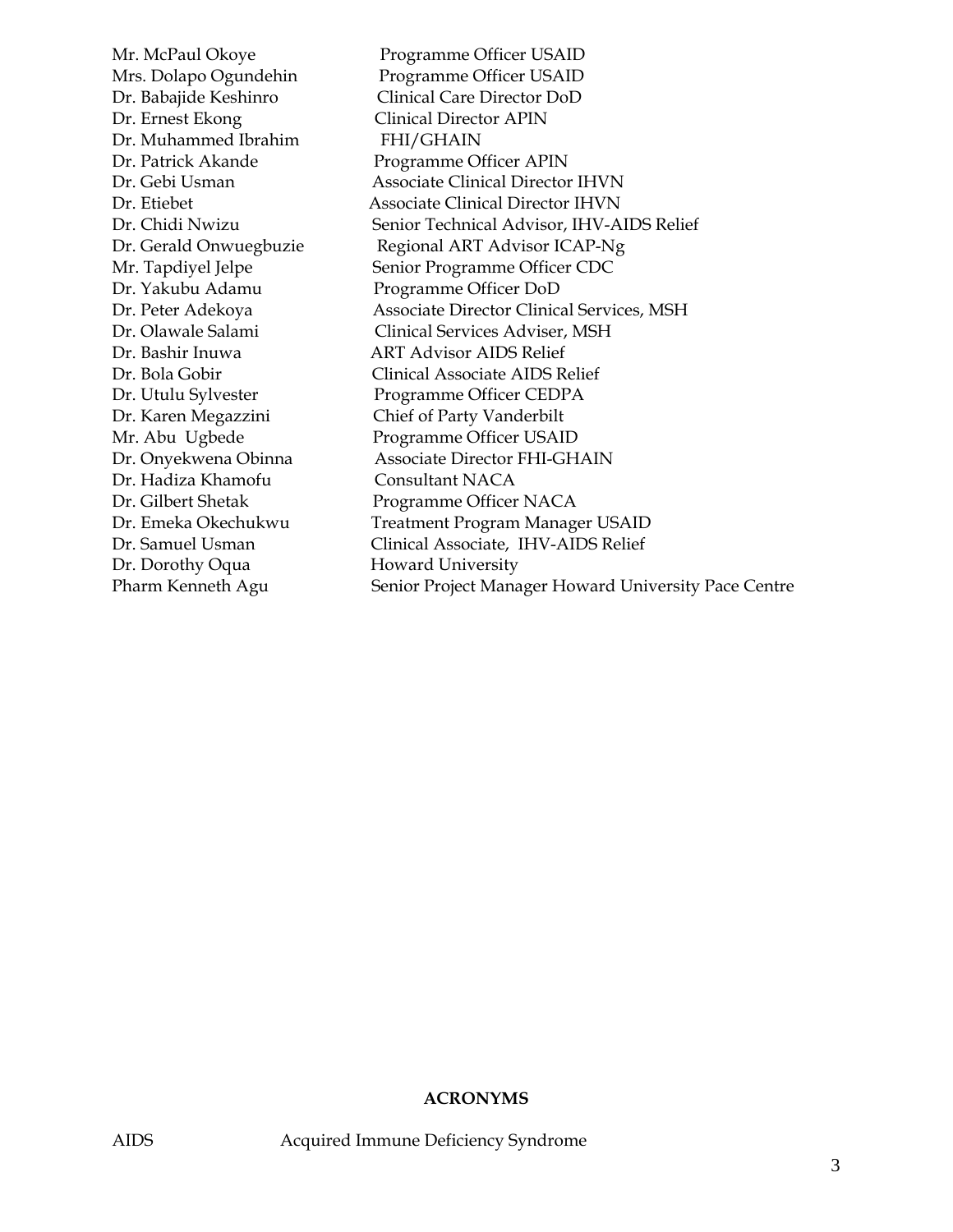| <b>ART</b>   | Antiretroviral Therapy                                |
|--------------|-------------------------------------------------------|
| <b>ARV</b>   | Antiretroviral drugs                                  |
| <b>CBO</b>   | <b>Community Based Organization</b>                   |
| <b>CHEW</b>  | <b>Community Health Extension Worker</b>              |
| <b>CHO</b>   | Community Health Officer                              |
| <b>ELISA</b> | Enzyme Linked Immuno-sorbent Assay                    |
| <b>FBC</b>   | <b>Full Blood Count</b>                               |
| <b>FBO</b>   | Faith-Based Organization                              |
| <b>FMOH</b>  | Federal Ministry of Health                            |
| <b>FGN</b>   | Federal Government of Nigeria                         |
| <b>GON</b>   | Government of Nigeria                                 |
| <b>HAART</b> | Highly Active Antiretroviral Therapy                  |
| <b>HBC</b>   | Home-Based Care                                       |
| <b>HCT</b>   | HIV Counselling and Testing                           |
| HIV          | Human Immunodeficiency Virus                          |
| <b>IEC</b>   | Information Education and Communication               |
| <b>IMAI</b>  | Integrated Management of Adolescent and Adult Illness |
| <b>IMCI</b>  | Integrated Management of Childhood Illness            |
| M & E        | Monitoring and Evaluation                             |
| <b>NACA</b>  | National Agency for the Control of AIDS               |
| <b>NASCP</b> | National AIDS/STI Control Program                     |
| <b>NGO</b>   | Non-governmental Organization                         |
| OIs          | Opportunistic Infections                              |
| PCR          | Polymerase Chain Reaction                             |
| PEP          | Post Exposure Prophylaxis                             |
| PHC          | Primary Health Care                                   |
| <b>PLHIV</b> | People Living With HIV                                |
| <b>PMBC</b>  | Peripheral Blood Mononuclear Cells                    |
| <b>PMTCT</b> | Prevention of Mother-to-Child Transmission            |
| <b>STIs</b>  | Sexually Transmitted Infections                       |
| RAD          | Return after Default                                  |
| TВ           | Tuberculosis                                          |
| <b>USAID</b> | United States Agency for International Development    |
| <b>WHO</b>   | World Health Organization                             |

# **TABLE OF CONTENTS**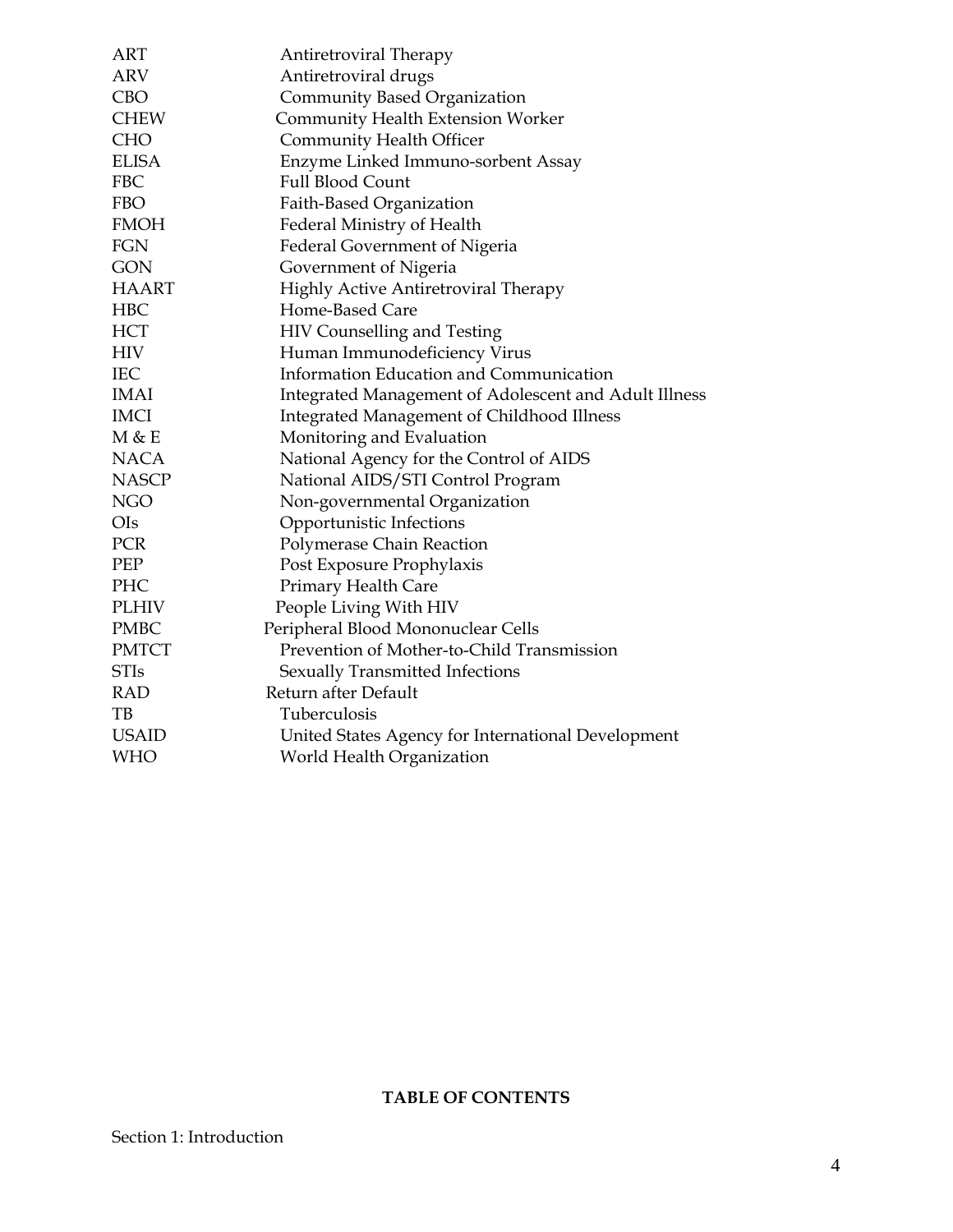Section 2: Diagnosis of HIV and AIDS

- 2.1 HIV Counselling and Testing
- 2.2 Laboratory Diagnosis of HIV Infection
- 2.3 Clinical Diagnosis of HIV and AIDS

Section 3: Antiretroviral Therapy (ART) in Adults and Adolescents

- 3.1 Goals of Antiretroviral Therapy
- 3.2 Pre-ART Evaluation
- 3.3 Criteria for Initiation of ART
- 3.4 Recommended First Line ART Regimens
- 3.5 Recommended Second Line ART Regimen
- 3.6 Switch or Substitution of Antiretroviral Drugs
- 3.7 Salvage Therapy
- 3.8 Antiretroviral Drugs (ARV)

Section 4: ART Monitoring and Follow-Up

- 4.1 Monitoring and Follow-Up
- 4.2 Baseline Assessment
- 4.3 Assessment during Follow-Up

Section 5: Management of Adverse Drug Reactions and Complications of ART

- 5.1 Classification of Adverse Drug Reactions
- 5.2 Management of specific ARV Adverse Drug Reactions
- 5.3 Principles of Management of ADRs
- 5.4 Prevention of ADRs
- 5.5 Pharmacovigilance
- 5.6 ARV Drug Interactions

#### Section 6: Antiretroviral Therapy Adherence

- 6.1 Definition of Adherence
- 6.2 Adherence prior to initiating ART
- 6.3 Adherence at the initiation of ART
- 6.4 Adherence during Therapy
- 6.5 Measurement of Adherence

#### Section 7: Preventive Management of HIV/AIDS

- 7.1 Post-Exposure Prophylaxis
- 7.2 Isoniazid Preventive Treatment of TB
- 7.3 Cotrimoxazole Preventive Treatment of OIs

#### Section 8: Care and Support

- 8.1 Key Elements of Care and Support
- 8.2 Nutrition
- 8.3 Immunization
- 8.5 Palliative Care
- 8.6 Care of the Caregiver
- 8.7 Universal Safety Precaution
- 8.8 Networks and Referrals

#### **LIST OF TABLES AND FIGURES**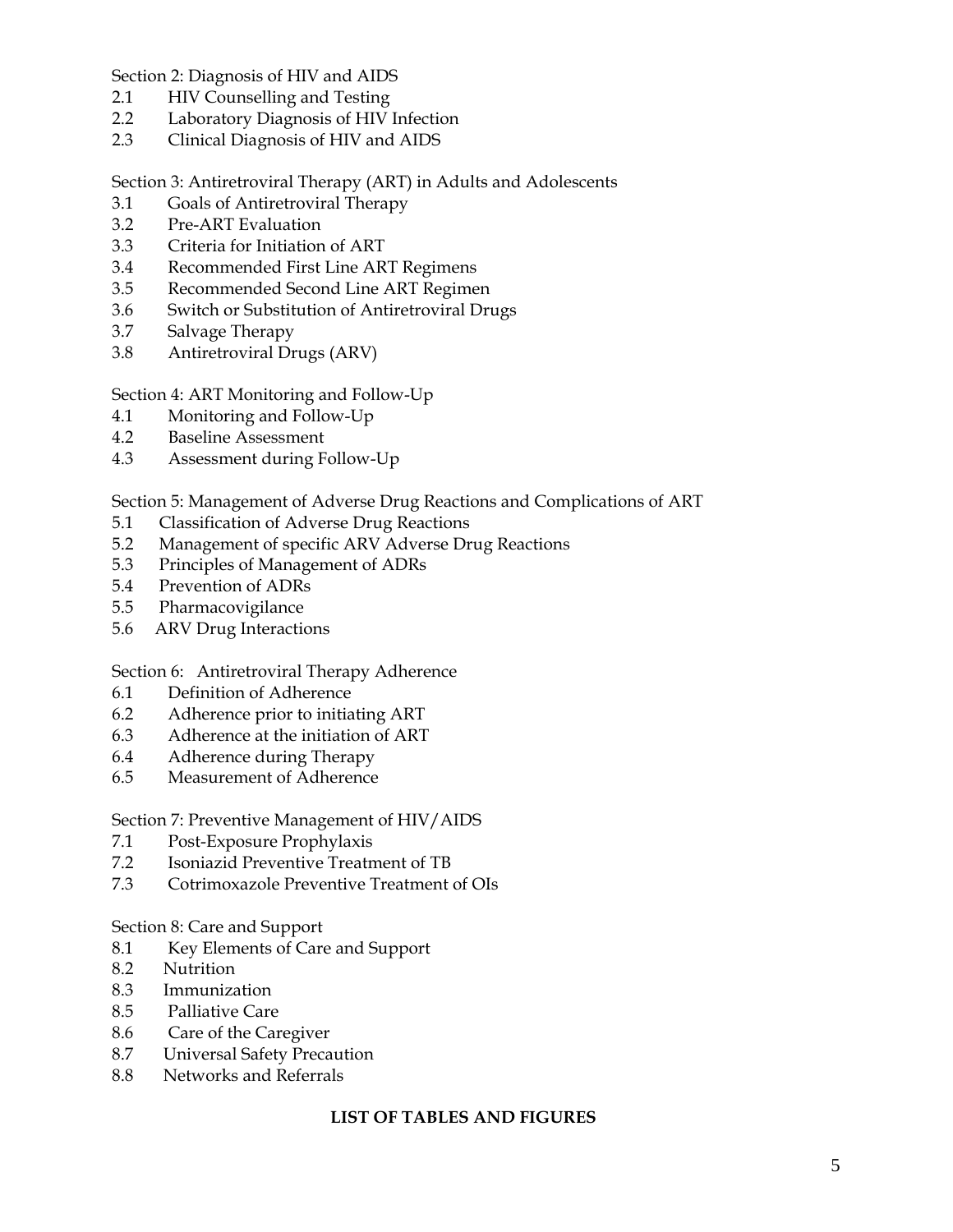# **LIST OF TABLES**

- 2.1 WHO Classification of established HIV infection
- 2.2 WHO Clinical Staging for HIV/AIDS in Adults and Adolescents
- 3.1 Recommendations for individuals with TB Disease and HIV Co-Infection
- 3.2 Preferred Second line ART regimen
- 3.3 Classes of ARV drugs
- 3.4 Nucleoside Reverse Transcriptase Inhibitors; Strength and dosing
- 3.5 Non Nucleoside Reverse Transcriptase Inhibitors: Strength and dosing
- 3.6 Protease Inhibitors: Strength and dosing
- 4.1 Recommended Monitoring Schedule for patients starting HAART
- 5.1 Laboratory Grading of ADRs
- 5.2 ART adverse drug reactions and safety monitoring
- 5.3 Important non-ARV vs ARV Drug Interactions
- 5.4 Non-ARV and ARV Drug Interactions
- 6.1 Factors known to improve Adherence
- 6.2 Factors associated with poor Adherence
- 6.3 Strategies for improving Adherence
- 7.1 Recommended Drug combinations for PEP
- 7.2 Recommended schedules of Investigations following exposure
- 8.1 Recommended Immunization schedule for HIV infected health workers
- 8.2 Minimum package of care by health facility

#### **LIST OF FIGURES**

- 2.1 Parallel versus Serial Testing Algorithm
- 6.1 Correlation between Adherence and Virological Success
- 8.1 Hub and Spoke Network Model between levels of Care
- 8.2 The Continuum of Care

#### **FOREWORD**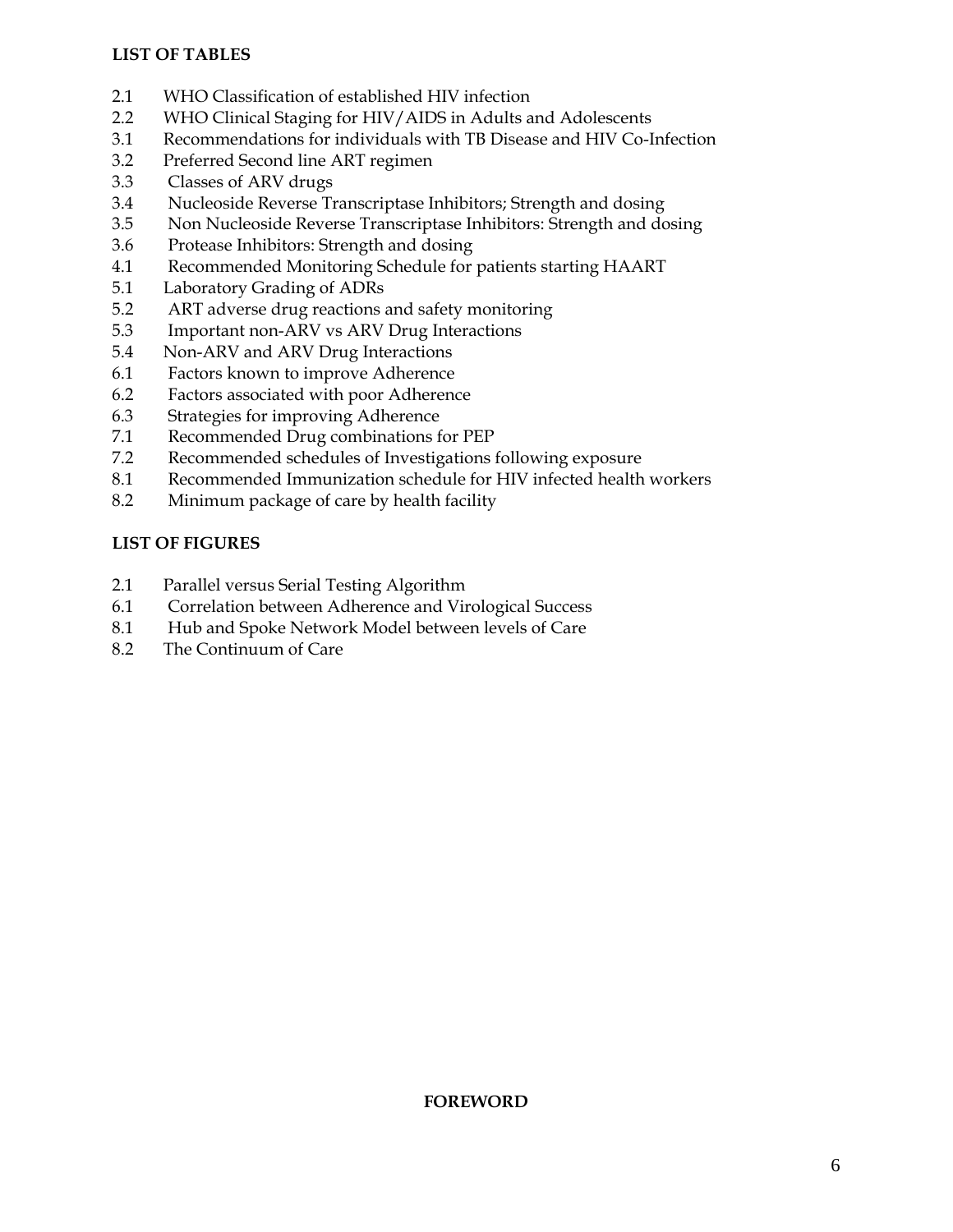The Government of Nigeria is deeply committed to providing high quality and comprehensive care for its population of people living with HIV/AIDS. This commitment is evident in the steps government has taken to combat HIV/AIDS since the virus was discovered in the country in 1986.

 In response to the discovery of HIV, Government took immediate steps to establish the National Expert Committee on AIDS and the National AIDS Control Programme in 1986. Thereafter, the National Action Committee on AIDS which is now the National Agency for the Control of AIDs was established to oversee the multisectoral response to HIV/AIDS and jointly these organs of government have managed a well coordinated effort to contain the HIV epidemic in Nigeria.

Today we have the largest ART programme in the Sub-Saharan Africa, with over 300,000 persons on treatment. This figure represents an astronomical increase in access to ART especially when compared to the position in 2002 when there were less than 10,000 PLHIVs on treatment.

To avoid the pitfalls that are often associated with large and poorly regulated treatment programmes, Government has consistently taken steps to ensure that the use of ART is guided by clear guidelines for safe and effective administration of the life saving drugs to avoid abuse and maximize the benefits inherent in them.

It developed National Guidelines for HIV/AIDS Treatment and Care very early in the Programme and these guidelines are reviewed periodically every two years to accommodate new developments in HIV/AIDS Treatment and Care and ensure that practice of ART in Nigeria remain modern and compatible with global best practice.

The 2010 National Guidelines for HIV/AIDS Treatment and Care is a revision of the 2007 guidelines and it makes far reaching recommendations for the treatment and care of persons living with HIV/AIDS. The review was undertaken by local and international experts in the care of the PLHIV under the leadership and guidance of the National HIV/AIDS Division and in due deference to the recommendations of WHO.

 In undertaking this task, we were guided primarily by considerations for the safety and wellbeing of the patient and efficacy of therapy and I am confident that proper application of the recommendations of these guidelines will enhance the quality of HIV/AIDS Treatment and Care across the country

I therefore ratify this document as the principal guide for the provision of HIV/AIDS Treatment and Care in adults and adolescents in Nigeria and advise that all providers of HIV/AIDS Treatment and Care should be guided by its recommendations.

**Dr. Onyebuchi Chukwu Hon Minister of Health October 2010**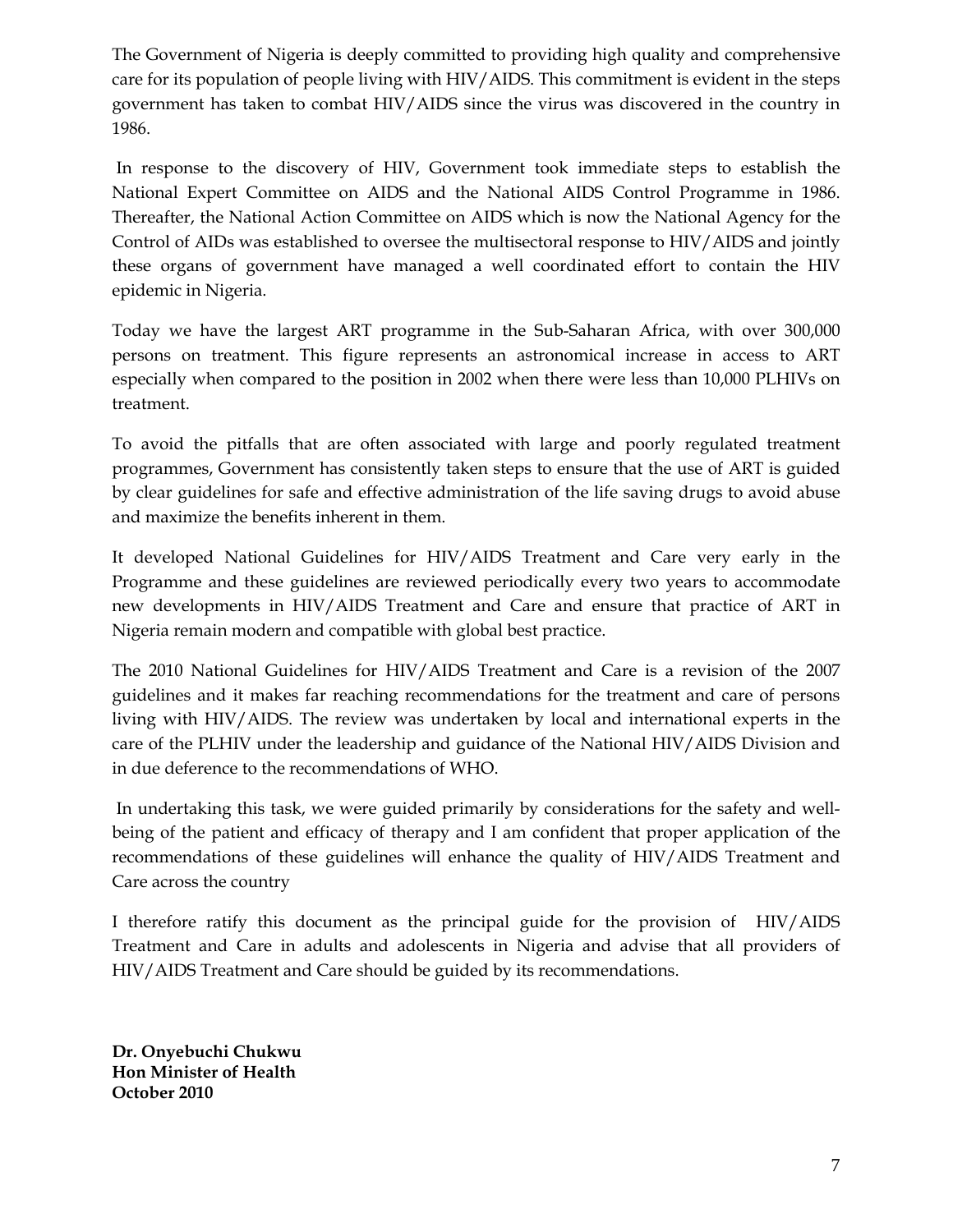#### **ACKNOWLEDGEMENT**

The Federal Ministry of Health wishes to acknowledge the contributions of all the individuals and organizations that participated in the revision of the National Guidelines for HIV/AIDS Treatment and Care in adults and adolescents.

We extend special appreciation to PEPFAR Nigeria and its implementing agencies for providing technical support for the development of this document. We wish to thank APIN for providing part financial support for the revision of the guidelines.

We equally thank the 36 States' and FCT HIV/AIDS Program Coordinators for critical inputs to the revision of the guidelines.

We also commend the HIV/AIDS Division for ensuring that the document was completed in reasonably good time.

**Dr. Michael Anibueze Director Public Health Federal Ministry of Health October 2010**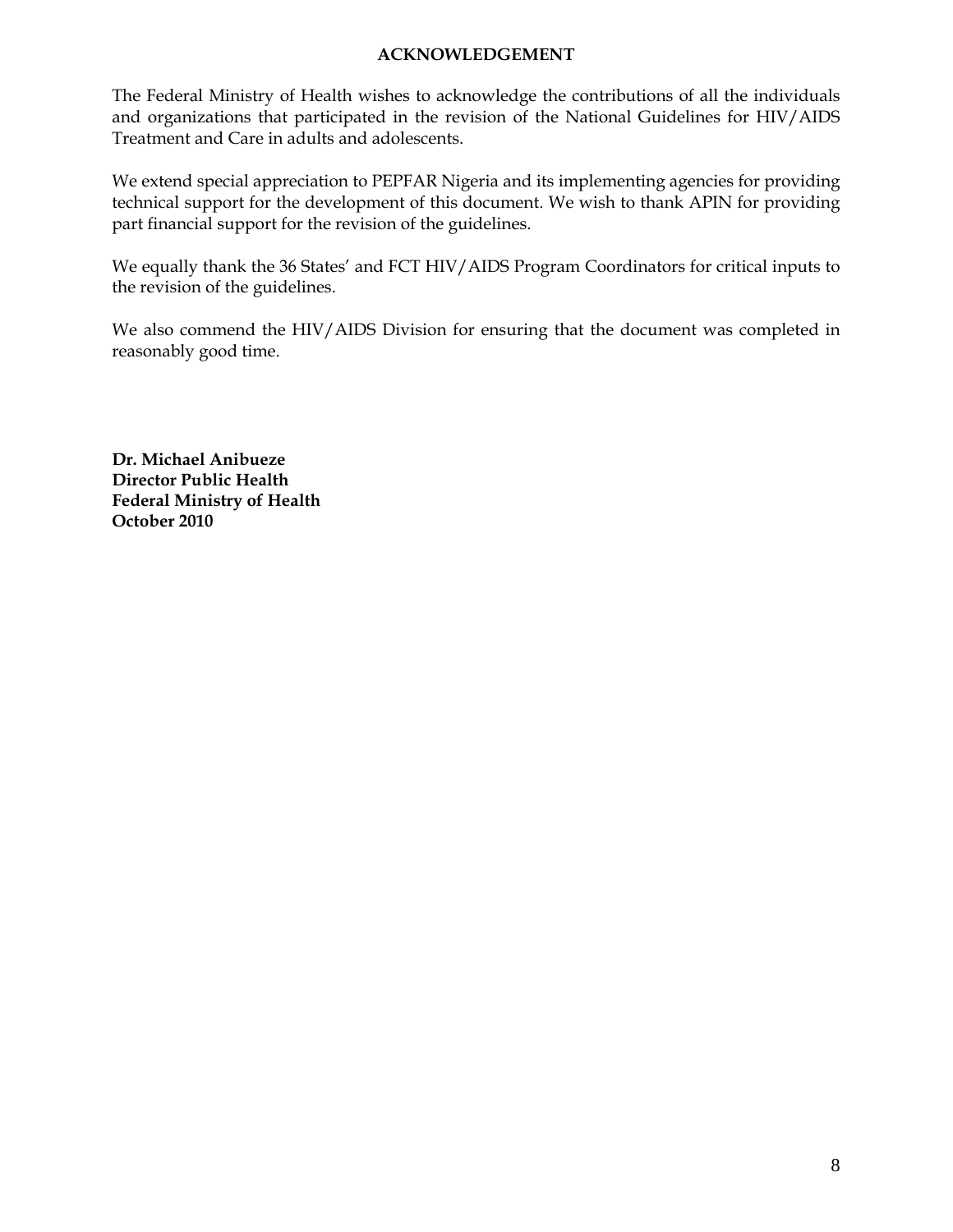#### **SECTION 1**

#### **INTRODUCTION**

Since the revision of the 2007 National Guidelines for HIV/AIDS Treatment and Care in Adults and Adolescents, there have been remarkable new developments in the management of HIV and AIDS. National experience and expertise in the treatment and care of PLHIV have improved substantially and the number of persons receiving ART has doubled from slightly fewer than 160,000 to over 300,000 persons in the period 2007 to 2010. This rapid increase in the number of clients on treatment has led to an equally rapid rate of devolution of ART service delivery from tertiary level to secondary level health facilities.

However, in the past couple of years, it has been observed that several recommendations in the 2007 Guidelines have become obsolete because of new findings and global consensus especially on subjects related to ART initiation criteria and preferred ARV regimens for the management of HIV/AIDS.

The Government of Nigeria through the National HIV/AIDS Division commissioned the revision of the National Guidelines for HIV/AIDS Treatment and Care with the intent on ensuring that the document and its recommendations provide the basic framework for the delivery of high quality HIV/AIDS Treatment and Care.

To achieve this, experts, including clinicians, public health physicians and CSOs with considerable experience in the treatment and care of PLHIVs commenced work on the revision of the guidelines in March 2009. The process involved extensive literature reviews and consultative meetings that culminated in a meeting in January 2010, at which the final draft of the guidelines was developed. Following this, the guidelines were presented to the State AIDS Control Programme for inputs and endorsement.

The 2010 guidelines have retained the basic concepts of the 2007 revision; in addition to making fundamental changes in the criteria for initiation of ART, it has strengthened the basic framework for supportive HIV/AIDS services. The new guidelines recommend a radical increase in the threshold for initiation of therapy to CD4 counts of  $\leq$ 350 cells/mm<sup>3</sup> for all HIV positive individuals irrespective of gender as against CD4 counts of 200 cells/mm<sup>3</sup> as contained in the previous edition.

There has been no major change in recommendations for first line ARV regimen as ZDV or TDF + 3TC or FTC +NVP or EFV remain the preferred first line regimens. However, Stavudine has been dropped from the list of preferred regimen due to the unacceptably high incidence of lipodystrophy associated with its use. Our second-line therapy remains the PI class supported by an NRTI backbone.

The 2010 revised guidelines is eight-section document which effectively provides the framework for the delivery of safe and effective ART backed by a comprehensive care and support package.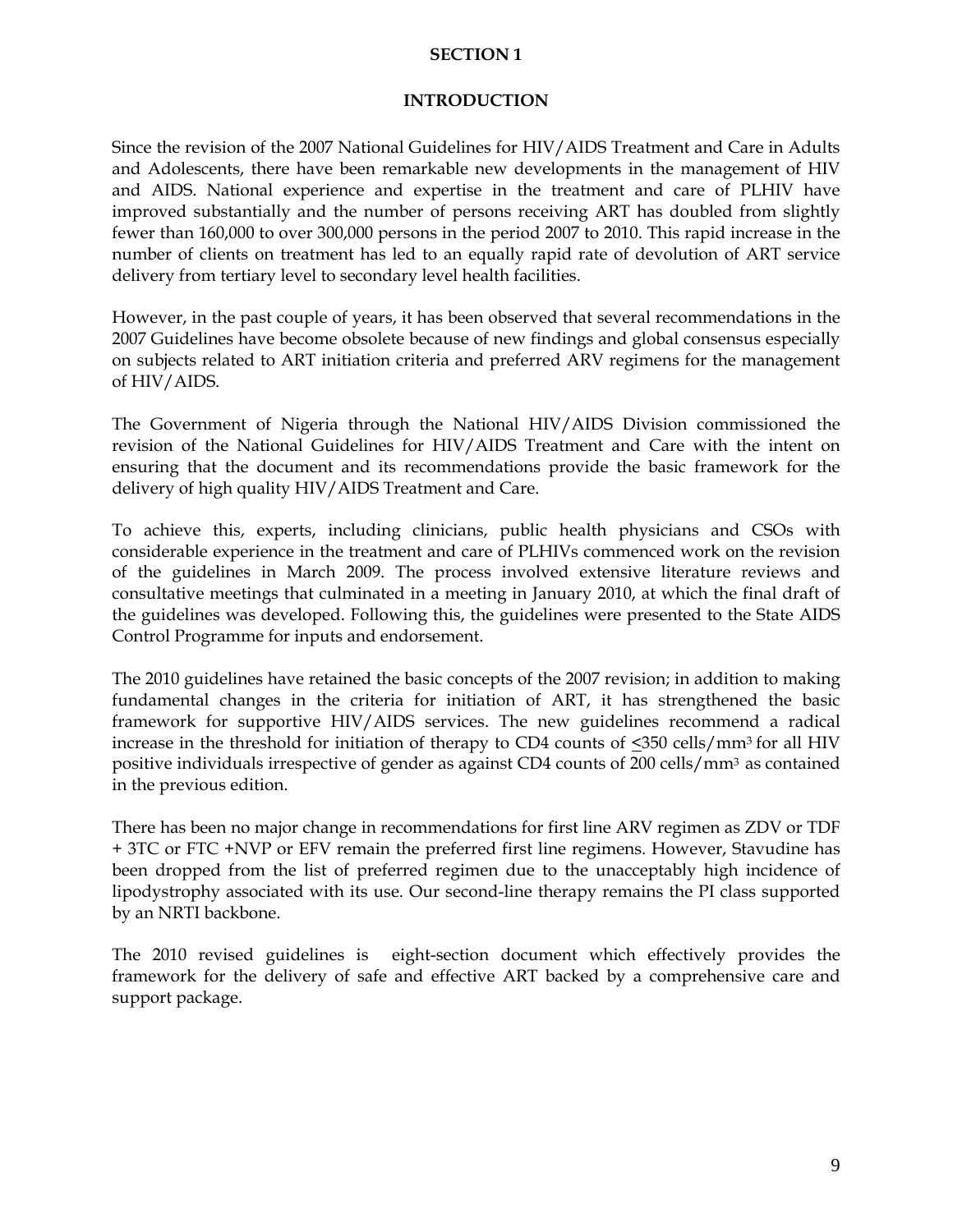#### **SECTION 2**

#### **DIAGNOSIS OF HIV/AIDS**

#### **2.1 HIV Counselling and Testing (HCT)**

The introduction of effective ART and its demonstrated medical benefits has shown the usefulness and importance of expanding HCT services to facilitate early diagnosis and treatment of HIV-infected persons. It has also been shown that early knowledge of HIV infection can result in tremendous public health benefits through decreasing risk behaviours that could transmit HIV to uninfected persons. Furthermore, uninfected persons may benefit from HIV testing if knowing their HIV status assists them in modifying or reducing risk behaviours.

All patients undergoing HIV testing should receive pre- and post-test counselling, and give their consent before the test is performed on their specimens. Post-test counselling should be done irrespective of the test result. Testing may be performed without consent if the patient is unable to give his/her consent and the test result is needed in an emergency to provide medical care.

A high level of confidentiality must be maintained during testing. Careful record keeping should be enforced at all times to ensure confidentiality.

HCT includes counselling and testing in a variety of settings. Traditional Voluntary Counselling and Testing (VCT), provider-initiated counselling and testing, and opt-out counselling and testing are examples of HCT methods. VCT is a client-initiated approach in which case an individual actively seeks to ascertain his/her HIV status. Provider-initiated counselling and testing is done based on the recommendation of the care provider to the client. With the optout approach**,** HCT is routinely offered with the patient having the option to decline testing and is utilized in the health care setting to capture all patients presenting for other health care services. HCT should be considered whenever there is care provider/patient contact.

#### **2.1.1 Benefits of HCT for the individual include:**

- Improved health through educational and nutritional advice;
- Early access to care (including ART) and prevention of HIV-related illnesses
- Emotional support and better ability to cope with HIV-related anxiety
- Awareness of safer options for reproduction and infant-feeding
- Motivation to initiate or maintain reduced risk behaviours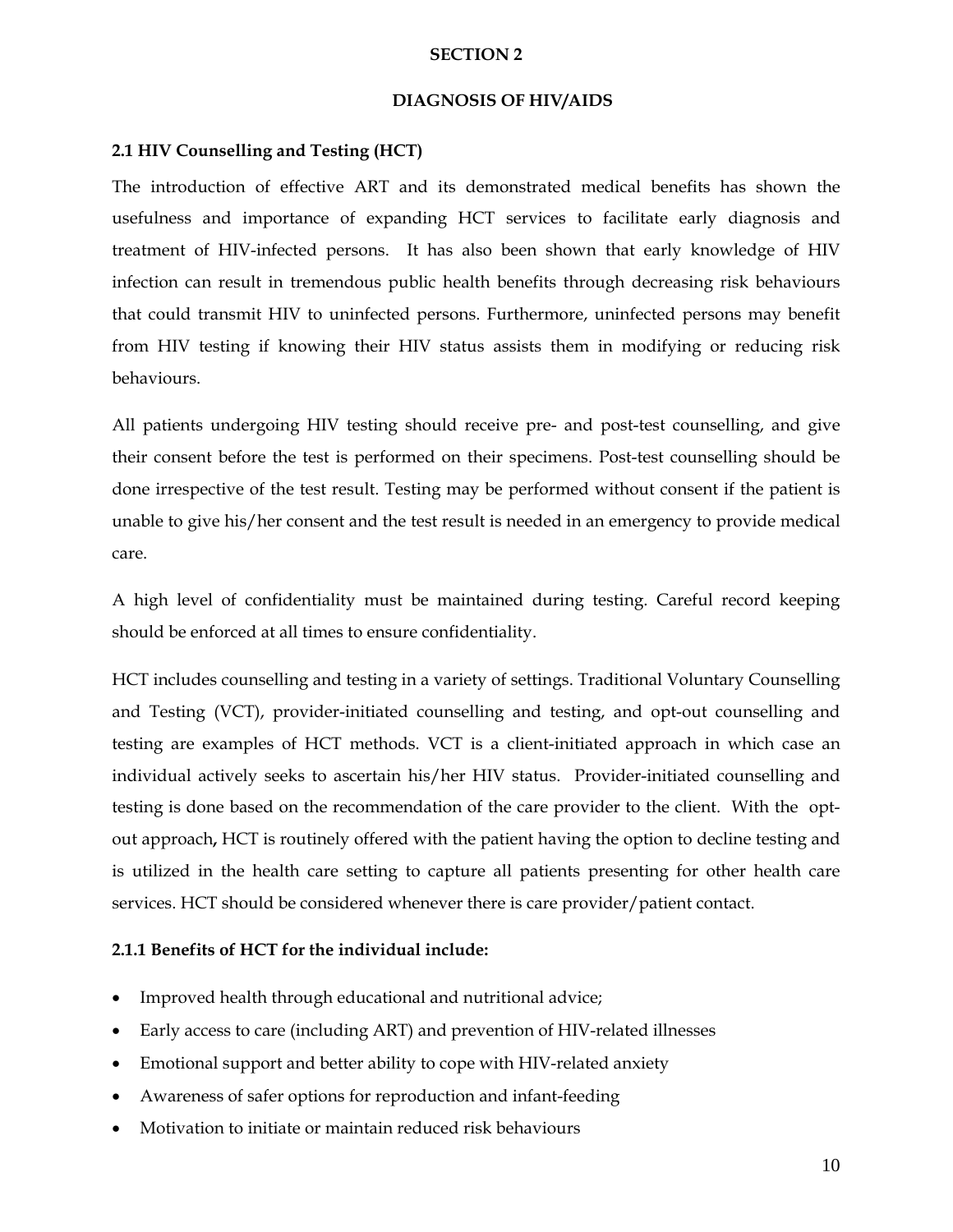## **2.1.2 The benefits of HCT for the public health of the nation include:**

- Reduced transmission following increased knowledge of HIV status
- Reduced stigmatization as a result of widespread counselling services
- Improved health and productivity of PLHIV as a result of utilization of care, support, and ART services.

All seropositive individuals from free-standing, mobile, and primary facilities, should be referred to appropriate health facilities for enrolment into care and assessment for ART.

#### **2.2 Laboratory Diagnosis of HIV Infection**

Laboratory diagnosis of HIV infection is based on the demonstration of antibodies in plasma or serum, and of virus in the blood. The virus can be demonstrated in the blood with nucleic acidbased tests (PCR for proviral DNA and RT-PCR for plasma viral RNA), culture and p24 antigen assay. With the technology that is available at present, HIV antibodies are detectable within four to six weeks of infection, and within 24 weeks in virtually all infected individuals..

# **2.2.1 Antibody Assays**

The antibody assays that are used for HIV diagnosis consist of screening tests: rapid tests or ELISA, and confirmatory tests: Western blot and Indirect immunofluorescent assay. Routine antibody testing is performed with the serial or parallel testing algorithm using Rapid or ELISA test kits.

# **HIV Rapid Testing Algorithm**

There are two HIV Testing algorithms that have been used by government in recent times; the serial and the parallel testing algorithms. However, the current algorithm recommended for routine use is the serial HIV testing algorithm.

Rapid Test Kits currently recommended for use in Nigeria include; Determine, Unigold and Stat Pak.

# **Serial testing**

This refers to the use of 2 screening tests employed sequentially to test for HIV antibody. If the initial screening is negative, no further testing is required. If the initial test is positive, it is followed by one more test. The first test should be the most sensitive test and the second test should be very specific, and be based on an antigen source different from that of the first test. Samples that produce discordant results in the two tests are subjected to further testing.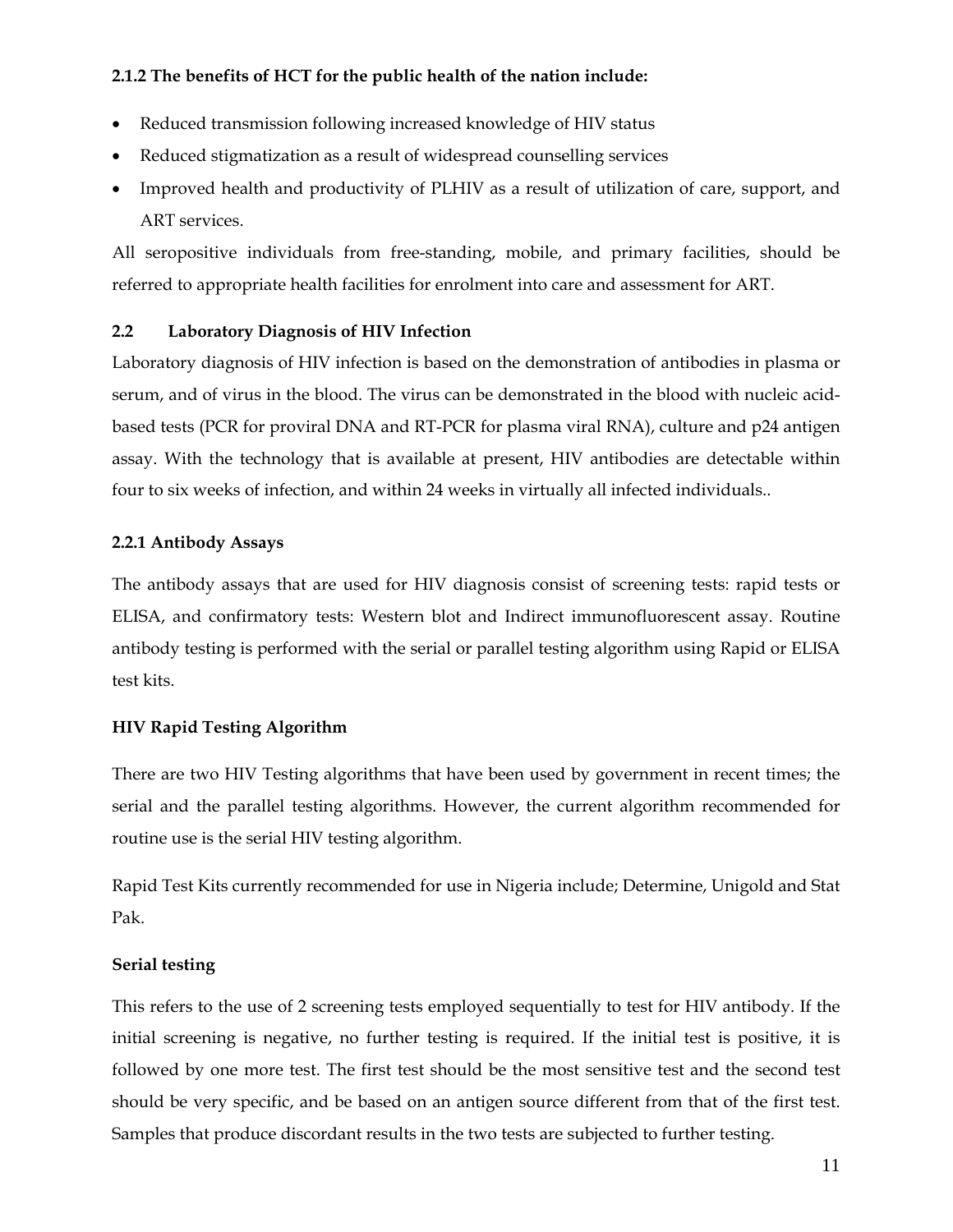# **Parallel testing**

This involves the use of two screening tests performed simultaneously. Samples reactive to both tests are regarded as positive. However, those with discordant results require further testing. Parallel testing is performed to minimize the chances of false negative results and to guard against technical errors. It is often used when a very sensitive test is not available for the initial screening, and when the concordance of two tests is to be evaluated.

The serial and parallel testing algorithms are illustrated below:







 $\overline{\phantom{0}}$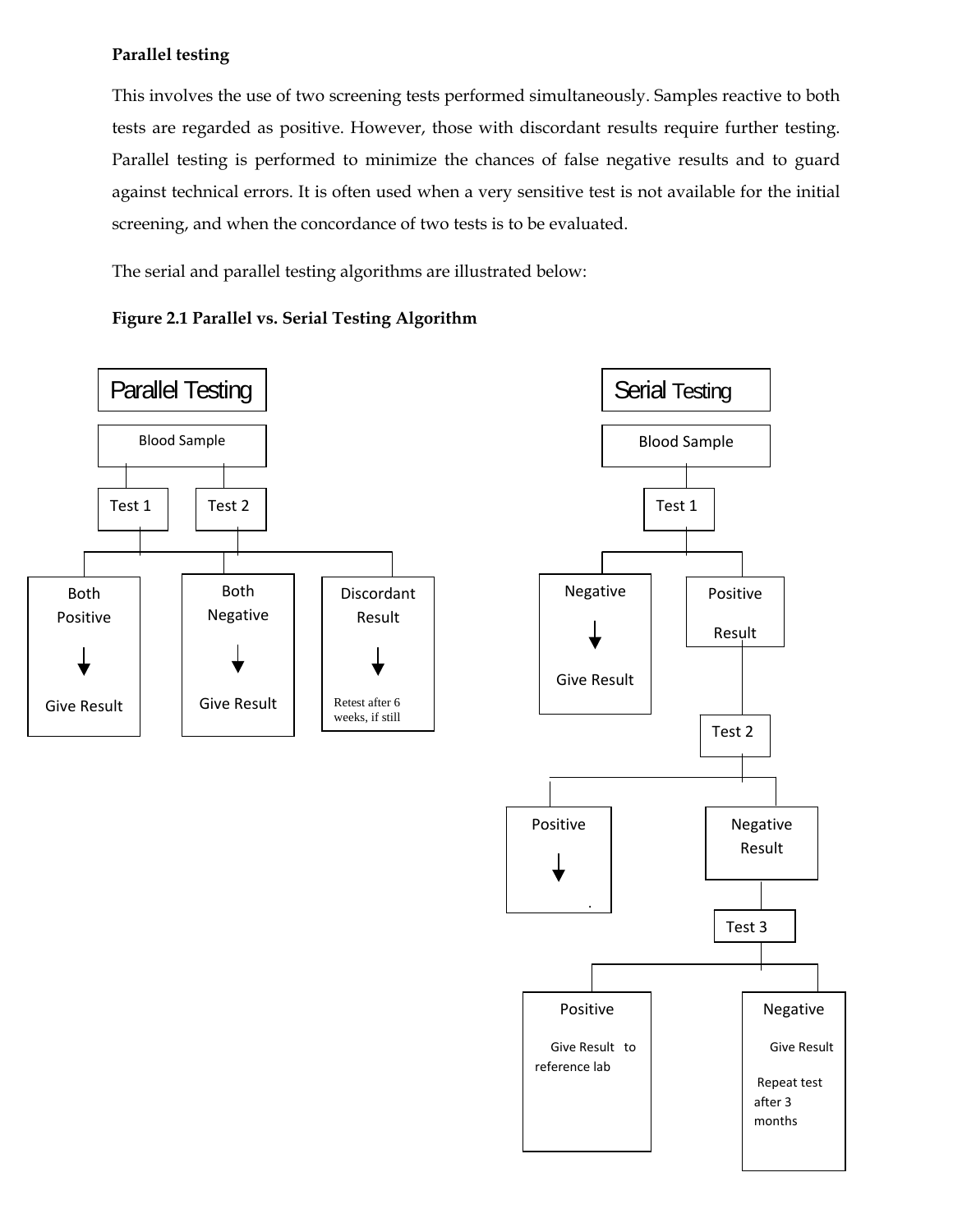#### **2.2.2. Nucleic Acid-based Tests**

These consist of DNA Polymerase Chain Reaction ( DNA PCR) and Reverse Transcriptase Polymerase Chain Reaction (RT-PCR). These tests are not routinely used for laboratory diagnosis of HIV infection in adults and adolescents.

# • **HIV DNA Polymerase Chain Reaction**

The DNA PCR involves the amplification of specific DNA sequences in the proviral DNA that has been integrated in the host cell. This test is the preferred procedure for diagnosing HIV infection in infants less than 18 months of age. Because of the high sensitivity of the test, false positive results may occur as a result of contamination by minute quantities of extraneous DNA.

# • **RT- PCR**

RT-PCR is used to detect and quantify the amount of HIV RNA in plasma. The assay requires the conversion of viral RNA to DNA and amplification of specific sequences in the DNA produced by a process known as reverse transcriptase polymerase chain reaction (RT-PCR).

#### **2.2.3. Other Tests**

These tests are not routinely used for laboratory diagnosis of HIV infection.

- Antigen detection: Detection of p24 antigen is an ELISA-based test. The reliability of the test is in doubt because of specificity and sensitivity problems.
- Virus isolation: HIV is usually isolated in PBMCs. The procedure involves co-cultivating the Peripheral Blood Mononuclear Cells (PBMCs) from an HIV+ patient with those obtained from a healthy donor. HIV isolation in PBMC is quite sensitive and is comparable to DNA PCR in sensitivity.

#### **2.3 Clinical Staging of HIV/AIDS Disease**

The WHO clinical staging of HIV/AIDS for adult and adolescents is shown in tables 2.1 and 2.2..Staging is based on the patient's clinical presentations at the time of initial consultation with the healthcare provider ,this implies that the most advanced symptoms at time of evaluation represents the clinical stage of HIV/AIDS infection. Before undertaking clinical staging, the patient's positive serostatus must have already been determined. Clinical staging guides the decision on when to start co-trimoxazole prophylaxis and when to start ART.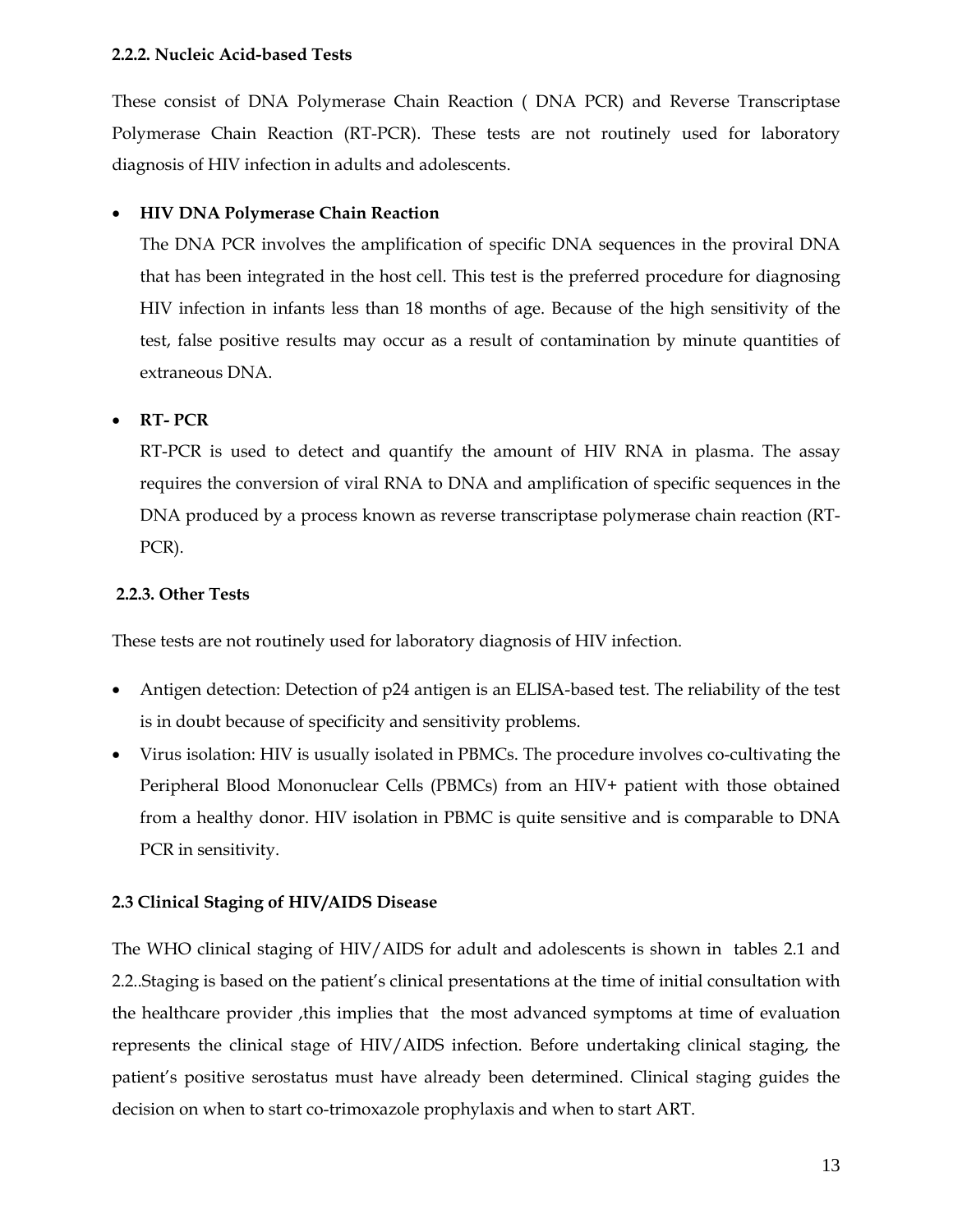#### **Table 2.1 WHO Clinical Classification of Established HIV Infection**

| <b>HIV-Associated Symptomatology</b> | <b>WHO Clinical Stage</b> |  |  |
|--------------------------------------|---------------------------|--|--|
| Asymptomatic                         |                           |  |  |
| Mild Symptoms                        |                           |  |  |
| <b>Advanced Symptoms</b>             |                           |  |  |
| Severe Symptoms                      |                           |  |  |

The revised staging systems include:

- Presumptive clinical diagnoses that can be made in the absence of sophisticated laboratory tests
- Definitive clinical criteria that require confirmatory laboratory tests

# **Table 2.2: WHO Clinical Staging of HIV/AIDS for Adults and Adolescents with confirmed HIV Infection**

| <b>Clinical Stage 1</b>                                                                      |
|----------------------------------------------------------------------------------------------|
| Asymptomatic                                                                                 |
| Generalized lymphadenopathy                                                                  |
| Performance scale 1: asymptomatic, normal activity                                           |
| <b>Clinical Stage 2</b>                                                                      |
| Weight loss, <10% of body weight                                                             |
| Minor mucocutaneous manifestations (seborrheic dermatitis, fungal nail infections, recurrent |
| oral ulcerations and angular chelitis)                                                       |
| Herpes zoster within the last five years                                                     |
| Recurrent upper respiratory tract infection (i.e. bacterial sinusitis)                       |
| And/or performance scale 2: symptomatic, normal activity                                     |
|                                                                                              |
| <b>Clinical Stage 3</b>                                                                      |
| Weight loss > 10% of body weight                                                             |
| Unexplained chronic diarrhoea > 1 month                                                      |
| Unexplained persistent fever (Continuous or intermittent for longer than 1 month)            |
| Oral candidiasis (thrush)                                                                    |
| Oral hairy leukoplakia                                                                       |
| Pulmonary tuberculosis within the past year                                                  |
| Severe bacterial infections (i.e. pneumonia, pyomyositis) And/or performance scale 3:        |
| bedridden <50% of the day during last month                                                  |
| Acute necrotizing ulcerative stomatitis, gingivitis, or periodontitis                        |
|                                                                                              |
| Unexplained anaemia (below 8 g per dl), neutropaenia and chronic thrombocytopaenia.          |
|                                                                                              |
|                                                                                              |
|                                                                                              |
| <b>Clinical Stage 4</b>                                                                      |
| HIV wasting syndrome                                                                         |
| PneumocystisJiroveci Pneumonia                                                               |
| Toxoplasmosis of the Central Nervous System                                                  |
| Cryptococcus, extrapulmonary                                                                 |
| Cytomegalovirus disease of an organ other than liver, spleen or lymph node e.g retinitis     |
| Herpes simplex virus infection, mucocutaneous (>1 month) or visceral                         |
| Progressive multifocal leucoencephalopathy                                                   |
| Any disseminated endemic mycosis                                                             |
| Candidiasis of esophagus, trachea and bronchi                                                |
| Lymphoma                                                                                     |
| Kaposi's sarcoma                                                                             |
| HIV encephalopathy                                                                           |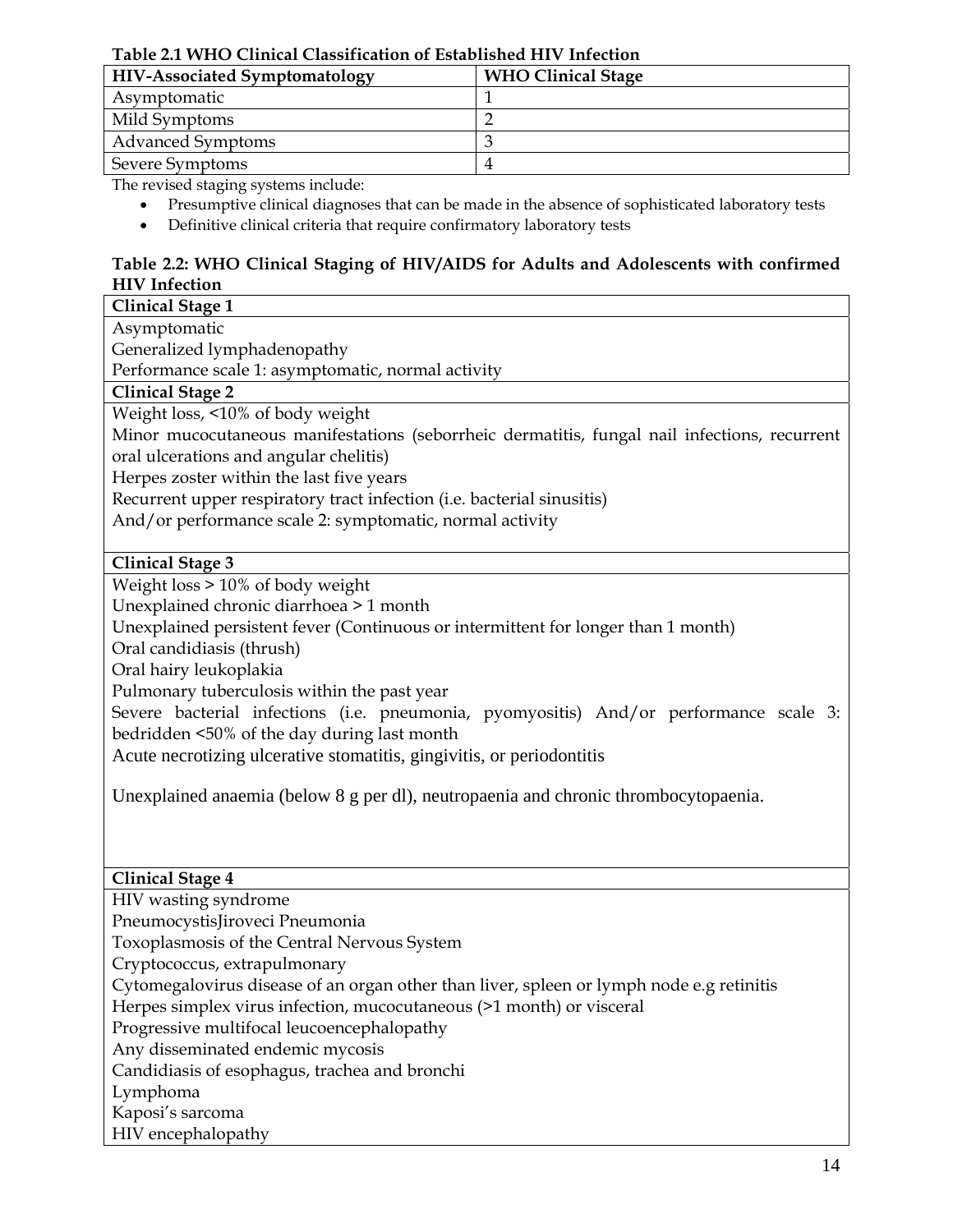Extrapulmonary tuberculosis and/or perfomance scale 4: bedridden>50% of the day during last month

- Atypical disseminated leishmaniasis
- Disseminated non-tuberculous mycobacterial infection
- Chronic cryptosporidiosis
- Chronic isosporiasis
- Recurrent septicaemia
- Invasive cervical carcinoma.

\*Assessment of body weight in pregnant women need to consider expected weight gain of pregnancy Unexpected refer to those conditions whose presence is not explained by other conditions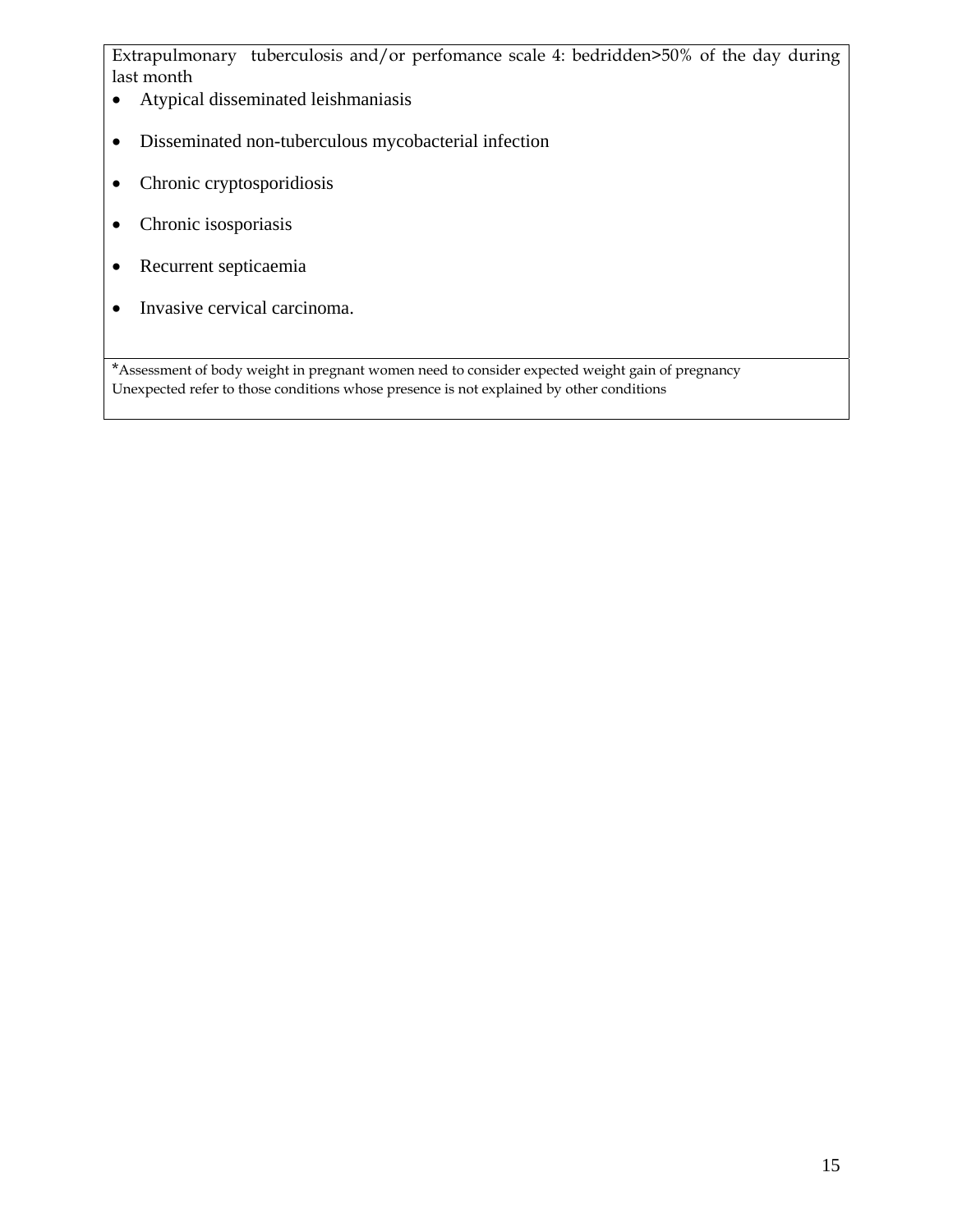# **SECTION 3**

## **ANTIRETROVIRAL THERAPY IN ADULTS AND ADOLESCENTS**

# **3.1 GOALS OF ANTIRETROVIRAL THERAPY**

Highly Active Antiretroviral Therapy (HAART) is the gold standard in the management of HIV/AIDS and all persons who are eligible to ART should be commenced on HAART as soon as possible. ART should be offered to all persons who are eligible in a comprehensive manner, which means that the persons should have access to ongoing HIV adherence counseling, baseline and routine periodic laboratory investigation, management of OIs, routine treatment monitoring and follow-up.

When properly administered, ART should achieve the following goals;

# **1. Reduce morbidity (includes morbidity from OIs) and Prolong life of HIV infected individuals**

Optimal ART leads to rapid improvement of clinical indices, pre-existing OIs are more amenable to antimicrobial agents and patients become less susceptible to new infections. Prior to the advent of ARVs, mortality rates due to advanced HIV disease was unacceptably high nearing 100% in most cases. However, following the introduction of HAART, many more people live long and productive lives.

# **2. Improve quality of life of infected persons**

The absence of symptomatic HIV and HIV-related illness means that persons infected with HIV are able to carry on a normal existence and fend for themselves and their families unlike in the past when they were largely bedridden and dependent on others for support.

# **3. Achieve rapid and sustained suppression of viral load**

Under optimal conditions, administration of ART should lead to rapid and sustained suppression of viral load. Usually by week 24 following initiation of treatment, patient's viral load should be at the least < 400 copies /ml. Rapid and sustained viral load suppression is necessary to prevent or delay the development of ARV drug resistance and allow for restoration of CD4 cells. The ideal is sustained viral suppression at 50c/ml for as long as possible to halt, prevent or delay disease progression.

#### **4. Enhance immunity by increasing CD4+ cell count**

Potent and effective ART leads to an increase in CD4 cells and recovery of the immune functions. Under optimal conditions patients should be able to achieve a CD4 cell count increase of 50 to 100 cells/ $\mu$ l/year.

# **5. Reduce risk of transmission of HIV to infants (mother to child transmission) and sexual partners**

ART is effective in reducing transmission of HIV from a positive person to an uninfected person. When used as prophylaxis in an infected pregnant woman, it leads to a markedly significant reduction in mother to child transmission of the virus.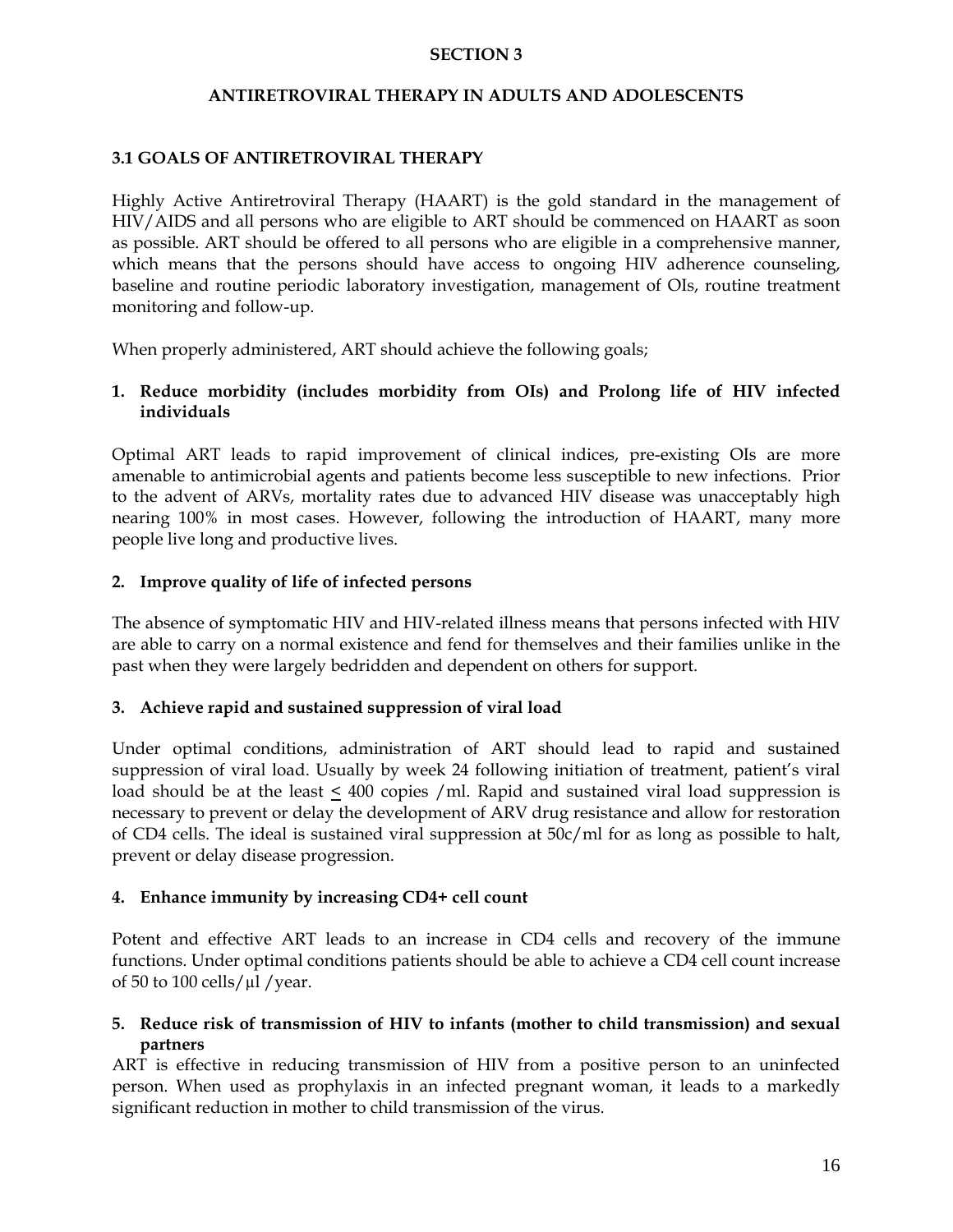## **3.2 PRE-ART EVALUATION**

## **3.2.1 Baseline Assessment**

The baseline assessment should include:

- Documentary evidence of a positive HIV result
- Complete history and physical examination (always think of renal diseases, cardiovascular diseases, pregnancy, anaemia, Hepatitis B and C, TB, STI, prior ART use including single dose Nevirapine (sd NVP), use of tobacco, recreational drugs and alcohol)
- Immunization status
- Physical examination should include rectal and vaginal examination (PAP smear/ Visual Inspection with Acetic Acid (VIA))
- Staging of disease with clinically and Immunological classification of the patient
- Check Laboratory results (See Table 4.1)
- Evaluation of nutritional and psychosocial status
- Assessment of readiness for therapy
- Development of patient-specific adherence strategy
- Weight assessment

# **3.2.2 Pre-ART Care**

This should include, Periodic ongoing counseling Health education Periodic CD4+ estimation (periodicity to be determined by baseline CD4 and rate of decline)

# **3.3 CRITERIA FOR INITIATING ART**

- Start ART in all patients with HIV infection who have a CD4+cell count ≤350 cells/mm3 including pregnant women irrespective of clinical symptom
- Start ART in all patients with WHO clinical stage 3 or 4 irrespective of CD4 count
- Start ART as soon as possible in all HIV infected individuals with active tuberculosis (TB) irrespective of CD4 cell count. (within 8 weeks after the start of TB Treatment)
- Start ART in all patients with HIV infection who require treatment for HBV infection irrespective of CD4 cell count or WHO clinical staging.
- For all HIV positive pregnant women with a CD4 count  $>$  350, ARV prophylaxis should be provided to prevent mother-to-child transmission of HIV. It should be initiated with adequate reference to the National Guidelines for PMTCT.

Consider ART in persons with  $CD4+>350$ cell/mm<sup>3</sup> in the following situations;

- HIV-associated nephropathy since this may occur at high CD4 counts and there is benefit in use of HAART.
- Discordant relationships based on evidence suggesting decreased risk of transmission in patients with treated HIV infection.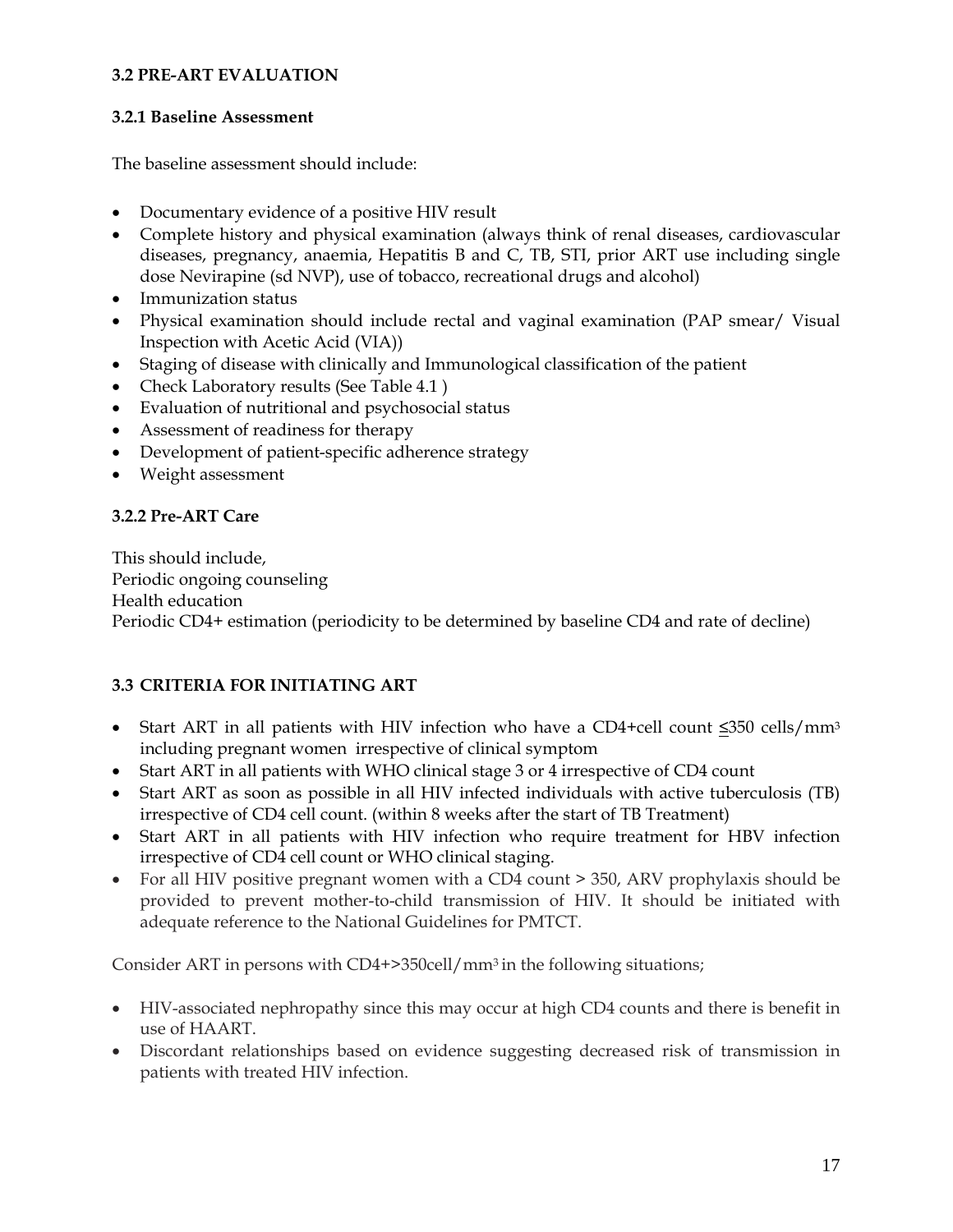# **3.4 FIRST LINE ART REGIMEN**

It is recommended that combinations of drugs from at least two different classes of ARV be used so that the drugs can act on at least two different points or by different mechanisms at one point in the HIV life cycle.

A minimum of three drugs including a NNRTI or a PI is typically used. The recommendations are based on availability, accessibility, affordability, efficacy and ease of administration.

Monotherapy or dual therapy is not recommended for treatment because of the increased risks of developing resistance

This guideline recommends the phasing out of Stavudine (d4t) and service providers should adopt a realistic plan for achieving this as soon as possible.

# **3.4.1. In ART naïve adults**

The following are the preferred first line regimens for ART naïve adults

- 1.  $AZT + 3TC + EFV$
- 2. AZT + 3TC + NVP
- 3. TDF  $+3TC$  (or FTC)  $+EFV$
- 4. TDF +3TC (or FTC) + NVP
- All women receiving NVP containing ART regimens should be closely monitored for symptoms and signs of hepatic toxicity such as skin rash and elevations in serum transaminases.
- Women of child bearing age who develop signs of NVP induced hypersensitivity should have NVP substituted with a potent PI.
- Efavirenz can cause congenital fetal abnormalities and is not recommended in pregnant women (especially during the first trimester) or in women of child bearing age who are not using effective and consistent contraception.

# **3.4.2. In HIV/TB Co-infection**

- 1. Start TB treatment first, followed by ART as soon as possible, (usually within 8 weeks of start of TB Treatment)
- 2. For dually infected persons on Rifampicin-containing regimen use:

| ZDV or TDF                                      |
|-------------------------------------------------|
| Plus                                            |
| $\vert$ 3TC (or FTC)                            |
| Plus                                            |
| EFV (800 mg daily, in patients who weigh <60kg, |
| use $600mg$ )                                   |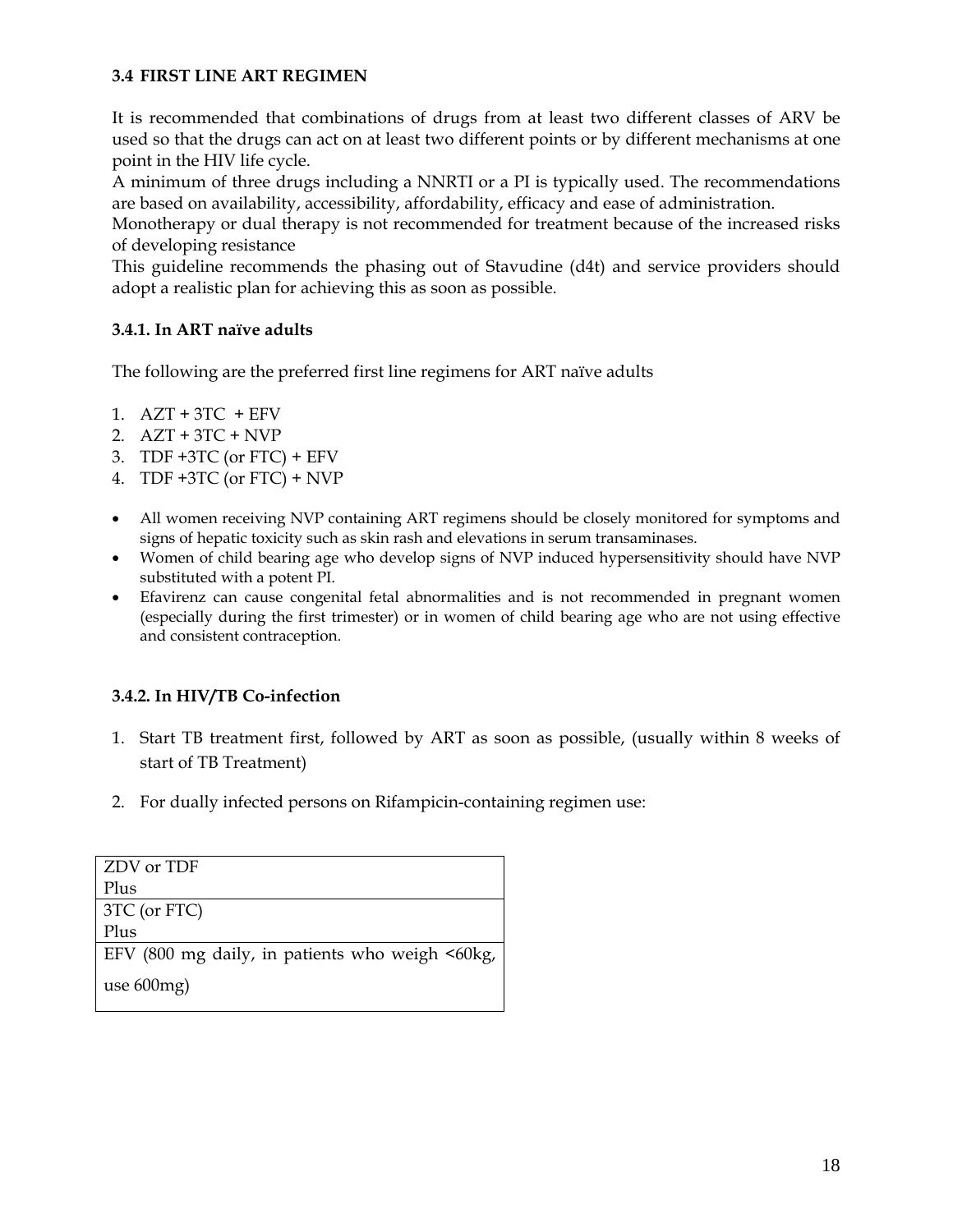## **Table 3.1: Recommendations for individuals with TB Disease and HIV Co-Infection:**

| CD cell count                   | Recommended regimen                                                                                    |
|---------------------------------|--------------------------------------------------------------------------------------------------------|
| CD4 < 350 / mm <sup>3</sup>     | Start TB treatment.<br>Start ART as soon as TB treatment is tolerated<br>(between 2 weeks and 8 weeks) |
| *CD4 $\geq$ 350/mm <sup>3</sup> | Start TB treatment.<br>Start ART as soon as TB treatment is tolerated after<br>intensive phase.        |

- a. In patients on Rifampicin based anti-TB combinations avoid the use of Nevirapine and most PIs. Nevirapine containing regimen should be substituted with EFV containing regimen.
- b. Patients on ART who develop TB should have the ARVs reviewed to accommodate the use of Rifampicin in the anti-TB regimen.
- c. In patients on a PI based initial or subsequent ART regimen, Rifabutin should be substituted for Rifampin.
- d. In patients whose initial indication for a PI based  $1<sup>st</sup>$  line regimen was temporary, consider switching to Efavirenz when such patients develop TB and require Rifampin based therapy.

# **3.4.3. In HIV/HBV Co-infection**

- 1. Start TDF and 3TC (or FTC) containing ARV regimens in all HIV/HBV co-infected individuals who require treatment for HBV.
- 2. The combination of TDF and 3TC (or FTC) is active against HIV and HBV and reduces the development of HBV resistance to therapy. Dosage of 3TC is as prescribed for treatment of HIV.
- 3. HBV in an HIV-positive patient should NOT be treated with TDF or 3TC alone or in combination in the absence of HAART. If TDF and/or 3TC are stopped in an HIV and HBV co infected individual, there may be a hepatitis flare.

# **3.4.4. In HIV-infected women**

As in the general population all women with CD4+cells< 350 cells/mm3 should be placed on ART, however, the ARV regimen to be used will vary depending on several variables;

#### **In ART naïve women, the recommended combination is**

AZT+3TC (or FTC) +NVP or TDF+3TC (or FTC) +NVP

• Efavirenz can cause congenital fetal abnormalities and is not recommended in pregnant women (especially during the first trimester) or in women of child bearing age who are not using effective and consistent contraception.

#### **In women previously exposed to ARVs for PMTCT the recommendations are;**

- a. Initiate a non-NNRTI-based ART in women who have received single-dose Nevirapine (sdNVP) alone or in combination with other drugs without a NRTI tail within 12 months of initiating chronic ART. If a NNRTI-based regimen is started, perform viral load testing at 6 months and, if there are >5000 copies/ml, switch to a boosted PI-based regimen.
- b. Initiate a standard NNRTI-based ART regimen in women who have received sdNVP alone or in combination with other drugs with a NRTI tail within 12 months of initiating chronic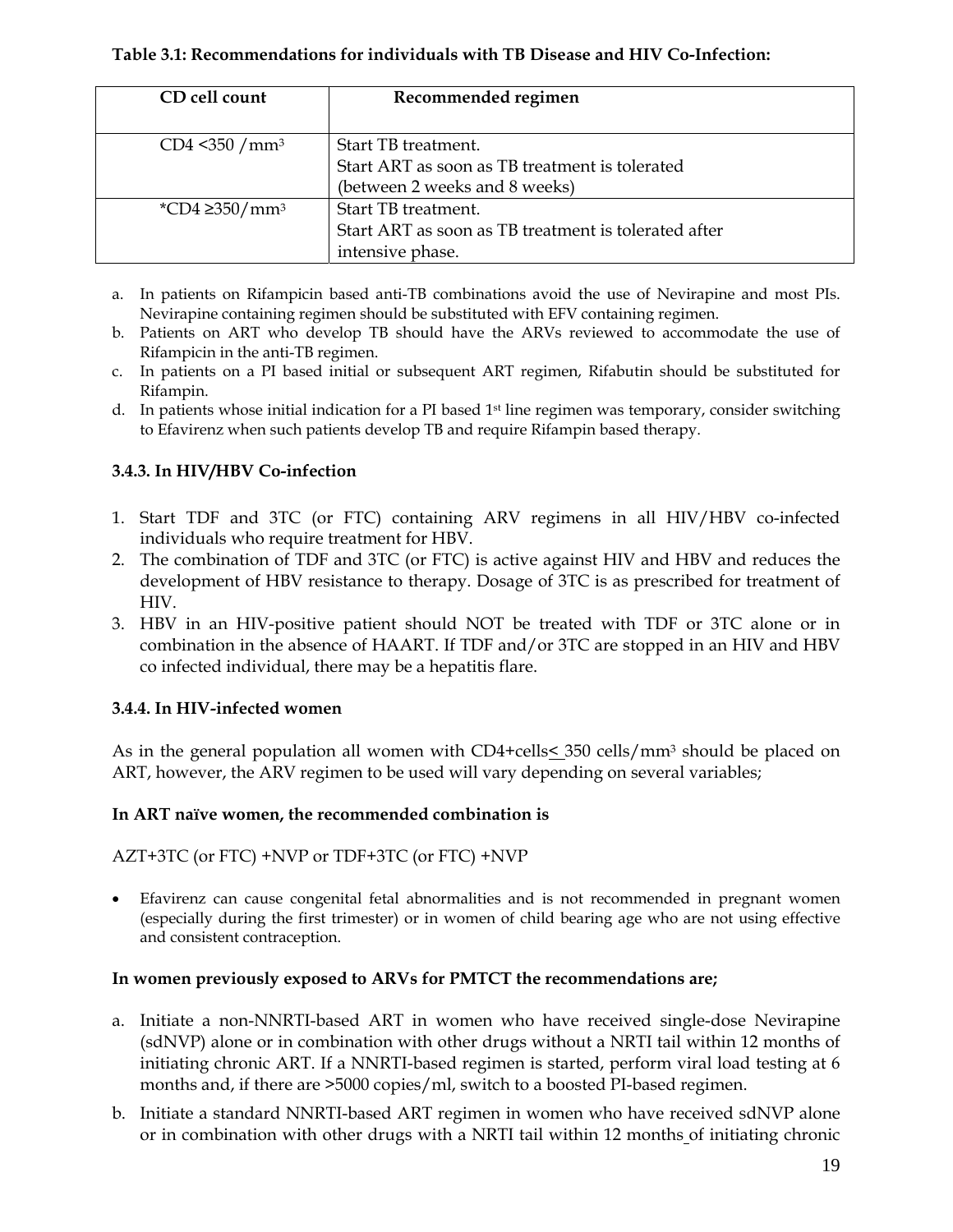ART and perform viral load-testing at 6 months. If the viral load is >5000 copies/ml, changing to a boosted PI is recommended.

- c. Initiate a standard NNRTI-based ART regimen in women who have received sdNVP (alone or in combination with other drugs) more than 12 months before starting therapy (with or without a NRTI tail) if possible. The viral load should be evaluated at 6 months and if it is >5000 copies/ml, a change in the boosted PI-based regimen is required.
- d. Initiate a standard NNRTI regimen in women who have received ARV drugs such as AZT alone, without sdNVP, for PMTCT.

# **3.4.5 In Renal Failure:**

Dosage modifications are recommended for many ARV drugs:

- If calculated Creatnine Clearance (CrCl) is elevated at baseline
- If at any time CrCl above baseline,

Patients with elevations in CrCl should:

- Undergo an evaluation for potential causes of decreased renal function.
- Have serum creatinine monitored more frequently until resolution of renal insufficiency or failure.

The administration of ART in the presence of renal failure should be done in consultation with a qualified physician. Adjustments to drug dosages should be based on recommendations by drug manufacturers.

# **3.4.6 Alternate first line ARVs**

In special situations such as intolerance or contraindications to both NNRTI regimens, particularly in

- HIV/TB coinfection;
- pregnant women;
- chronic viral hepatitis B;
- HIV-2 infection

Triple NRTIs such as those listed below are accepted as alternative first line ARVs

a.  $AZT + 3TC + ABC$ b. AZT + 3TC + TDF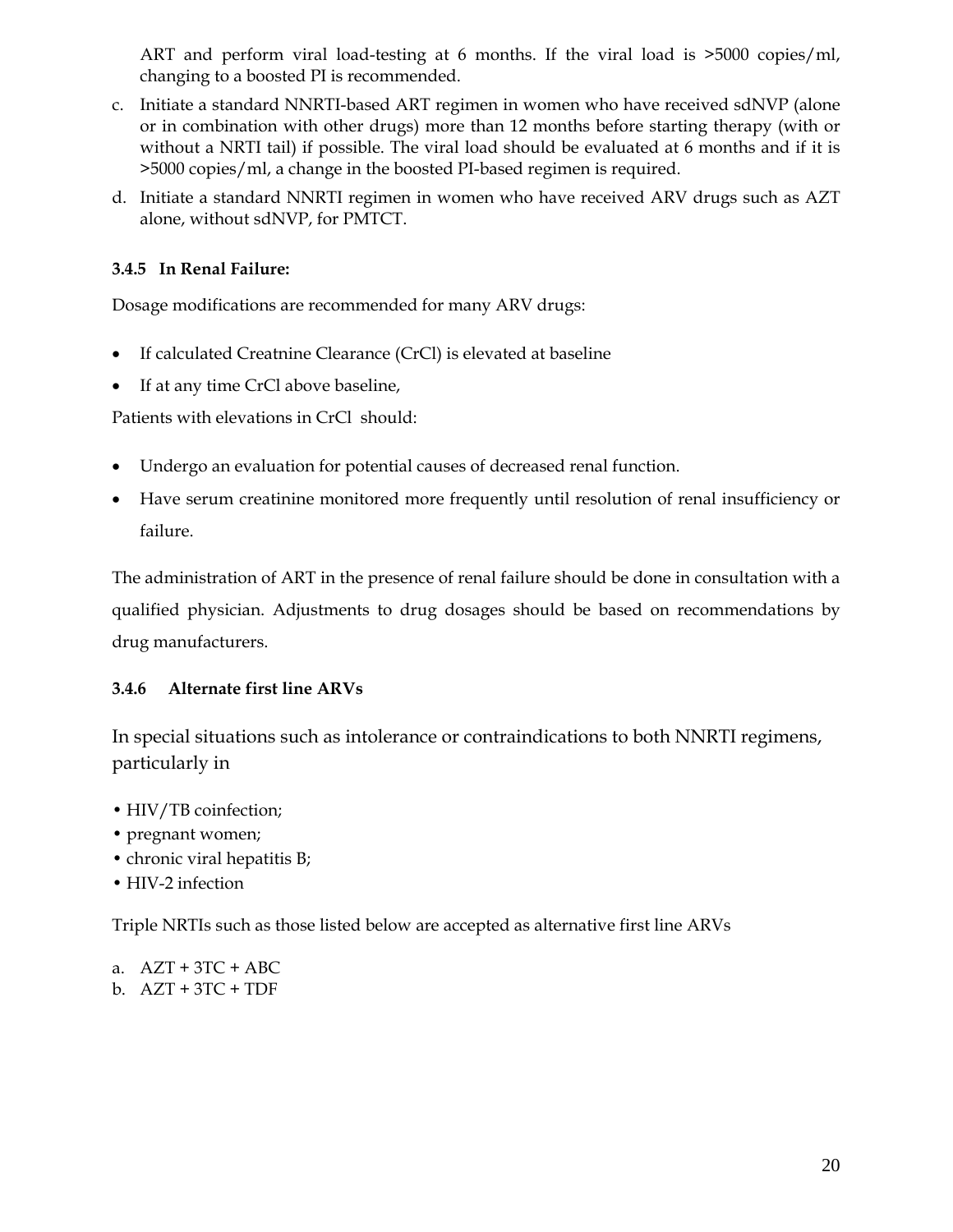# **3.5 SECOND LINE ART REGIMEN**

- 1. A boosted protease inhibitor (bPI) plus two nucleoside analogues (NRTIs) are recommended for second-line ART.
- 2. ATV/r and LPV/r are the preferred bPIs for second-line ART.
- 3. Simplification of second NRTI options is recommended.
- If d4T or AZT has been used in first-line therapy, use TDF + (3TC or FTC) as the NRTI backbone in second- line therapy.
- If TDF has been used in first-line therapy, use AZT + 3TC as the NRTI backbone in secondline therapy.

| <b>Target Population</b> |                          | <b>Preferred Options</b>                      |  |  |  |
|--------------------------|--------------------------|-----------------------------------------------|--|--|--|
|                          | Adults and If d4T or AZT | TDF + 3TC or FTC + $ATV/r$ or LPVr            |  |  |  |
| adolescents              | used in first-           |                                               |  |  |  |
| (including)              | line therapy             |                                               |  |  |  |
| pregnant                 | If TDF used in           | $AZT + 3TC + ATV/r$ or LPVr                   |  |  |  |
| women)                   | first-line               |                                               |  |  |  |
|                          | therapy                  |                                               |  |  |  |
| TB/HIV                   | *rifabutin<br>If -       | Same regimens as recommended above for adults |  |  |  |
| coinfection              | available                | and adolescents                               |  |  |  |
|                          |                          |                                               |  |  |  |
|                          | <b>If</b><br>rifabutin   | Same NRTI backbones as recommended for adults |  |  |  |
|                          | not available            | and adolescents plus LPVr or SQV/r<br>with    |  |  |  |
|                          |                          | superboosted dosing of RTV                    |  |  |  |
|                          |                          | $(LPV/r 400 mg/400 mg$ twice daily or         |  |  |  |
|                          |                          | LPV/r 800 mg/200 mg twice daily or            |  |  |  |
|                          |                          | SQV/r 400 mg/400 mg twice daily)              |  |  |  |
| Hepatitis B coinfection  |                          | $AZT + TDF + 3TC$ or $FTC + ATV/r$ or $LPVr$  |  |  |  |
|                          |                          |                                               |  |  |  |

#### **Table 3.2: Preferred Second line ART regimen**

\*When used with ATV/r or LPVr, Rifabutin should be dosed at 150mg qod or 3x/week

# **3.6 SWITCH OR SUBSTITUTION OF ANTIRETROVIRAL DRUGS**

Substitution is the replacement of one or two ARV drugs in a regimen with another drug within the same class usually because of the following;

- 1. Toxicity
- 2. Co-morbidity
- 3. Pregnancy
- 4. Drug interaction
- 5. Treatment Failure

Switching is the replacement of two or more ARV drugs in a regimen with other drugs, including drugs of a different class due to treatment failure. Switching can also be referred to as changing a patient from a first line regimen to a second line regimen or from a second line regimen to third line or salvage regimen.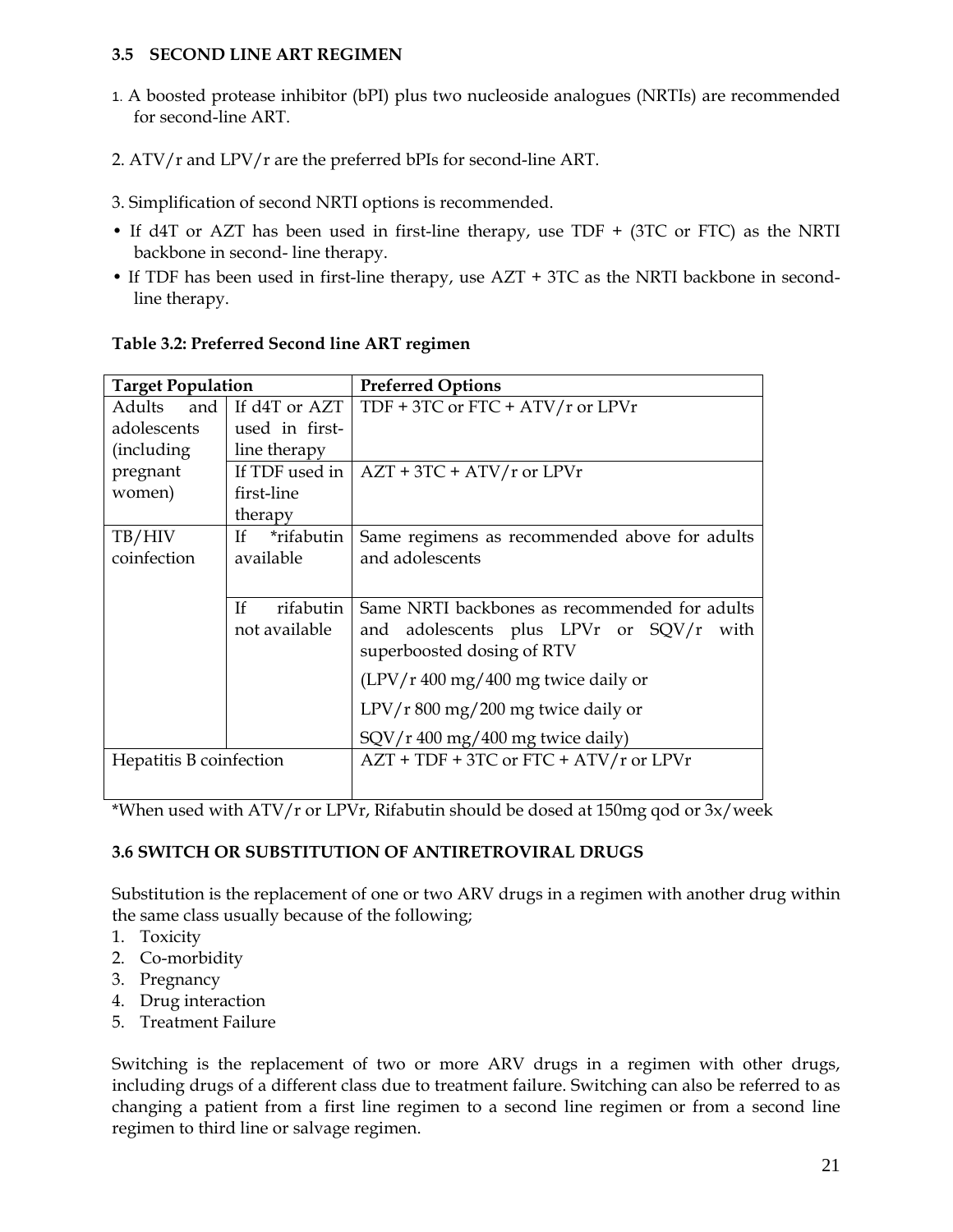## **3.6.1 Situations requiring substitution of ARVs**

# **Drug toxicity / Adverse drug reactions**

Toxicity is related to inability to tolerate medication side effects and the development of significant organ dysfunction resulting from drug use. This can be detected clinically (history and clinical examination) and/or through laboratory testing.

In the event of drug toxicity and adverse drug reactions, the offending drug(s) must be discontinued and changed to other drugs from within first line ARV options. Second line drugs are preserved for treatment failures.

#### **In pregnancy**

Concern is usually with the  $1st$  trimester of pregnancy where substitution of Efavirenz with Nevirapine is necessary to avoid the occurrence of drug induced teratogenicity.

# **Treatment failure**

ARV treatment failure may be defined as sub-optimal treatment outcomes following initiation of ART. It can be classified as;

- Virologic failure
- Immunologic failure
- Clinical failure

# **Causes of Treatment Failure**

- Viral factors
- 1. Presence of drug resistance mutations
- Acquired drug resistance. Patients may develop drug resistance mutations while on ART if maximal adherence (>95%) is not maintained.
- Transmitted drug resistance. Patients may be infected with drug resistance virus during their initial exposure or be re-infected with drug resistant virus from risky exposures while on ART.
- Non-viral Factors

Treatment failure may result from ARV drug levels to reach effective levels. This may be due to:

- 1. Host factors -poor adherence, malnutrition, malabsorption,
- 2. Choice of initial ART regimen poor potency or improper dosing
- 3. Drug Interactions

# **Virologic Failure**

Ideally, in the treatment-naive patient viral suppression to <50 copies/ml should be achieved

and sustained by 16-24 weeks following commencement of ART. Virologic failure is described as:

- Viral load not suppressed to undetectable levels (<400 copies/ml) after 6 months on ART.
- Viral load not suppressed to undetectable levels (<50 copies/ml) after 12 months on ART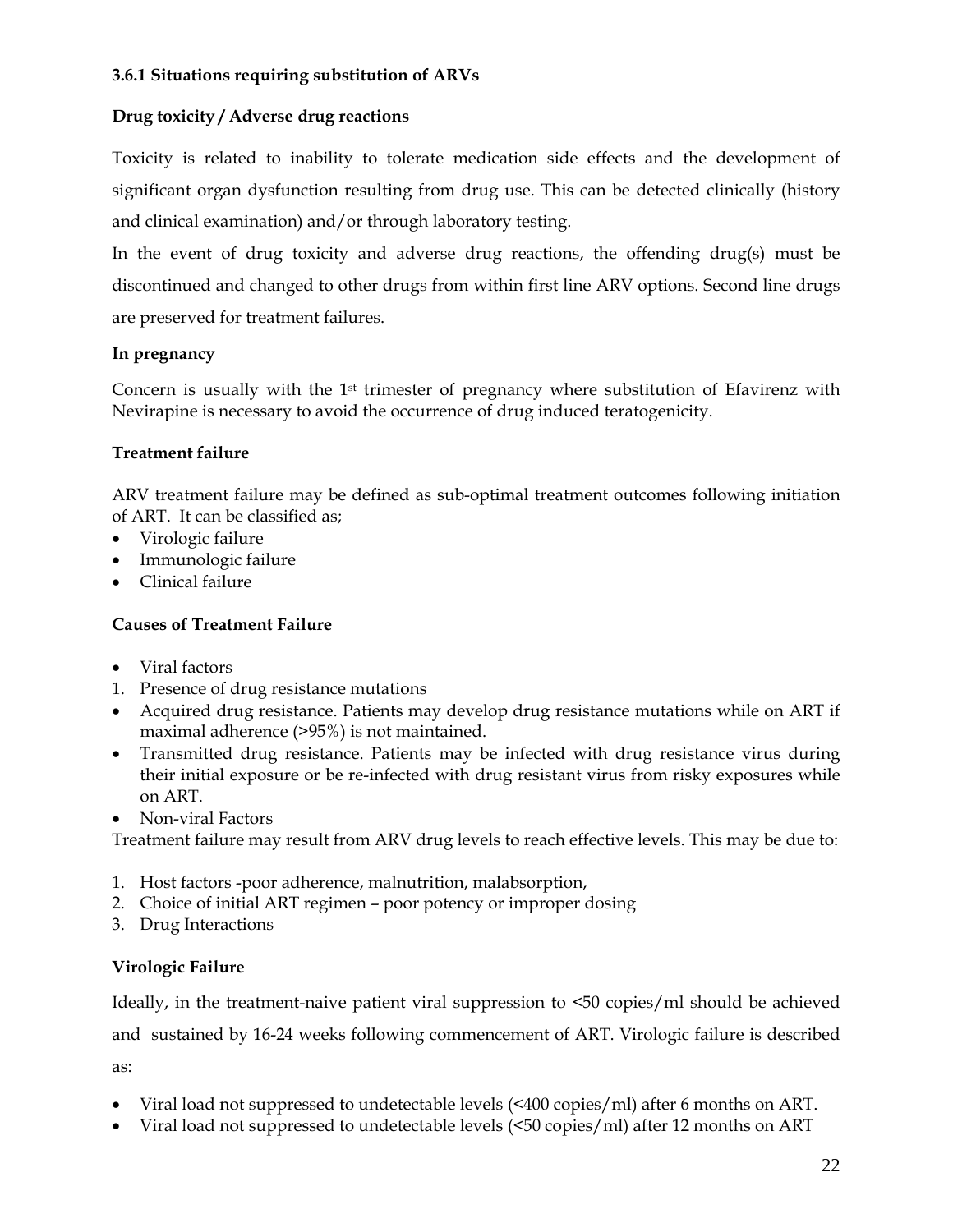• A persistent increase in viral load following a period of adequate suppression.

An individual should be on ART for at least six months before it can be determined that the regimen has failed. Blips (transient increase in viral load) can occur during periods of intercurrent infections. When possible, viral load testing should be repeated after adherence interventions to confirm virological failure before switching.

# **Immunologic Failure**

- Return of CD4 cell count to or below pre-therapy baseline level
- 50% decline from on-therapy CD4 cell peak level
- Persistent CD4 levels below 100 cells/ $\mu$ L

NB: Observed drop of CD4 cell count should not coincide with other concomitant infections, since infections could lead to a drop in CD4 ocunt.

# **Clinical Failure**

- Occurrence or reoccurrence of opportunistic infection or malignancy signifying clinical disease progression.
- Onset or recurrence of WHO Stage III and IV defining conditions. .
- Before making an assessment of clinical failure, a reasonable trial of first line therapy lasting at least six to twelve months is recommended. Also, adherences should be assessed and optimized, inter-current opportunistic infections treated and resolved and Immune Reconstitution Inflammatory Syndrome (IRIS) excluded.

# **3.7 SALVAGE THERAPY**

Salvage Therapy refers to the ART offered to PLWHA in response to failure of second line treatment and the non response to available regimens. The choice of salvage therapy is more difficult if genotype or phenotype resistance testing is not readily available. In the event of treatment failure, a comprehensive evaluation (including adherence assessment) to ascertain the cause of failure should be conducted.

It is important to note that patients failing a PI/r based regimen may have no PI resistance mutations in which case failure is usually secondary to non adherence. Effort must be made to assess and optimize adherence and rule out any significant drug interactions. When this has been done and there is still evidence of failure, patients should have a regimen change that will include at least two active agents.

Recommended salvage therapy;  $DRV/r + RAL$  with an optimized background of NRTIs which should include 3TC/FTC are considered. In situations where third and salvage regimen are unavailable, patients should be continued on optimized second-line regimen.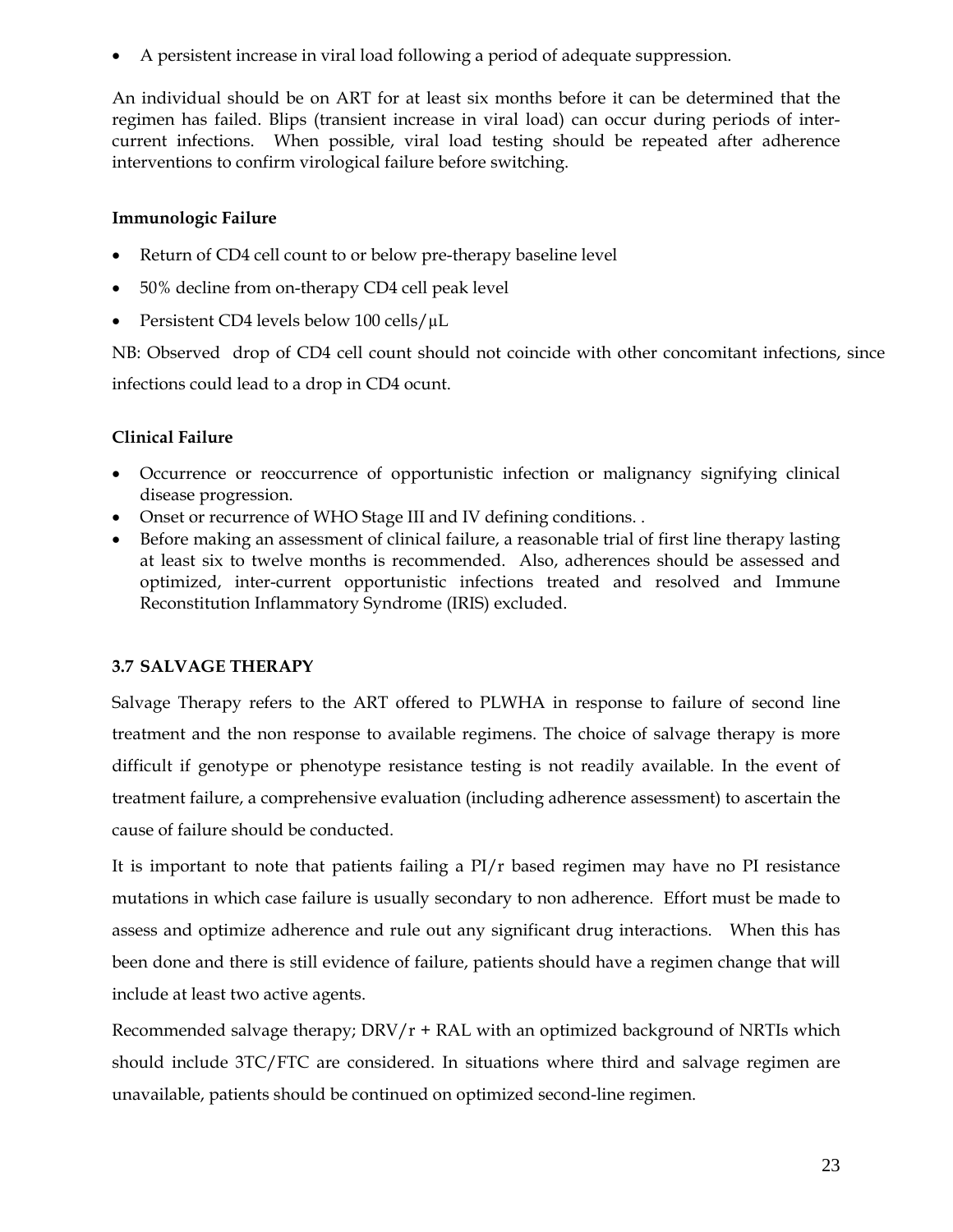# **3.8. ANTIRETROVIRAL DRUGS**

#### **3.8.1 Classes of ARVs and their mechanisms of action**

There are 6 classes currently available for treatment based on the site and mechanism of action. Other classes are at various stages of development but are not yet widely available for clinical use.

- **1. Non-nucleoside Reverse Transcriptase Inhibitors (NNRTIs)** such as nevirapine and efavirenz stop HIV production by binding directly onto the reverse transcriptase enzyme thus preventing the transcription of viral RNA to DNA. A recent addition to this class is etravirine.
- **2. Nucleoside/Nucleotide Reverse Transcriptase Inhibitors (NRTIs/NtRTIs)** incorporate themselves into the DNA of the virus, thereby stopping the building process. The resulting DNA is incomplete and cannot create a new virus
- **3. Protease Inhibitors (PIs)** work later in the virus reproduction cycle. They prevent HIV from being successfully assembled and released from the infected CD4+ cell.
- **4. The chemokine receptors antagonists which** bind to CCR5 or CXCR4 on the T cell surface and thereby prevent viral attachment to these co-receptors. This class includes Maraviroc
- **5. Fusion inhibitors** which bind to viral gp41 and prevent the virus from penetrating the T-cell membrane such as enfuvirtide.
- **6. Integrase Inhibitors** prevent the integration of viral DNA into the T-cell DNA and and as such permanent infection of the cell is aborted and reproduction of viral RNA genome cannot occur neither can transcription of viral mRNA occur. An integrase inhibitor now available for clinical use is raltegravir.

|                  |                      | Integrase   | Fusion                | CCR <sub>5</sub> | Protease           |
|------------------|----------------------|-------------|-----------------------|------------------|--------------------|
|                  |                      | Inhibitor   | Inhibitors            | Inhibitor        | Inhibitors (PIs)   |
|                  |                      |             |                       |                  |                    |
| NRTI)            | NNRTI <sub>s</sub> ) |             |                       |                  |                    |
|                  |                      |             |                       |                  |                    |
|                  |                      |             |                       |                  |                    |
|                  |                      |             |                       |                  |                    |
|                  |                      |             |                       |                  |                    |
| Zidovudine (ZDV) | Nevirapine (NVP      | Raltegravir | Enfuvirtide Maraviroc |                  | Saquinavir (SQV)   |
| Didanosine (ddI) | Efavirenz (EFV)      |             | $(T-20)$              |                  | Ritonavir<br>(RTV) |
| Stavudine (d4T)  | Etravirine           |             |                       |                  | pharmacoenhancer}  |
| Lamivudine (3TC) | Delavirdine          |             |                       |                  | Indinavir (IDV)    |
|                  |                      |             |                       |                  |                    |

# **Table 3.3: Classes of ARV drugs**

.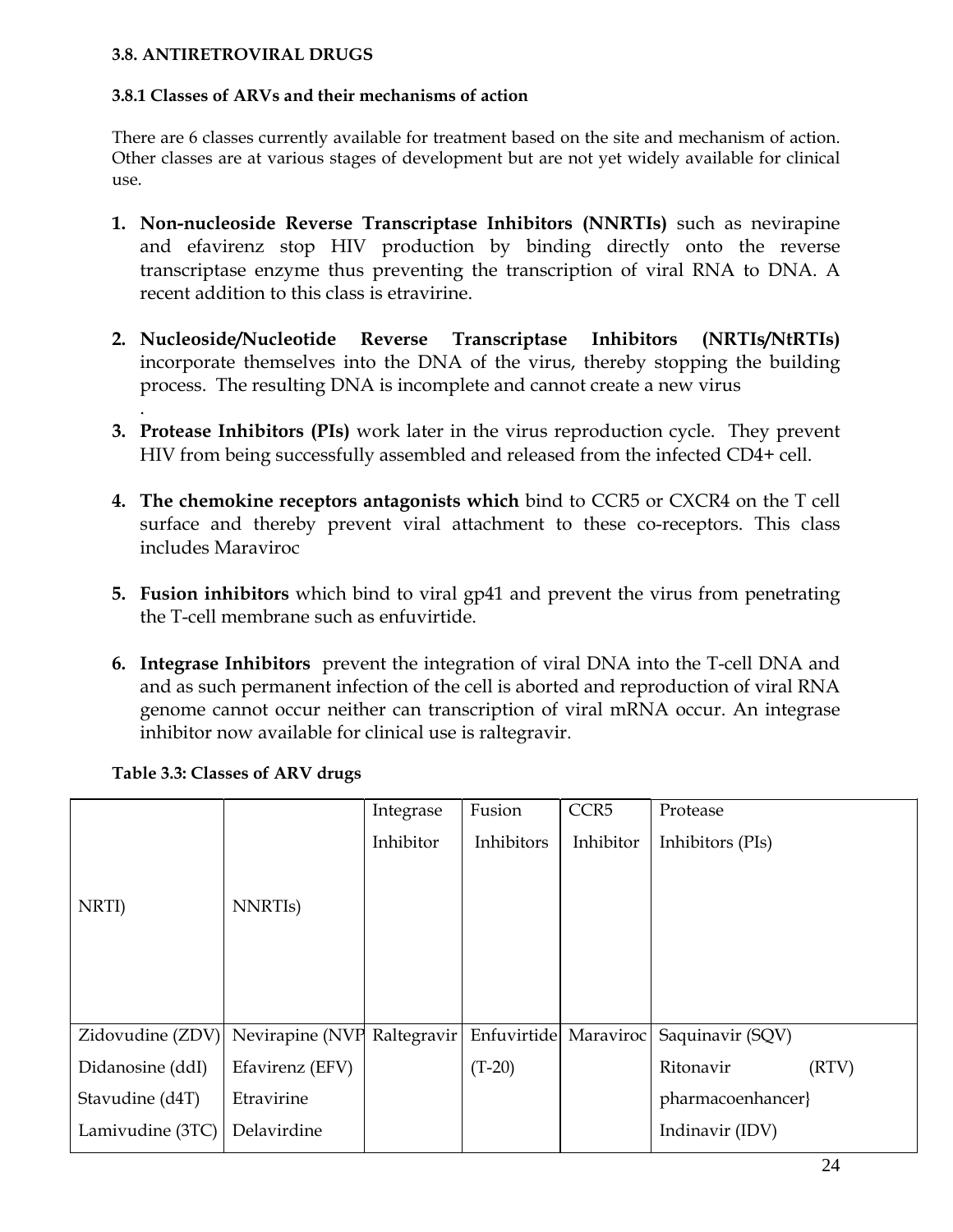| Amprenavir (APV)             |
|------------------------------|
| Lopinavir-ritonavir (LPV/r)  |
| Atazanavir (AZV)             |
| TipranavirFosamprenavir(FPV) |
| Darunavir                    |
|                              |
|                              |

# **3.8.2 Strength and dosing of ARVs**

# **Table 3.4 Nucleoside Reverse Transcriptase Inhibitors (NRTIs)**

| Drug                   | Strength/Pre<br>paration<br>for<br>adults                                   | Adult dosing                                           | <b>Comments</b>                                                                                                                                                                                            |
|------------------------|-----------------------------------------------------------------------------|--------------------------------------------------------|------------------------------------------------------------------------------------------------------------------------------------------------------------------------------------------------------------|
| Didanosine (ddl)       | 25mg<br>50mg<br>100 <sub>mg</sub><br>150mg, 200mg<br>250mg 400mg<br>tablets | OD,<br>400mg<br>if<br>weight is <60kg<br>then 250mg OD | Antacid containing tablets to be chewed<br>thoroughly, crushed or dispersed in water;<br>tablets should be taken at least 1 hour before<br>food or on an empty stomach                                     |
| Lamivudine<br>(3TC)    | 100mg, 150mg<br>tablets                                                     | 150<br><b>BD</b><br>mg<br><b>or</b><br>300mg OD        | May be taken 300mg OD as prescribed by<br>physician                                                                                                                                                        |
| Emtricitabine<br>(FTC) | 200mg tablets                                                               | 200mg OD                                               | Closely related to 3TC and should not be co-<br>administered with it                                                                                                                                       |
| Stavudine (d4T)        | 30mg tablets                                                                | 30 mg BD,                                              | Not to be used with ZDV. Syrup/suspension<br>needs to be refrigerated and shaken well<br>before use.                                                                                                       |
| Zidovudine<br>(ZDV)    | 100mg<br>capsule,<br>300mg tablets                                          | 250 - 300 mg BD                                        | Use with caution in the setting of anaemia.<br>Increased toxicity possible when used with<br>other drugs that are associated with bone<br>marrow suppression.<br>Should not be administered in combination |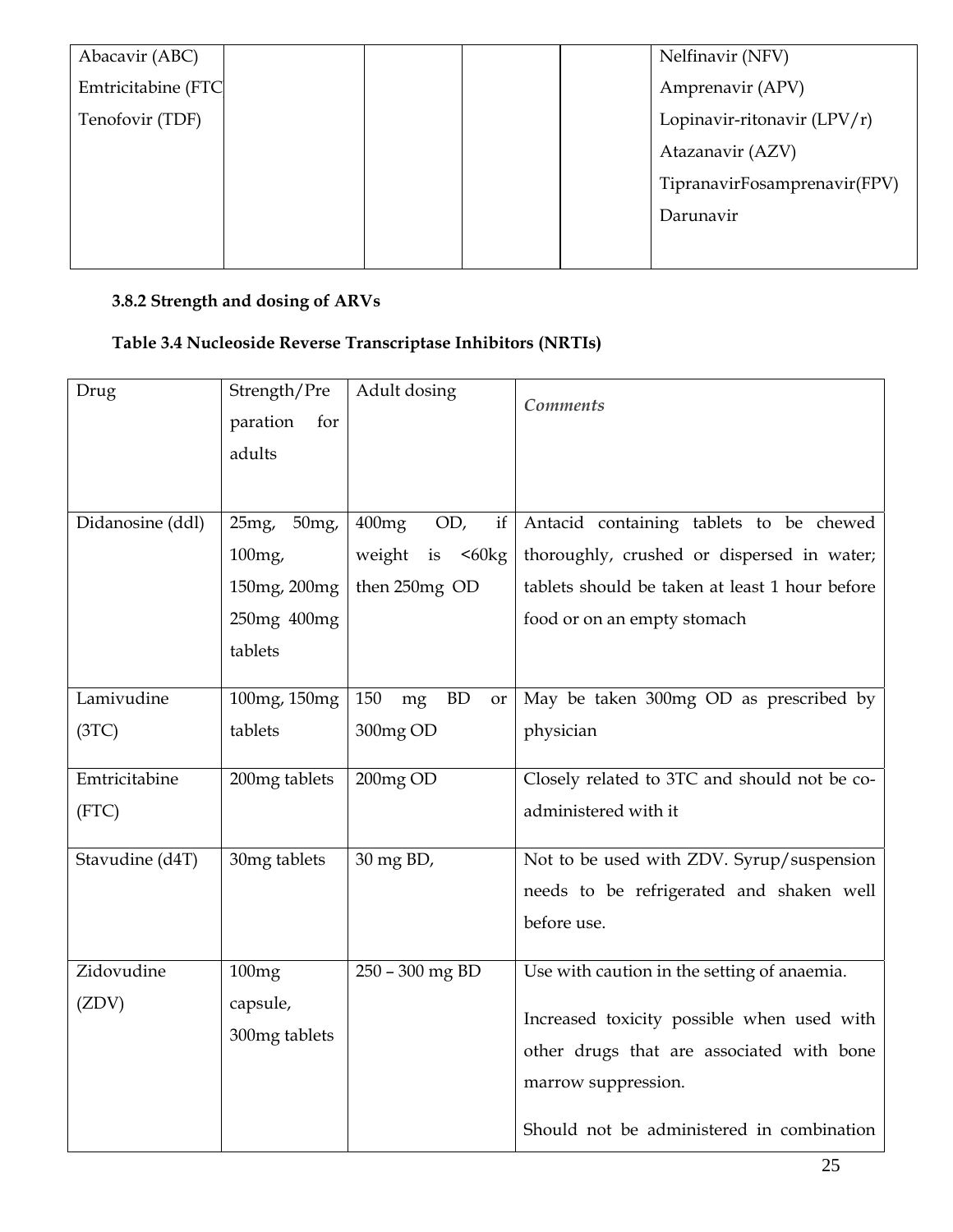|                 |                |                                   | with d4T.                                     |
|-----------------|----------------|-----------------------------------|-----------------------------------------------|
|                 |                |                                   |                                               |
| Abacavir (ABC)  | 300 mg tablets | 300<br>BD.<br>mg<br><sub>or</sub> | Causes hypersensitivity reaction (HSR), which |
|                 |                | 600mg OD                          | can be fatal; never re-challenge the patient. |
|                 |                |                                   | Educate patient on HSR                        |
|                 |                |                                   |                                               |
| Tenofovir (TDF) | 300 mg tablets | 300mg OD                          | Caution should be taken in renal impairment   |
|                 |                |                                   | and renal function (in particular plasma      |
|                 |                |                                   | creatinine) should be monitored.              |
|                 |                |                                   |                                               |

# **Table 3.5 Non Nucleoside Reverse Transcriptase Inhibitors (NNRTIs)**

| Drug             | Strength/              | Adult dosing                   | Comments                                   |
|------------------|------------------------|--------------------------------|--------------------------------------------|
|                  | Preparation for adults |                                |                                            |
| Efavirenz (EFV)  | 200mg, 600mg capsules  | 600mg<br>$\rm OD$<br><b>or</b> | Contraindicated below 3                    |
|                  |                        | 800mg OD when                  | years of age and in early                  |
|                  |                        | co-administered                | pregnancy                                  |
|                  |                        | rifampicin<br>with             |                                            |
|                  |                        | patient<br>in<br>a             |                                            |
|                  |                        | weighing $> 60$ kg             |                                            |
|                  |                        |                                |                                            |
| Nevirapine (NVP) | 200mg tablets          | 200mg<br>BD,                   | incidence<br>of<br>Increase                |
|                  |                        | always<br>initiate             | severe hepatotoxity<br>in                  |
|                  |                        |                                | 200mg OD for $2 \mid$ women with CD4 count |
|                  |                        | before<br>weeks                | $>$ 250cells/mm <sup>3</sup> and men       |
|                  |                        | giving full dose.              | with<br>CD4<br>count<br>$\geq$             |
|                  |                        |                                | $400$ cells/mm <sup>3</sup> .<br>Other     |
|                  |                        |                                | reactions<br>common                        |
|                  |                        |                                | include skin rash.                         |
|                  |                        |                                |                                            |
|                  |                        |                                |                                            |
|                  |                        |                                |                                            |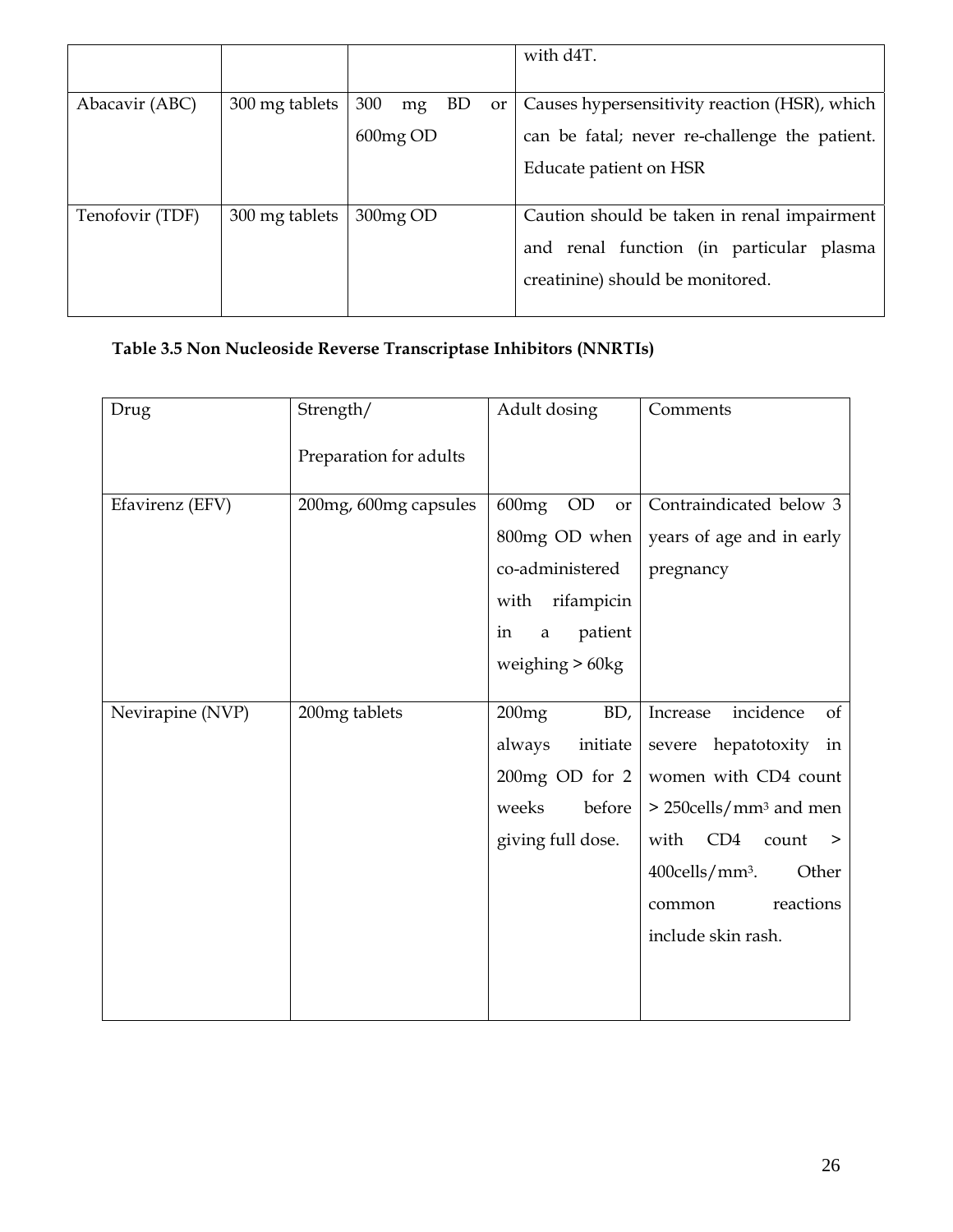# **Table 3.6 Protease Inhibitors**

|                     | Strength/Preparation     | Adult dosing             | Comments                              |
|---------------------|--------------------------|--------------------------|---------------------------------------|
| Drug                | for adults               |                          |                                       |
| Atazanavir (ATV)    | 100, 150 and 200 mg      | 300mg<br>boosted         | Asymptomatic                          |
|                     | capsules                 | 100mg<br>with            | hyperbilirubinaemia<br>is             |
|                     |                          | ritonavir OD             | May<br>present<br>common.             |
|                     |                          |                          | with mild jaundice                    |
| Darunavir (DRV)     | 600 mg tabs              | with<br>$600$ mg         | effective<br>PI<br>A<br>newer         |
|                     |                          | 100mg ritonavir          | against many PI resistant             |
|                     |                          | <b>BD</b>                | mutants                               |
| Indinavir (IDV)     | 200mg capsule            | $800mg + 100mg$          | Administer 1 hour before              |
|                     |                          | <b>RTV BD</b>            | or 2 hours after a meal;              |
|                     |                          |                          | may be administered with              |
|                     |                          |                          | low-fat, light meal;                  |
|                     |                          |                          | when<br>given<br>with                 |
|                     |                          |                          | Didanosine, allow 1 hour              |
|                     |                          |                          | between<br>the<br>drugs               |
|                     |                          |                          | (antacids<br>in Didanosine            |
|                     |                          |                          | reduce absorption of                  |
|                     |                          |                          | Indinavir)                            |
| Lopinavir/ritonavir | 133.3<br>Capsules:<br>mg | 400mg                    | Lopinavir/ritonavir<br>is             |
| (LPV/r)             | lopinavir and 33.3 mg    | LPV/100mg<br>$\mathbf r$ | extensively metabolized by            |
|                     | ritonavir [Heat stable   | <b>BD</b>                | hepatic cytochrome P450               |
|                     | formulation:<br>200mg    |                          | There<br>3A.<br>could                 |
|                     | $LPV/50$ mg r]           |                          | potentially be<br>multiple            |
|                     |                          |                          | drug interactions.                    |
|                     |                          |                          | Storage: Oral solution and            |
|                     |                          |                          | capsules<br>should<br>be              |
|                     |                          |                          | refrigerated, but can be              |
|                     |                          |                          | kept at room temperature              |
|                     |                          |                          | (up to $25^{\circ}$ C) if used within |
|                     |                          |                          | two months. Heat stable               |
|                     |                          |                          | formulation that can be               |
|                     |                          |                          | stored at room temp. is               |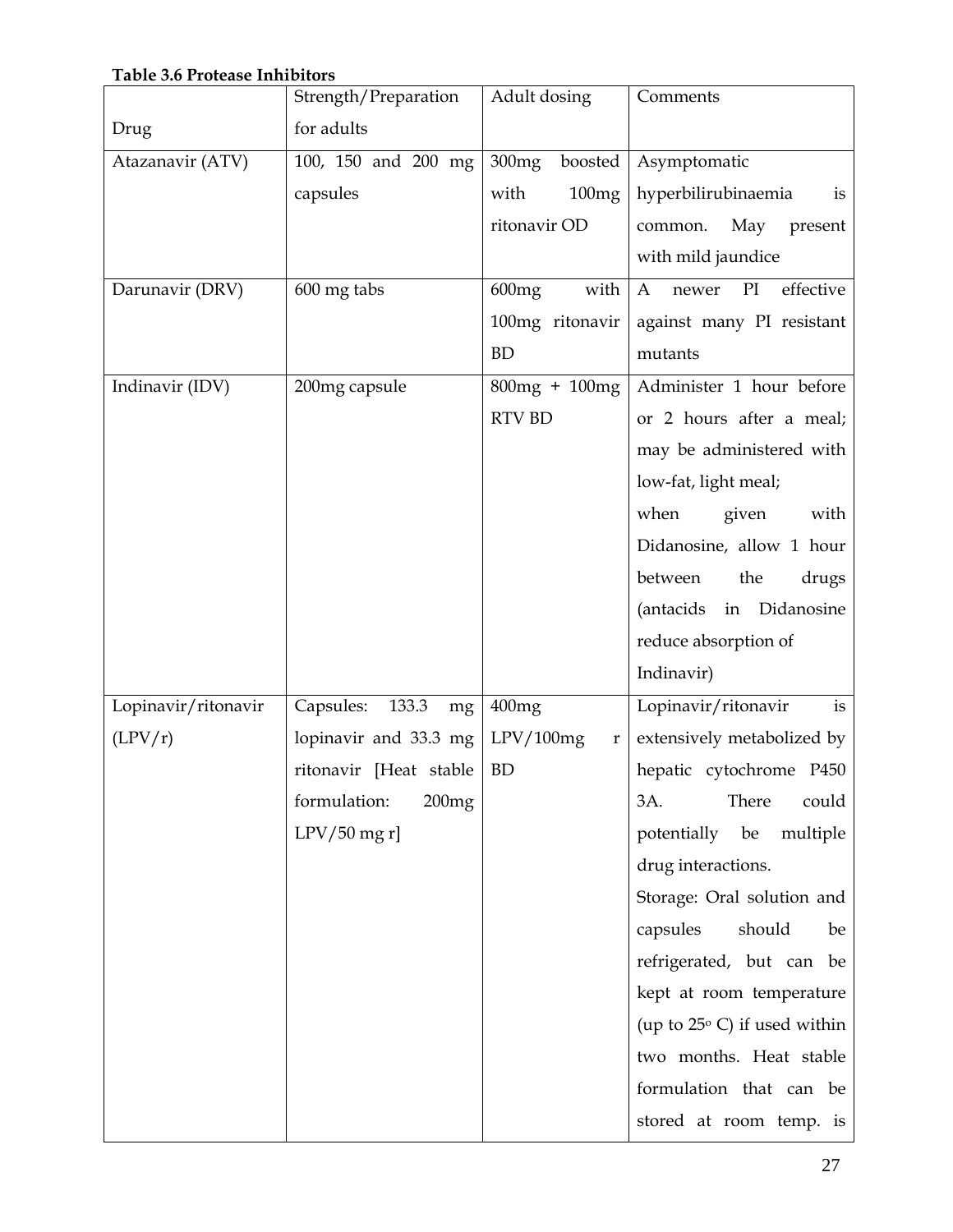|                       |                        |                          | now available.               |
|-----------------------|------------------------|--------------------------|------------------------------|
| Nelfinavir (NFV)      | 250mg tablets          | 1250 mg BD               | Administer with or after     |
|                       | 625mg tablets          | or                       | food; powder may be          |
|                       |                        | 750mg TDS                | mixed with water, milk,      |
|                       |                        |                          | formula feeds or pudding;    |
|                       |                        |                          | it should not be mixed       |
|                       |                        |                          | with acidic                  |
|                       |                        |                          | foods or juices owing to its |
|                       |                        |                          | taste                        |
|                       |                        |                          |                              |
| Ritonavir<br>(r, RTV) | 100mg capsules         | <b>BD</b><br>100mg<br>in | Used only to boost other     |
| (with other PIs)      |                        | most cases               | PIs except NFV.<br>Cold      |
|                       |                        |                          | chain must be secured for    |
|                       |                        |                          | transportation<br>its<br>and |
|                       |                        |                          | storage                      |
| Saquinavir (SQV)      | filled<br>200mg<br>gel | 1000mg + RTV             | Administer with or after     |
|                       | capsule                | 100mg BD                 | food                         |
| Tipranavir (TPV)      | 250mg caps             | 500mg +200mg             | Active against PI resistant  |
|                       |                        | ritonavir BD             | HIV and has established      |
|                       |                        |                          | efficacy in salvage regimen  |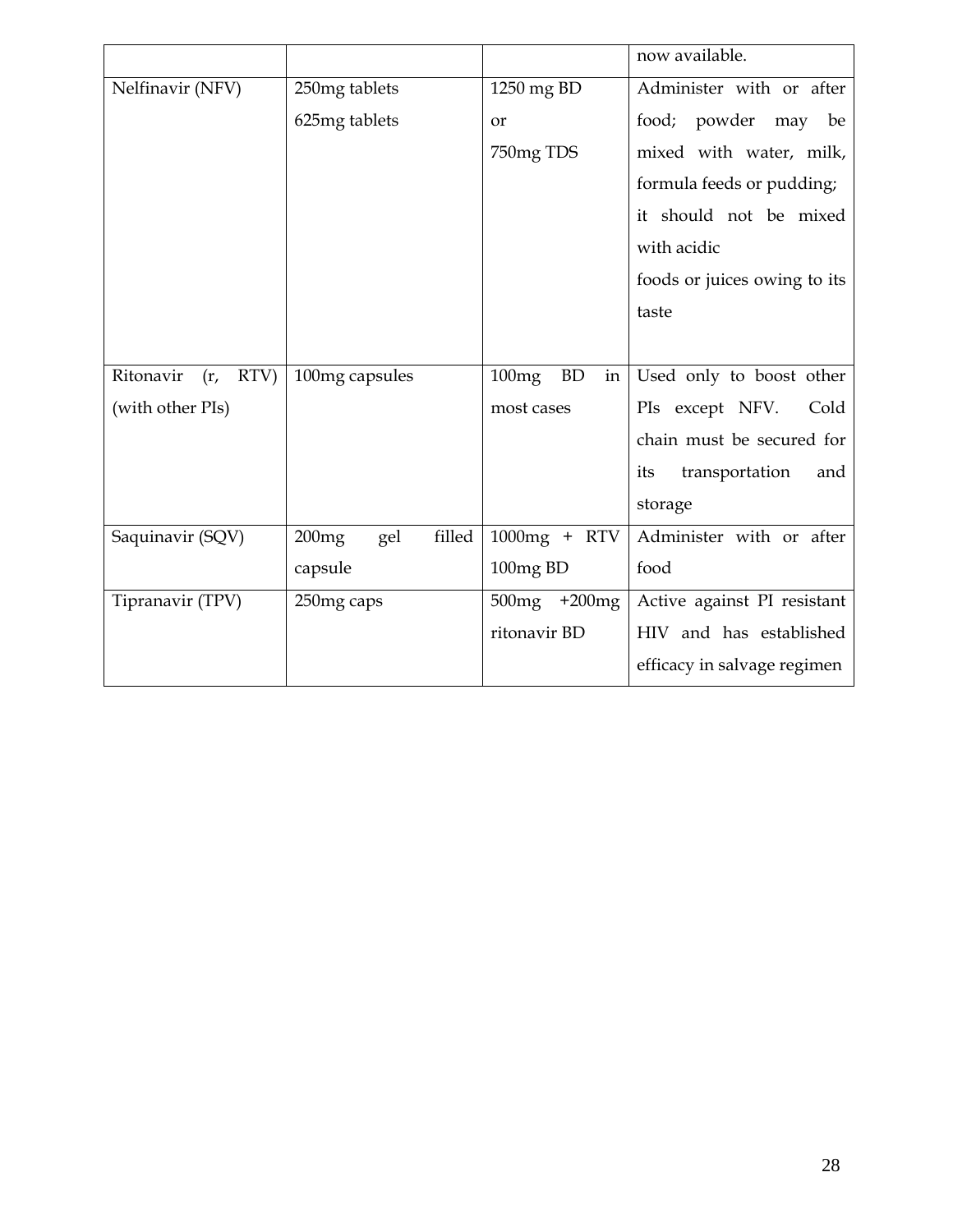## **SECTION 4**

## **ART MONITORING AND FOLLOW UP**

## **4.1 MONITORING AND FOLLOW-UP**

The clinician and patient must agree on the schedule for monitoring the progress of disease, and associated care prior to starting ART (baseline assessment) and during ART. Patients who are not yet eligible for ART should undergo clinical assessments and CD4 cell counts every three to six months. As the clinical or immunological threshold for initiating therapy approaches, these assessments will become more frequent.

Follow-up of patients on antiretroviral therapy continues through-out the patient's lifetime. These visits should be scheduled at a minimum interval of 3-6 months. At treatment initiation (see Table 4.1) or in the event of any treatment change, monitoring should be more frequent.

# **4.2 BASELINE ASSESSMENT**

(See Section 3.2)

# **4.3 ASSESSMENT DURING FOLLOW-UP**

Once therapy has begun, assessment should cover:

- Signs/symptoms of HIV related conditions and potential drug toxicities.
- Adherence
- Response to therapy.
- Weight
- Laboratory monitoring;

Laboratory monitoring tests may differ according to the level of the health care facility (see Table 11.1 for recommended tiered laboratory capabilities) and should be done according to the following schedule.

#### **Table 4.1 Suggested Monitoring Schedule for Patients Starting HAART**

|               | Pre-<br>Treatment<br>(Baseline) | <b>Week 2</b> | <b>Week 4</b> | Week 8    | Week<br>12 | Every<br>12<br>Weeks | Every<br>24<br>Weeks |
|---------------|---------------------------------|---------------|---------------|-----------|------------|----------------------|----------------------|
| Physical Exam | $\Lambda$                       |               | $\chi$        | $\lambda$ | $\chi$     | $\chi$               |                      |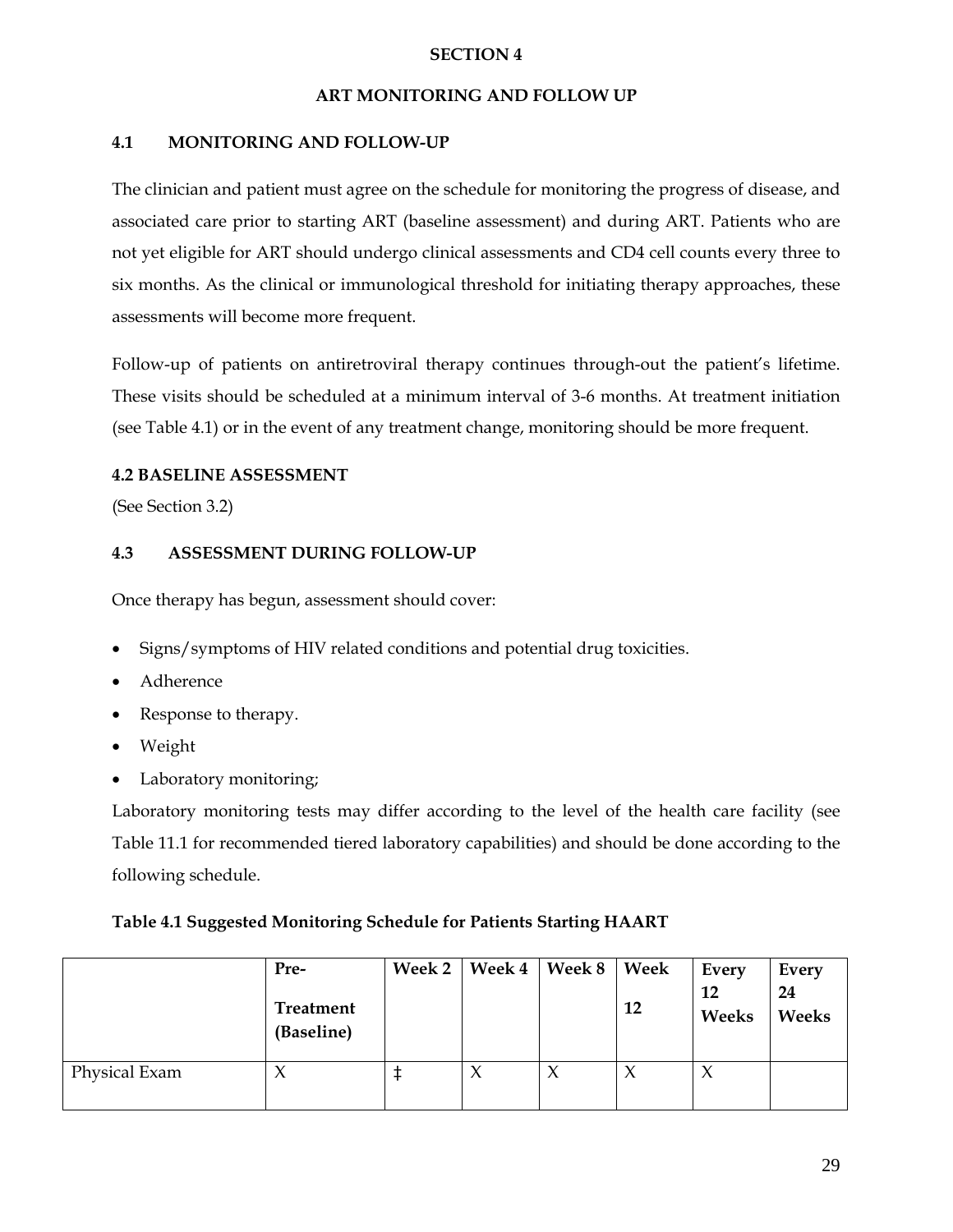| <b>Adherence Counselling</b>                                                                            | $\chi$                  | $\chi$              | $\chi$                  | $\chi$      | $\mathsf X$    | $\star$ |                     |
|---------------------------------------------------------------------------------------------------------|-------------------------|---------------------|-------------------------|-------------|----------------|---------|---------------------|
| HIV-1 RNA                                                                                               | $\ddagger$              |                     |                         |             |                |         | $\ddagger$          |
| $CD4+$                                                                                                  | $\overline{X}$          |                     |                         |             | $\overline{+}$ |         | $\chi$              |
| Hb/PCV                                                                                                  | $\mathsf X$             |                     | $\overline{X^1}$        |             | $\overline{X}$ |         | $\mathsf X$         |
| WBC, Platelets                                                                                          | $\overline{X}$          |                     | As clinically indicated |             |                |         |                     |
| <b>ALT</b>                                                                                              | $\chi$                  |                     | $X^2$                   |             |                |         | $\mathsf X$         |
| Creatinine (Calc CrCl)                                                                                  | $\overline{X}$          |                     |                         |             |                |         | $\mathsf X$         |
| HbsAg and HCV                                                                                           | $\mathsf X$             |                     |                         |             |                |         |                     |
| Clinical Screening for<br>TB                                                                            | $\chi$                  | $\boldsymbol{\chi}$ | $\chi$                  | $\mathsf X$ | $\mathsf X$    | $\chi$  | $\boldsymbol{\chi}$ |
| Urinalysis                                                                                              | $\chi$                  |                     |                         |             |                |         |                     |
| Syphilis test                                                                                           | $\overline{X}$          |                     |                         |             |                |         |                     |
| VIA/Pap Smear                                                                                           | $\overline{X}$          |                     | As clinically indicated |             |                |         |                     |
| AST,<br>ALP,<br>FBS,<br>Amylase, Preg test,<br>Lipid profile,<br>$U/E$ ,<br>Sputum AFB, Chest X-<br>Ray | As clinically indicated |                     |                         |             |                |         |                     |

X Essential  $\qquad$   $\qquad$   $\qquad$   $\qquad$   $\qquad$   $\qquad$   $\qquad$   $\qquad$   $\qquad$   $\qquad$   $\qquad$   $\qquad$   $\qquad$   $\qquad$   $\qquad$   $\qquad$   $\qquad$   $\qquad$   $\qquad$   $\qquad$   $\qquad$   $\qquad$   $\qquad$   $\qquad$   $\qquad$   $\qquad$   $\qquad$   $\qquad$   $\qquad$   $\qquad$   $\qquad$   $\qquad$   $\qquad$   $\qquad$   $\qquad$   $1$  For patients on AZT

\* Those that are not yet ARV-eligible would require the initial CD4 count and subsequent CD4 at 6 monthly intervals, or more frequently as desirable, in addition to other symptomatically indicated investigations.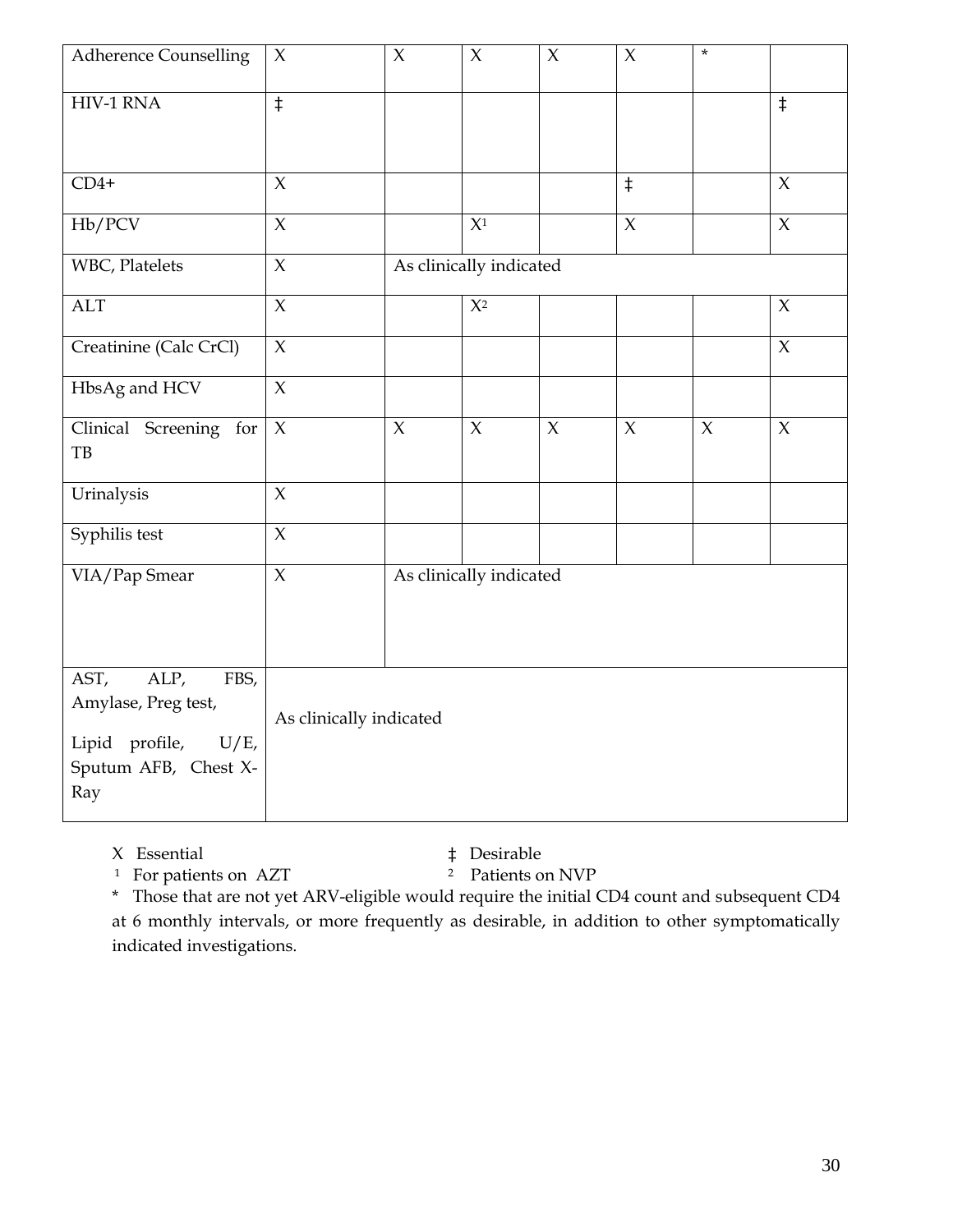#### **SECTION 5**

## **MANAGEMENT OF ADVERSE DRUG REACTIONS (ADR) AND COMPLICATIONS OF ARVS**

# **5.1 CLASSIFICATION OF ADR**

An adverse drug reaction is a response (mild, moderate or severe) to a drug that is noxious and unintended and occurs at doses normally used in humans for the prophylaxis, diagnosis and treatment of disease or for modification of physiological function (WHO).

Adverse drug reactions are classified in grades and there are four main grades of ADR which define the degree of severity of the drug reaction and determine the interventions necessary to address them. They are:

#### **Grade 1 – Mild ADR**

- Transient or mild discomfort
- No limitation of activity
- No medical intervention or therapy required
- •

# **Grade 2 – Moderate ADR**

- Mild to moderate limitation of activity
- Some assistance may be needed
- No or minimal medical intervention required
- •

#### **Grade 3 – Severe ADR**

- Marked limitation in activity
- Assistance usually required
- Medical intervention or hospitalization required
- •

#### **Grade 4 – Life Threatening ADR**

- Extreme limitation in activity
- Significant assistance required
- Significant medical intervention or therapy required, including hospitalization.

#### **Table 5.1 Laboratory Grading of ADR**

#### **Severity Grading of Laboratory Adverse Events in Adults and Adolescents**

|                                                         |                              | <b>LABORATORY TEST ABNORMALITIES</b> |                              |                                      |                                        |
|---------------------------------------------------------|------------------------------|--------------------------------------|------------------------------|--------------------------------------|----------------------------------------|
| <b>ITEM</b>                                             | <b>REFERENCE RANGE</b>       | <b>GRADE</b><br><b>TOXICITY</b>      | <b>GRADE II TOXICITY</b>     | <b>GRADE</b><br>Ш<br><b>TOXICITY</b> | <b>GRADE</b><br>IV.<br><b>TOXICITY</b> |
| <b>HAEMATOLOGY</b>                                      |                              |                                      |                              |                                      |                                        |
| Hemoglobin                                              | $10.5 - 18.0g/dl$            | $8.0 - 9.4$ g/dl                     | $7.0 - 7.9$ g/dl             | $6.5 - 6.9$ g/dl                     | $< 6.5$ g/dl                           |
| neutrophil<br>Absolute<br>count or Granulocyte<br>count | $2.0 - 7.5 \times 10^9$ /L   | $1 - 1.5 \times 10^9$ /L             | $0.75 - 0.99 \times 10^9$ /L | $0.5 - 0.749 \times 10^9$ /L         | $<$ 0.5 x 10 <sup>9</sup> /L           |
| <b>Platelet count</b>                                   | $100 - 450 \times 10^{9}$ /L | $70 - 99 \times 10^{9}$ /L           | $50 - 69 \times 10^{9}$ /L   | $30 - 49 X10^{9}$ /L                 | $< 29 \times 10^{9}$ /L                |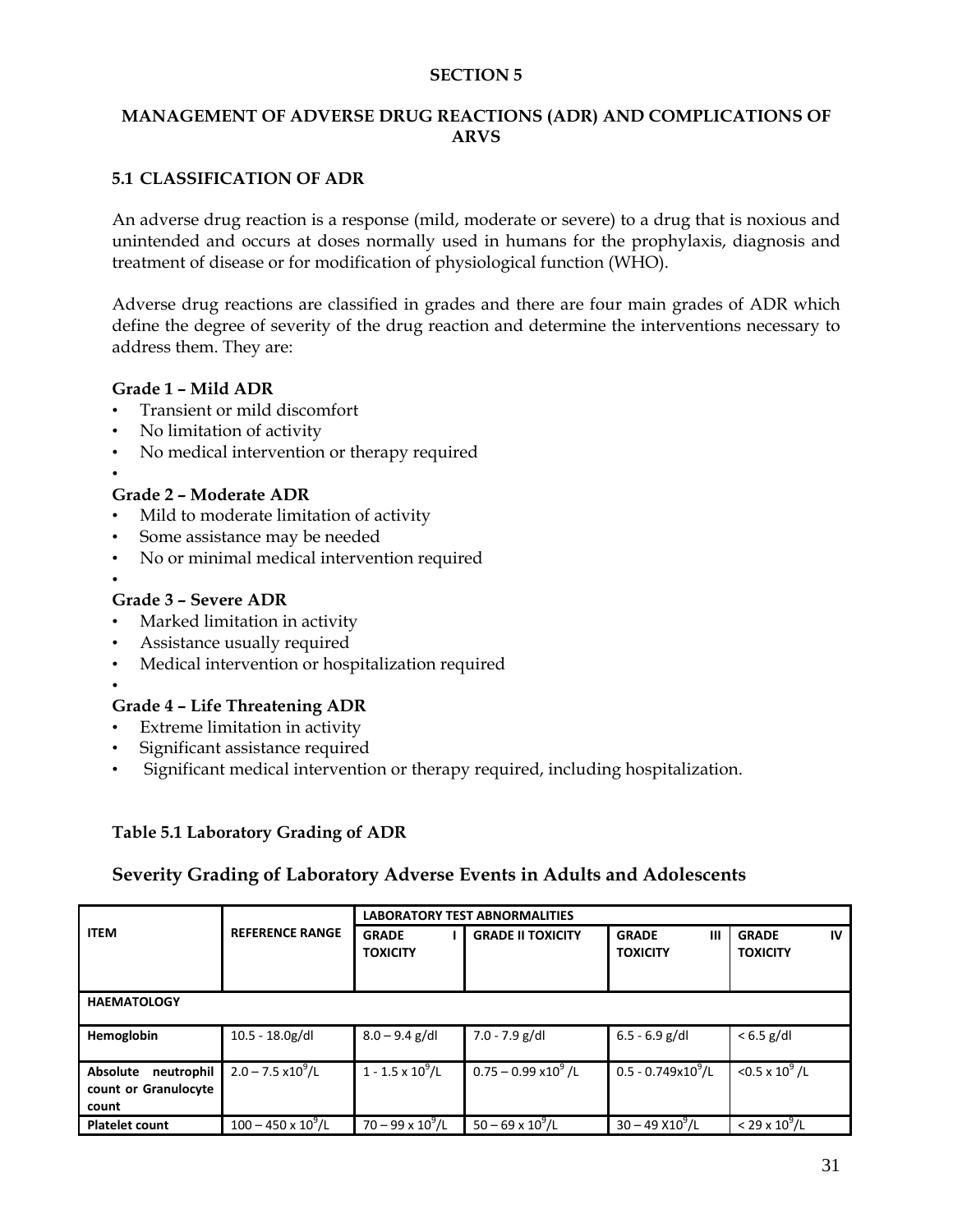| <b>Total WBC</b>           | $4.0 - 11.0 10^{9}$ /l                   | $2.0 - 4.9 \times 10^{9}$ /L $1.0 - 1.9 \times 10^{9}$ /L |                                                  | $> 1.0 \times 10^{9}/L$                                                                                                                                     | $\overline{\phantom{a}}$                                         |
|----------------------------|------------------------------------------|-----------------------------------------------------------|--------------------------------------------------|-------------------------------------------------------------------------------------------------------------------------------------------------------------|------------------------------------------------------------------|
| <b>CHEMISTRY</b>           |                                          |                                                           |                                                  |                                                                                                                                                             |                                                                  |
| <b>ALT</b>                 | $5.0 - 38U/L$                            | $1.25 - 2.5 x$<br>Upper limit of<br>normal                | >2.5 - 5 x Upper limit<br>of normal              | >5.0 - 10 x upper<br>normal limit                                                                                                                           | >10 x Upper limit<br>of normal                                   |
| <b>Triglycerides</b>       | $< 1.69$ mmol/L                          | $1.69 -$<br>2.25<br>mmol/L                                | $2.26 - 5.63$ mmol/L                             | 5.64<br>13.56<br>$\sim$ $-$<br>mmol/L                                                                                                                       | >13.56 mmol/L                                                    |
| <b>Cholesterol</b>         | $3.0 - 4.42$ mmol/L                      | $>1.0$ - 1.3 x<br>Upper limit of<br>normal                | 4.52 - 8.48 mmol/L                               | 8.49<br>13.56<br>$\sim 10$<br>mmol/L                                                                                                                        | >13.56 mmol/L                                                    |
| Lactate                    | $< 2$ mmol/l                             | $\omega$                                                  | $2 - 5$ mmol/l                                   | $5 - 10$ mmol/l                                                                                                                                             | >10mmol/l                                                        |
| Glucose<br>(hyperglycemia) | $4 - 6$ mmol/l                           | > 6<br>$-8.90$ mmol/l                                     | $8.91 -$<br>13.88 mmol/l                         | $13.89 -$<br>27.76 mmol/l                                                                                                                                   | > 27.76<br>mmol/l                                                |
| Glucose<br>(hypoglycemia)  | $4 - 6$ mmol/l                           | $3.01 -$<br>3.55 mmol/l                                   | $2.19 -$<br>3.00 mmol/l                          | $1.67 -$<br>2.18 mmol/l                                                                                                                                     | < 1.67<br>mmol/l                                                 |
| Amylase                    | 28 - 100U/L                              | $> 1.0 - 1.5 x$<br>Upper limit of<br>normal               | $> 1.5 - 2.0$ x Upper<br>limit of normal         | $> 2.0 - 5.0 x$<br>Upper<br>limit<br>of<br>normal                                                                                                           | > 5.0 x Upper limit<br>of normal                                 |
| <b>Bilirubin</b>           | $2 - 21$ µmol/L                          | $1.1 - 1.5 x$<br>Upper limit of<br>normal                 | $1.6 - 2.5$ x Upper limit<br>of normal           | $2.6 - 5.0 \times \text{Upper}$<br>limit of normal                                                                                                          | > 5.0 x Upper limit<br>of normal                                 |
| Lipase                     | $< 1.5$ U/mL                             | $> 1.0 - 1.5 x$<br>Upper limit of<br>normal               | $> 1.5 - 2.0$ x Upper<br>limit of normal         | $> 2.0 - 5.0 x$<br>Upper<br>limit<br>of<br>normal                                                                                                           | > 5.0 x Upper limit<br>of normal                                 |
| <b>Creatinine</b>          | $0.7 - 1.5$ mg/dl or 62<br>$-133$ µmol/L | $> 1.0 -1.5 x$<br>Upper limit of<br>normal                | $> 1.5 - 3.0 x$<br>Upper limit of normal         | $>$ 3.0 – 6.0 x<br>Upper<br>limit<br>of<br>normal                                                                                                           | > 6.0 x Upper limit<br>of normal                                 |
| Sodium<br>Hyponatraemia    | 136-145 mmol/L                           | $130 - 135$<br>mmol/l                                     | $123 - 129$<br>mmol/l                            | $116 - 122$<br>mmol/l                                                                                                                                       | < 116<br>mmol/l                                                  |
| Sodium<br>Hypernatraemia   | 136-145 mmol/L                           | $146 - 150$<br>mmol/l                                     | $151 - 157$<br>mmol/l                            | $158 - 165$<br>mmol/l                                                                                                                                       | >165<br>mmol/l                                                   |
| Potassium<br>Hyperkalaemia | $3.5 - 5.0$ mmol/L                       | 5.6<br>$-6.0$ mmol/l                                      | 6.1<br>$-6.5$ mmol/l                             | 6.6<br>$-7.0$ mmol/l                                                                                                                                        | >7.0<br>mmol/l                                                   |
| Potassium<br>Hypokalaemia  | $3.5 - 5.0$ mmol/L                       | 3.0<br>$-3.4$ mmol/l                                      | 2.5<br>$-2.9$ mmol/l                             | 2.0<br>$-2.4$ mmol/l                                                                                                                                        | 2.0<br>mmol/l                                                    |
| Management                 |                                          | Continue ART<br>assess<br>Lipid<br>imbalances             | Repeat test after 2 weeks and re-<br>could<br>be | Continue<br>ART,<br>Repeat test after<br>1 wk<br>and<br>re-<br>assess; if ALT still<br>grade III consult<br>about<br>expert<br>stopping ART<br>managed with | Stop<br>ART<br>and<br>consult expert<br>diet<br>exercise,<br>and |
|                            |                                          | pharmacologically using fibrates                          |                                                  |                                                                                                                                                             |                                                                  |

# **5.2 Management of Specific Adverse ARV Drug Reactions**

Reactions and side effects associated with ARV drugs usually have a class similarity; however certain drugs in each of the classes present more severe forms of adverse reactions than others, thus requiring that in the management of adverse events special attention should be paid to drug specific adverse reactions.

For example Zidovudine is implicated in ARV-induced anaemia more than any other ARV in use, just as Nevirapine is more likely than the others to cause liver toxicity.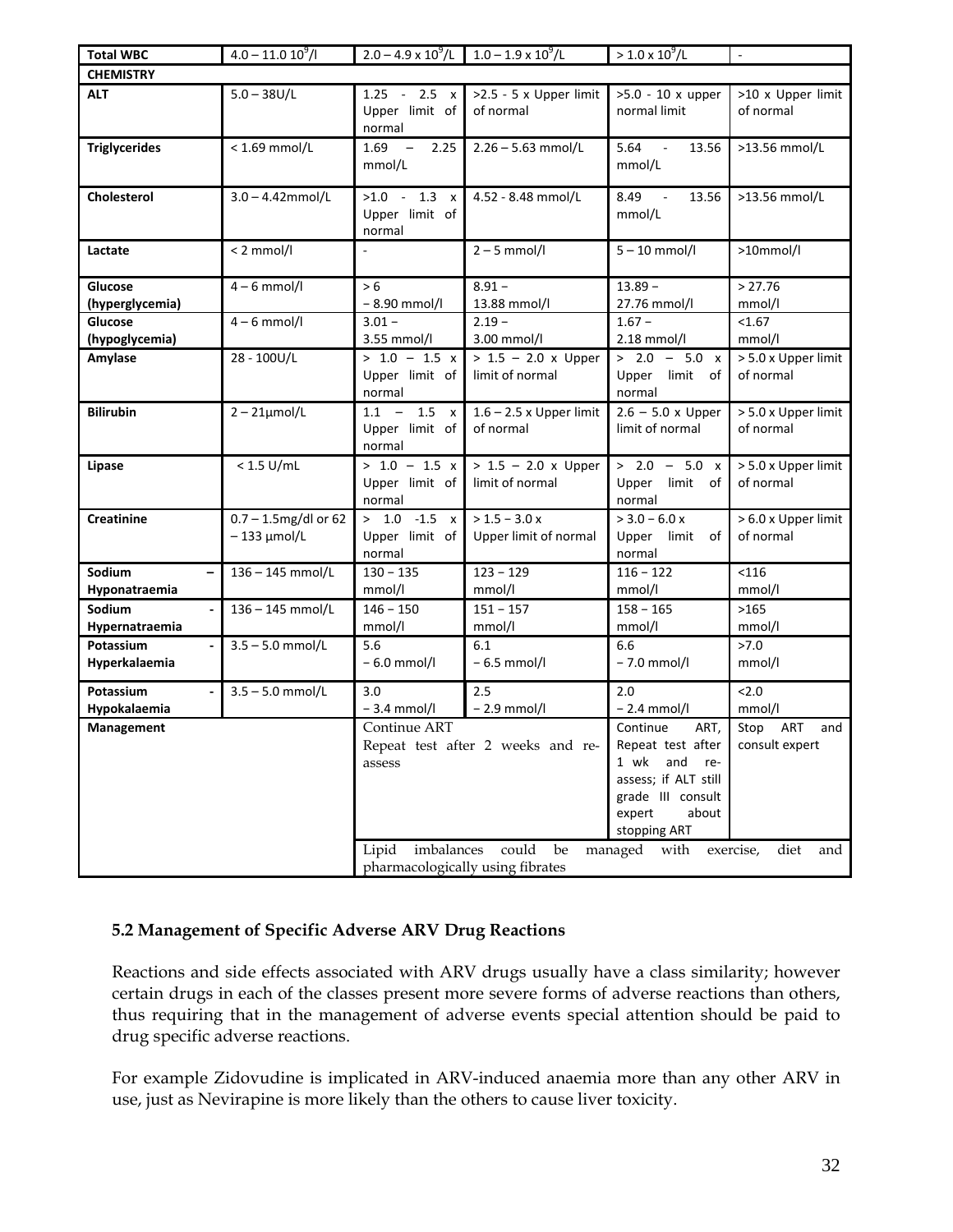# **a) Nucleoside Reverse Transcriptase Inhibitors (NRTIs)**

All NRTIs are capable of inhibiting mitochondria DNA [(mtDNA) polymerase gamma] polymerase enzyme. Mitochondrial toxicity is the result of the cumulative effect of antiretroviral therapy on functioning mitochondria. The nucleosides most often responsible for mitochondrial toxicity are the so-called "d-drugs" specifically ddI and d4T. Each differs in the mechanism, potency, and tissue specificity of its mitochondrial toxicity and the toxicity can be life-threatening, as in the case of lactic acidosis with hepatic steatosis.

Because they inhibit DNA polymerase, therefore all tissues that have DNA can be affected. Depending on the organ involves, there can be myopathy presenting with muscle weakness, bone disorders causing depression of haemopoiesis leading to anaemia, leucopoenia and thrombocytopenia, On the fat cells, it causes lipolysis resulting in fat atrophy (lipoatrophy). It can cause myelotoxicity and neuropathy when it affects peripheral neurones, thus precipitating peripheral neuropathy. Though rare, prolonged usage may also affect myocardial cells resulting in cardiomyopathy. Others include hepatitis, pancreatitis and lactic acidosis.

# **b) Non Nucleoside Reverse Transcriptase Inhibitors (NNRTIs)**

They are contraindicated in patients below 3 years of age and in early pregnancy. They increase the incidence of severe hepatotoxicity in women with CD4 count > 250cells/mm3 and men with CD4 count > 400cells/mm3. Other common reactions include skin rash, and CNS disorders.

# **c) Protease Inhibitors (PIs)**

PIs are potent CYP3A4 inhibitor hence many drug-drug interactions can occur on coadministration with other drugs. Apart from the costs and pill burden, ADRs due to PIs can be severe. These include acute effects of diarrhea, vomiting and hepatotoxicity; and long term toxicity which includes peripheral loss of subcutaneous fat (lipoatrophy), fat accumulation within the abdominal cavity (protease paunch or crix-belly), fat accumulation in the upper back (dorsocervical pad or buffalo hump), gynaecomastia in males, fat accumulation in the breast in females and fat accumulation in subcutaneous tissue (peripheral lipomatosis). Management of acute ADRs includes assurance and symptomatic as it clears within 4-6 weeks of therapy.

The table below lists the adverse drug reactions associated with the use of specific ARVs and their management.

| Antiretroviral Drug | Primary toxicities                                                                                                                                       | Minor toxicities                                                                          | Monitoring/Management                                                                                                                            |
|---------------------|----------------------------------------------------------------------------------------------------------------------------------------------------------|-------------------------------------------------------------------------------------------|--------------------------------------------------------------------------------------------------------------------------------------------------|
| Zidovudine (ZDV)    | Haematological<br>(Anaemia,<br>Neutropenia,<br>thrombocytopenia),<br>myopathy, GI intolerance:<br>Hypersalivation,<br>Nausea<br>and abdominal discomfort | Blue<br>black<br>to<br>discoloration<br><sub>of</sub><br>nails, nausea<br>and<br>headache | For anaemia:<br><b>TDF</b><br>Change<br>to<br>or<br>$\bullet$<br>transfuse<br>Do not use if $Hb \leq 8.0$<br>$g/dl(PCV < 24\%)$<br>For myopathy: |
|                     |                                                                                                                                                          |                                                                                           | Discontinue if CPK rises                                                                                                                         |

#### **Table 5.2 ART Adverse Drug Reactions and Safety Monitoring**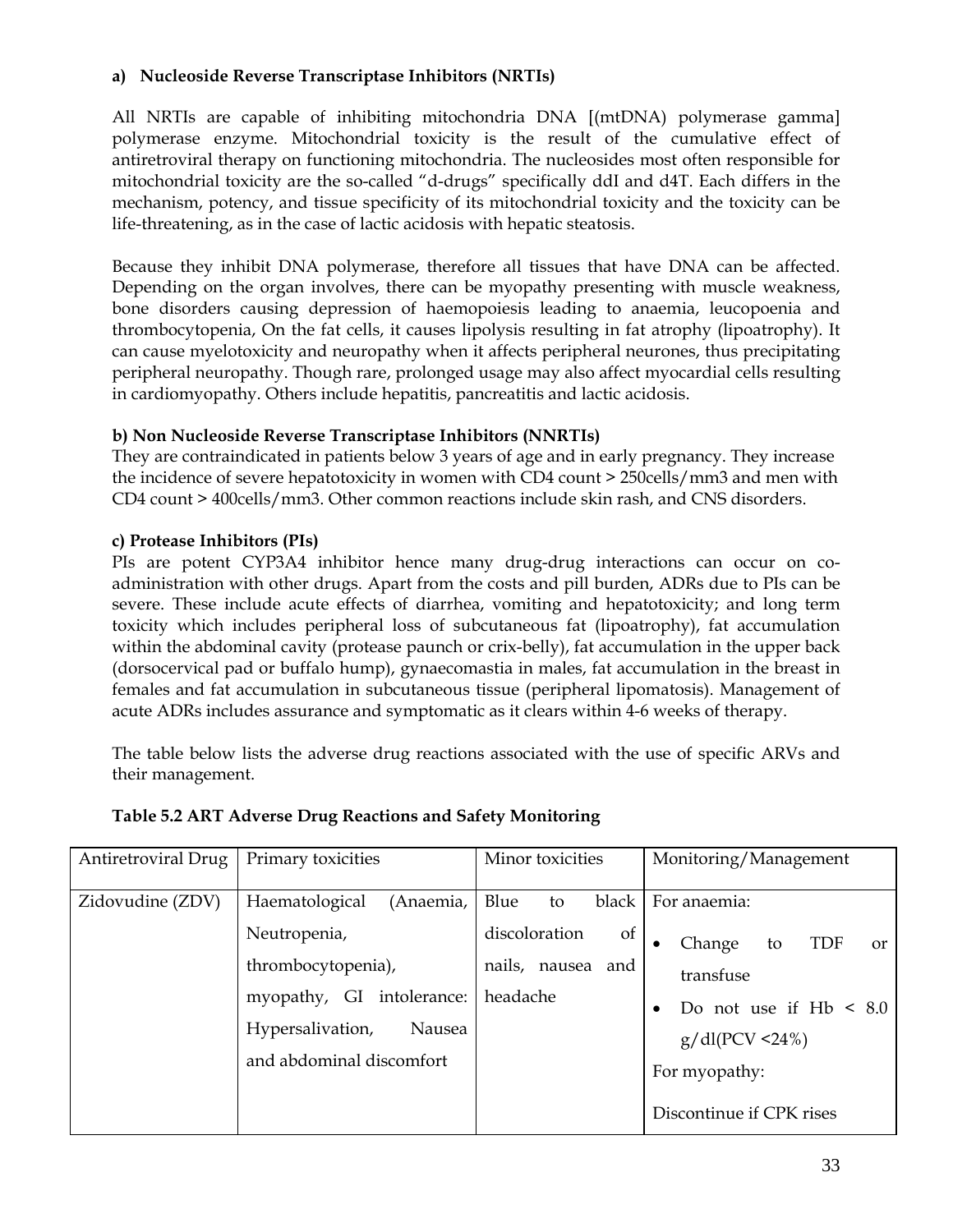| Lamivudine (3TC) | Pancreatitis, Liver toxicity               | Skin rash, headache | Discontinue if serum amylase     |
|------------------|--------------------------------------------|---------------------|----------------------------------|
|                  | Mild peripheral neuropathy                 |                     | elevated.<br>when<br>Restart     |
|                  |                                            |                     | resolved or change to ABC        |
| Stavudine (d4T)  | Peripheral<br>neuropathy<br>$\blacksquare$ | Insomnia, anxiety,  | Periodic serum triglycerides     |
|                  | presenting with painful                    | panic attacks       | should<br>be<br>monitored.       |
|                  | and<br>peripheral                          |                     | Suspicion of lactic acidosis -   |
|                  | sensations in the lower                    |                     | measure serum lactate and/or     |
|                  | more than in the upper                     |                     | anion<br>and<br>serum<br>gap     |
|                  | limb                                       |                     | bicarbonate. At first signs of   |
|                  | acidosis<br>Lactic<br>with                 |                     | mitochondrial<br>toxicity        |
|                  | hepatic steatosis. This is                 |                     | stavudine<br>should<br>be        |
|                  | worse when d4T is used                     |                     | substituted                      |
|                  | in combination with ddI.                   |                     |                                  |
|                  | Peripheral fat atrophy                     |                     |                                  |
|                  | Ascending motor weakness                   |                     |                                  |
|                  | resembling<br>Guillain-Barre               |                     |                                  |
|                  | syndrome may occur                         |                     |                                  |
| Emitricitabine   | Similar to lamivudine                      | Occasional          |                                  |
| (FTC)            |                                            | hyperpigmentation   |                                  |
|                  |                                            |                     |                                  |
| Tenoforvir (TDF) | Nephrotoxicity                             | Bone                | If creatinine clearance declines |
|                  |                                            | demineralisation    | substitute with a non            |
|                  |                                            | Occasional<br>GI    | nephrotoxic drugs such as        |
|                  |                                            | intolerance         | ABC or adjust dosage. (See       |
|                  |                                            |                     | section on co-morbidities)       |
|                  |                                            |                     |                                  |
| Didanosine (ddI) | Dose-related<br>pancreatitis.              | Abdominal cramps,   | Discontinue<br>if<br>neuropathy  |
|                  | Effect<br>when<br>is<br>worse              | diarrhoea           | severe, raised serum amylase     |
|                  | combined with hydroxyurea.                 |                     | and transaminases                |
|                  |                                            |                     |                                  |
|                  | Painful<br>Peripheral                      |                     |                                  |
|                  | neuropathy. Effect is worse                |                     |                                  |
|                  | if combined with d4T.                      |                     |                                  |
|                  |                                            |                     |                                  |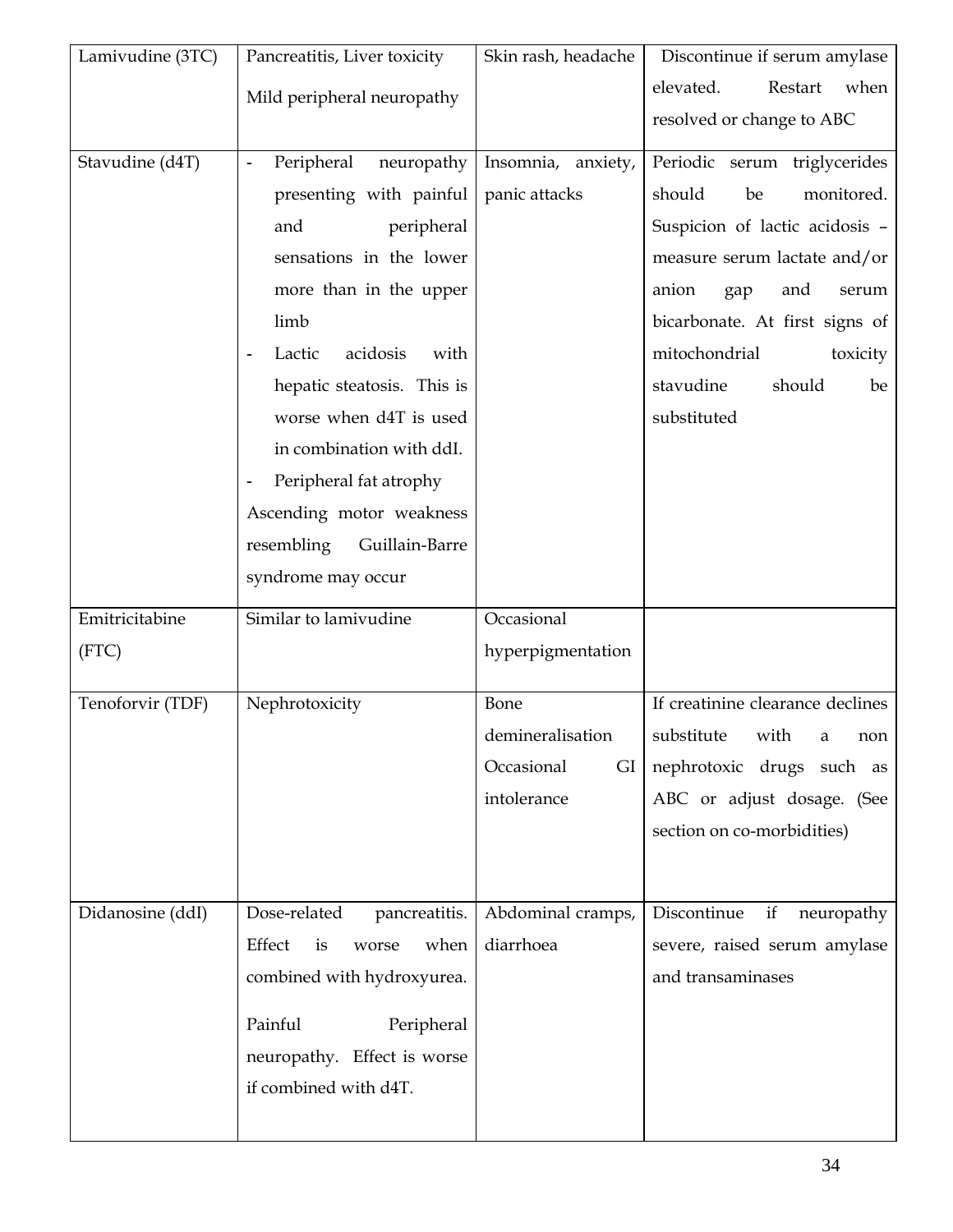|                  | acidosis<br>Lactic<br>class<br>(a                                   |            |                                                                      |
|------------------|---------------------------------------------------------------------|------------|----------------------------------------------------------------------|
|                  | adverse effect) may occur.                                          |            |                                                                      |
|                  |                                                                     |            |                                                                      |
| Abacavir (ABC)   | Life-threatening                                                    |            | Discontinue<br>if<br>therapy                                         |
|                  | hypersensitivity may occur                                          |            | hypersensitivity<br>develops.                                        |
|                  | in 3-9% of patients                                                 |            | Rechallenge of patient may be                                        |
|                  | Lactic acidosis may also<br>occur with/without hepatic<br>steatosis |            | fatal - Abacavir should never<br>be used in that individual<br>again |
| Nevirapine (NVP) | Life-threatening skin rash                                          |            | Low-dose over first 2 weeks                                          |
|                  | (Stevens-Johnson syndrome)                                          |            | minimizes rash occurrence. If                                        |
|                  | which occurs in less than 5%                                        |            | mild or moderate (Grade $1/2$ )                                      |
|                  | of patients and usually                                             |            | continue<br>cautiously<br>or                                         |
|                  | within 8 weeks of treatment                                         |            | substitute with EFV. If severe                                       |
|                  |                                                                     |            | discontinue<br><b>NVP</b><br>and                                     |
|                  | <b>DRESS</b><br>syndrome<br>(drug                                   |            | permanently<br>hepatitis<br>if                                       |
|                  | rash,<br>eosinophilia<br>and                                        |            | confirmed.                                                           |
|                  | symptoms)<br>systemic                                               |            |                                                                      |
|                  | manifesting<br>fever,<br>as                                         |            |                                                                      |
|                  | athralgia, etc.                                                     |            |                                                                      |
| Efavirenz (EFV)  | Mobiliform<br>rash<br>may<br>$\blacksquare$                         | Dizziness, | Rash in 10% but rarely                                               |
|                  | appear but usually not                                              |            | $1\%;$<br><b>CNS</b><br>in<br>severe                                 |
|                  | life-threatening                                                    |            | symptoms often resolve 2-                                            |
|                  | CNS side effects occur in<br>$\blacksquare$                         |            | weeks.<br>Potentially<br>4                                           |
|                  | about 50% of patients                                               |            | teratogenic in primates                                              |
|                  | (usually<br>self-limiting)                                          |            | humans<br>and<br>hence                                               |
|                  | include:                                                            |            | efavirenz should not be                                              |
|                  | H-hallucinations                                                    |            | used in pregnant women                                               |
|                  | I-insomnia                                                          |            | women who might<br>or                                                |
|                  | A-abnormal dreams                                                   |            | become pregnant while on                                             |
|                  | S-somnolence                                                        |            | therapy.                                                             |
|                  | A-amnesia                                                           |            |                                                                      |
|                  | A-abnormal                                                          |            |                                                                      |
|                  | thinking                                                            |            |                                                                      |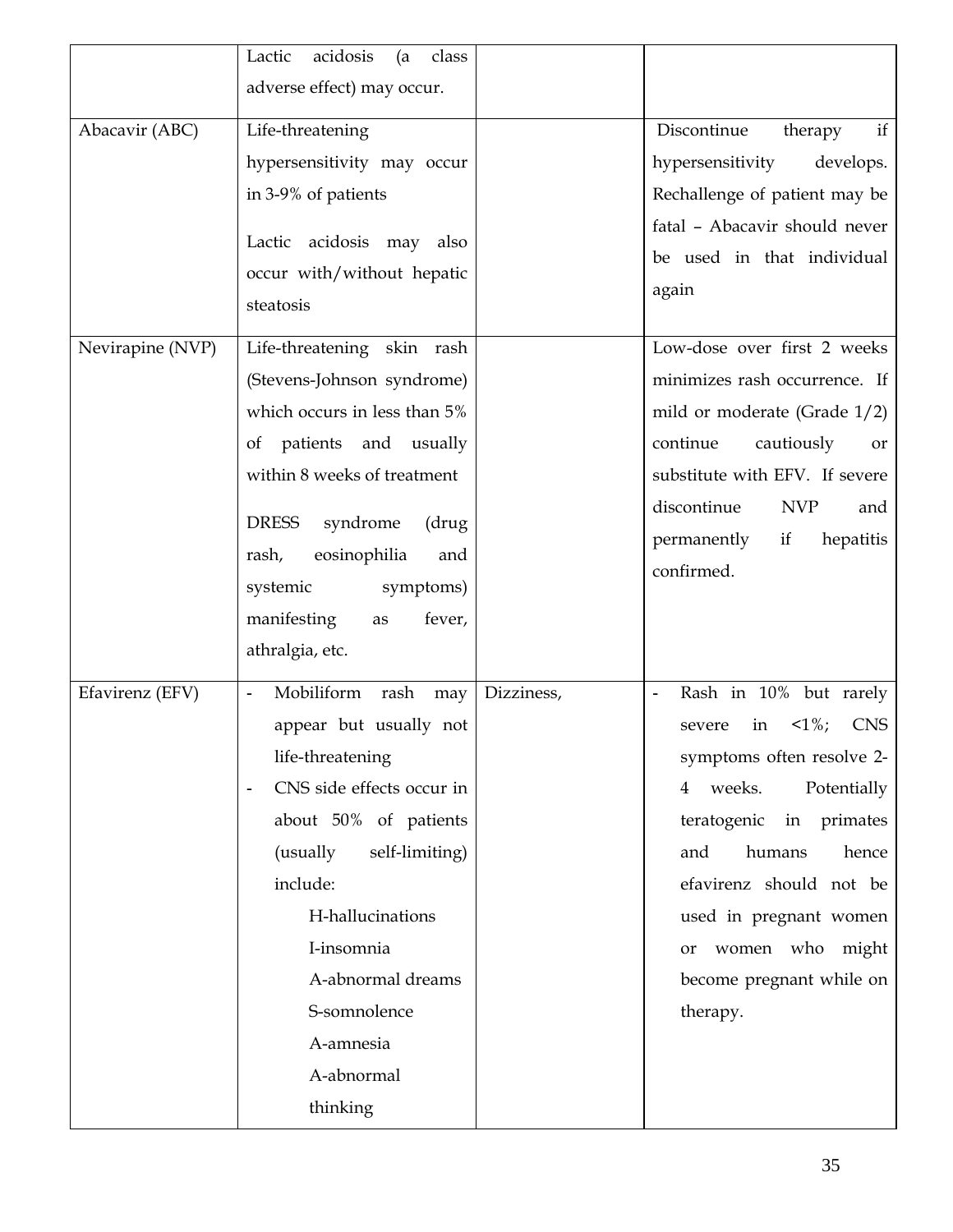|                    | C-confusion                                |                        |                                             |
|--------------------|--------------------------------------------|------------------------|---------------------------------------------|
|                    | E-euphoria                                 |                        |                                             |
|                    | For these reasons, EFV is                  |                        |                                             |
|                    | contraindicated in patients                |                        |                                             |
|                    | already have<br>who                        |                        |                                             |
|                    | psychiatric manifestations,                |                        |                                             |
|                    | nightmares, rash.                          |                        |                                             |
| Etravirine         | Steven-johnson's                           | GI Intolerance, rash   | Monitor liver enzymes and<br>$\blacksquare$ |
|                    | syndrome,<br>Erythema                      |                        | lipids. Rarely discontinue                  |
|                    | multiforme                                 |                        | $(2%)$ due to Adverse                       |
|                    | , hepatotoxicity,<br>lipid                 |                        | reaction.                                   |
|                    | abnormality<br>and                         |                        |                                             |
|                    | psychiatric                                |                        |                                             |
| Lopinavir/Ritonavi | Diarrhoea, nausea, vomiting                | Headache,              | Diarrhoea rarely severe should              |
| $r$ (LPV/r)        | and skin rash                              | weakness               | managed<br>with<br>be                       |
|                    |                                            |                        | antispasmodics<br>usually<br>$\sim$ $-$     |
|                    |                                            |                        | resolves after weeks to months              |
|                    |                                            |                        | of therapy                                  |
| Nelfinavir (NFV)   | Diarrhoea (seen in 10-30% of               |                        | Diarrhoea occurs 10-30% at                  |
|                    | Should<br>patients).<br>be                 |                        | start of therapy but often                  |
|                    | managed with agents<br>as                  |                        | resolves on its own. It                     |
|                    | Loperamide                                 |                        | should be managed with                      |
|                    |                                            |                        | anti-spasmodic<br>agents                    |
|                    | Fat accumulation                           |                        | such as Loperamide.                         |
|                    | Hyperlipidemia and other                   |                        |                                             |
|                    | class effects                              |                        |                                             |
| Indinavir (IDV)    | Class specific effects                     | Headache,<br>rash,     | Ensure adequate rehydration                 |
|                    |                                            | retinoid-like effects, | $(1.5 \text{ L/day})$ . Monitor liver       |
|                    | Nephrolithiasis<br>$\pm$                   | alopecia               | enzymes                                     |
|                    | haematuria - occurs in 10-                 |                        |                                             |
|                    | 28% of patients.                           |                        |                                             |
|                    | Alopecia in hair-bearing<br>$\blacksquare$ |                        |                                             |
|                    | areas                                      |                        |                                             |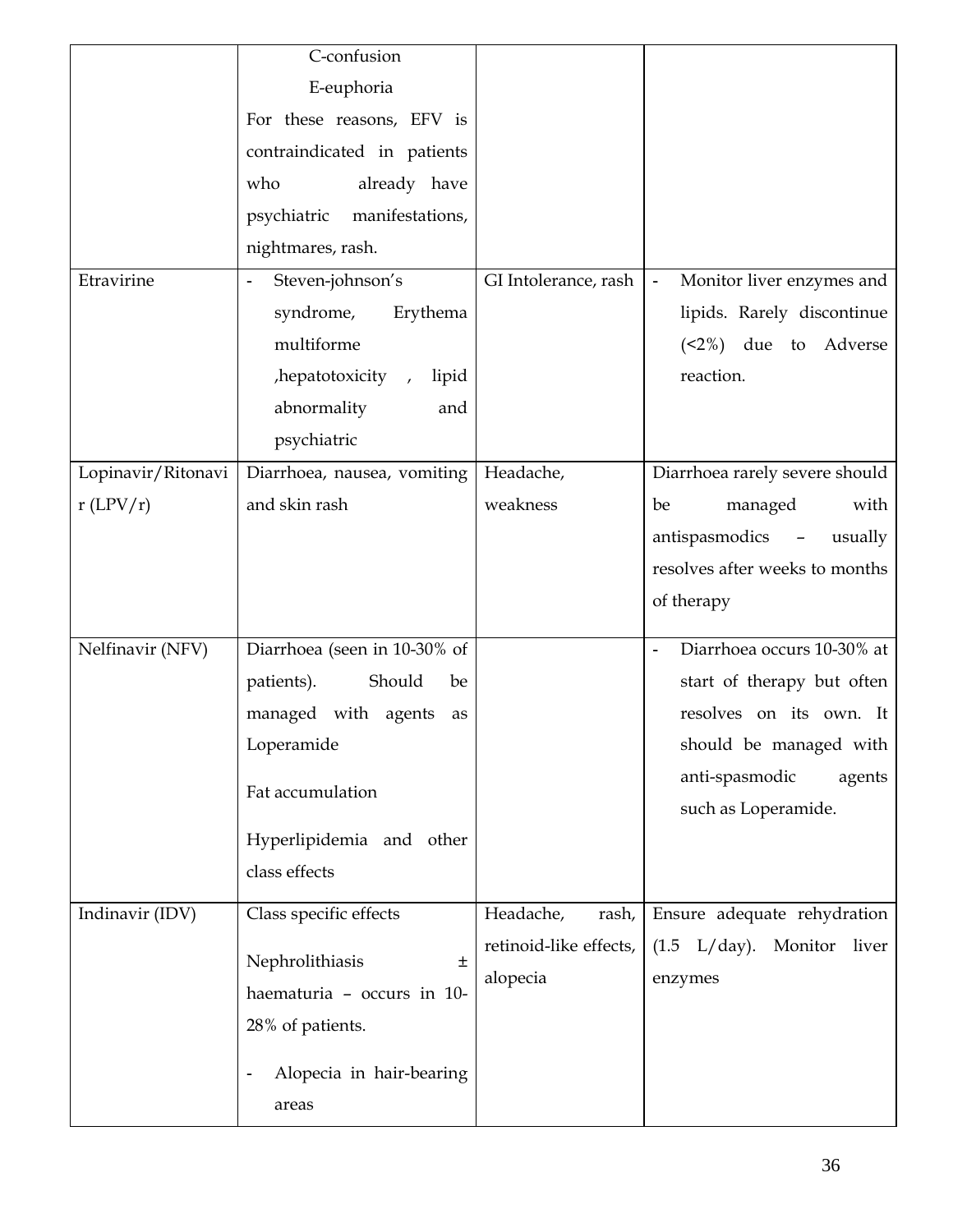| Saquinavir(SQV)  | Class adverse effects                              | GI<br>Intolerance,   | Antiemetic, monitor LFT         |
|------------------|----------------------------------------------------|----------------------|---------------------------------|
|                  |                                                    | headache,            |                                 |
|                  |                                                    | increased            |                                 |
|                  |                                                    | transaminases        |                                 |
| Amprenavir (APV) | Class adverse effects<br>$\overline{\phantom{a}}$  |                      | Fosamprenavir is related to it  |
|                  | <b>GIT</b><br>intolerance<br>(oral)                |                      | and is used as its replacement. |
|                  | paraesthesia in 28% of                             |                      |                                 |
|                  | patients)                                          |                      |                                 |
|                  | Oral solution contains<br>$\overline{\phantom{a}}$ |                      |                                 |
|                  | propylene glycol which                             |                      |                                 |
|                  | may precipitate:                                   |                      |                                 |
|                  | Seizures                                           |                      |                                 |
|                  | Stupor                                             |                      |                                 |
|                  | Tachycardia                                        |                      |                                 |
|                  | Hyperosmolality                                    |                      |                                 |
|                  | Lactic acidosis                                    |                      |                                 |
|                  | Renal failure                                      |                      |                                 |
|                  | Haemolysis<br>-                                    |                      |                                 |
|                  | Oral solution is                                   |                      |                                 |
|                  | contraindicated in children                        |                      |                                 |
|                  | below 4 years                                      |                      |                                 |
|                  | Oral solution should be                            |                      |                                 |
|                  | changed to capsules as soon                        |                      |                                 |
|                  | as possible                                        |                      |                                 |
| Fosamprenavir    | Class adverse effects                              | GI Intolerance, Skin | Antiemetic, monitor LFT         |
| (fAPV)           |                                                    | rash 19%, increased  |                                 |
|                  |                                                    | transaminases        |                                 |
| Tipranavir (TRV) | increased<br>transaminases,                        | GI<br>Intolerance,   | Antiemetic, monitor LFT         |
|                  | $grade3$ ),<br>adverse<br>Class                    | vomiting<br>nausea   |                                 |
|                  | reactions                                          | and diarrhoea        |                                 |
|                  |                                                    |                      |                                 |
| Darunavir(DRV)   |                                                    | GI Intolerance       | Dyslipidaemia<br>raised<br>and  |
|                  |                                                    |                      | transaminases.                  |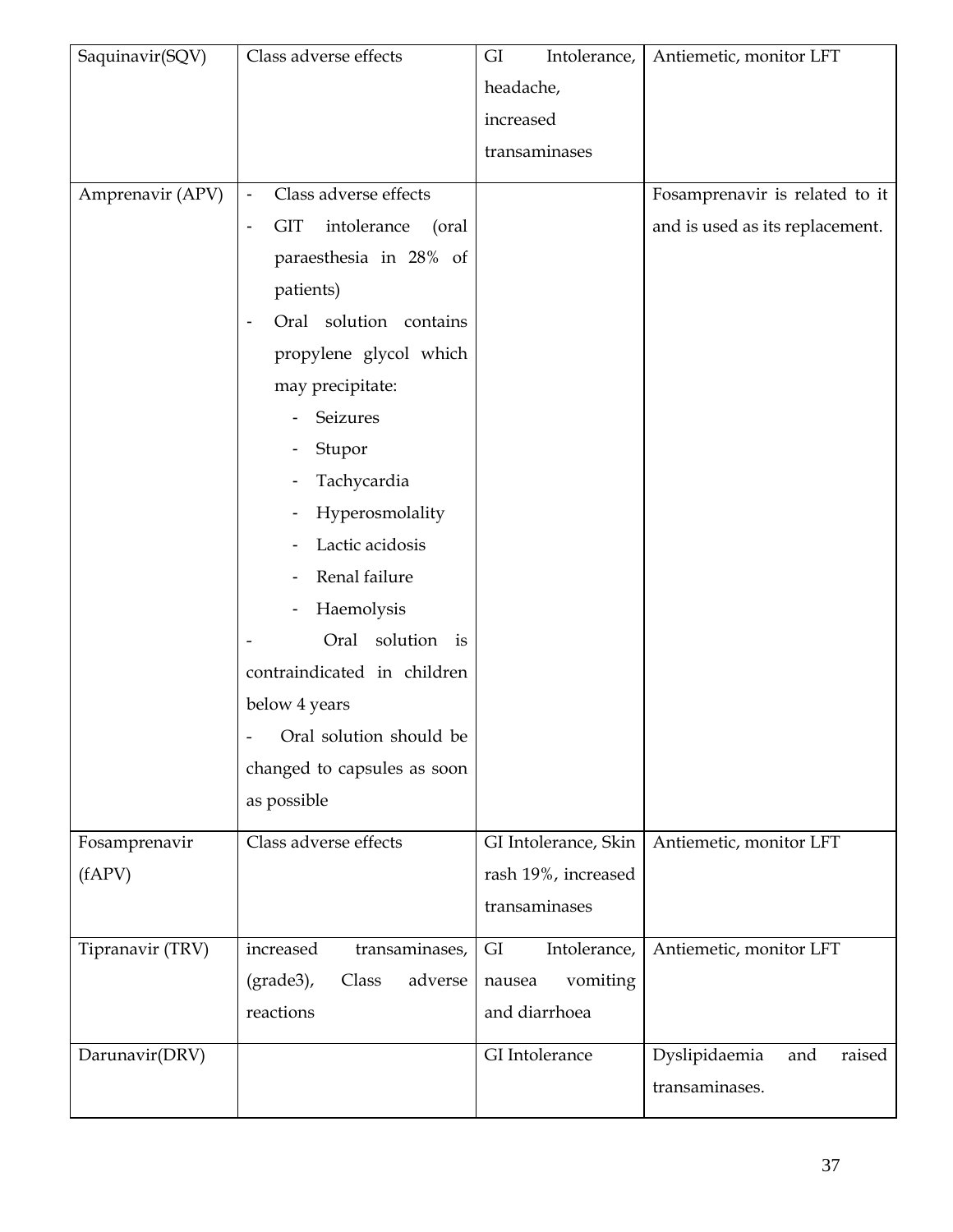| Ritonavir (RTV)  | Class side effects<br>۰                    |                     | Booster<br>dose rarely<br>causes   |
|------------------|--------------------------------------------|---------------------|------------------------------------|
|                  | Perversion of taste                        |                     | these<br>problems.<br>With         |
|                  | Circum-oral<br>and<br>$\blacksquare$       |                     | therapeutic dose the drug may      |
|                  | peripheral paraesthesia                    |                     | have to be withdrawn               |
|                  | Hepatotoxicity<br>$\blacksquare$           |                     |                                    |
|                  | Asthenia                                   |                     |                                    |
| Enfuvirtide(T20) | Injection site reaction<br>$\blacksquare$  | Hypersensitivity    | Discontinue<br>with<br>severe      |
|                  |                                            | with rash , nausea, | reaction. Rotate injection site    |
|                  |                                            | vomiting,           | and massage the area after         |
|                  |                                            | chills, fever,      | injection.                         |
|                  |                                            | hypotension<br>and  |                                    |
|                  |                                            | elevated            |                                    |
|                  |                                            | transaminases etc   |                                    |
| Raltegravir      | rare<br>$\blacksquare$                     | Myopathy            |                                    |
| Maraviroc        | Postural<br>hypotension,<br>$\blacksquare$ | Fatigue, headache   | Monitor renal function prior       |
|                  | hepatotoxicity and<br>GI                   | and nausea.         | initiation, monitor<br>liver<br>to |
|                  | intolerance.                               |                     | enzymes.                           |
|                  |                                            |                     |                                    |

# **5.3 Principles of management of ADRs**

**a) Ensure routine screening of all ART patients for signs/symptoms indicating possible adverse reactions using ADR Screening Form.** 

- If there are no new signs and/or symptoms indicating possible adverse drug reactions, continue case management of patients.
- If there are any new signs and/or symptoms indicating possible adverse drug reactions:
	- i. Determine the severity of the adverse event(s) using WHO Severity Grading of ADRs
	- ii. If the suspected adverse event(s) is *mild* (ADR severity grade 1), counsel on how to manage the adverse event(s), document intervention and then manage patients as appropriate.
	- iii. If the suspected adverse event(s) is *moderate, severe or life-threatening* (ADR severity grade II – IV), report the adverse events using the Individual Case Safety Report Form (NAFDAC Pharmacovigilance Form), manage the patients' ADRs as appropriate and then document intervention.
- **b) ART may be continued in cases of the grade I or II adverse event**
- **c) If the adverse drug reaction is severe (grade III),** consider stopping ART or implement the following:
- De-challenge the patient of the 'suspected drug(s). Discontinue the least critical drug(s) to the patient's health one at a time, institute appropriate substitute drugs/regimen for the patient (in the case of ARVs) and observe response to the change.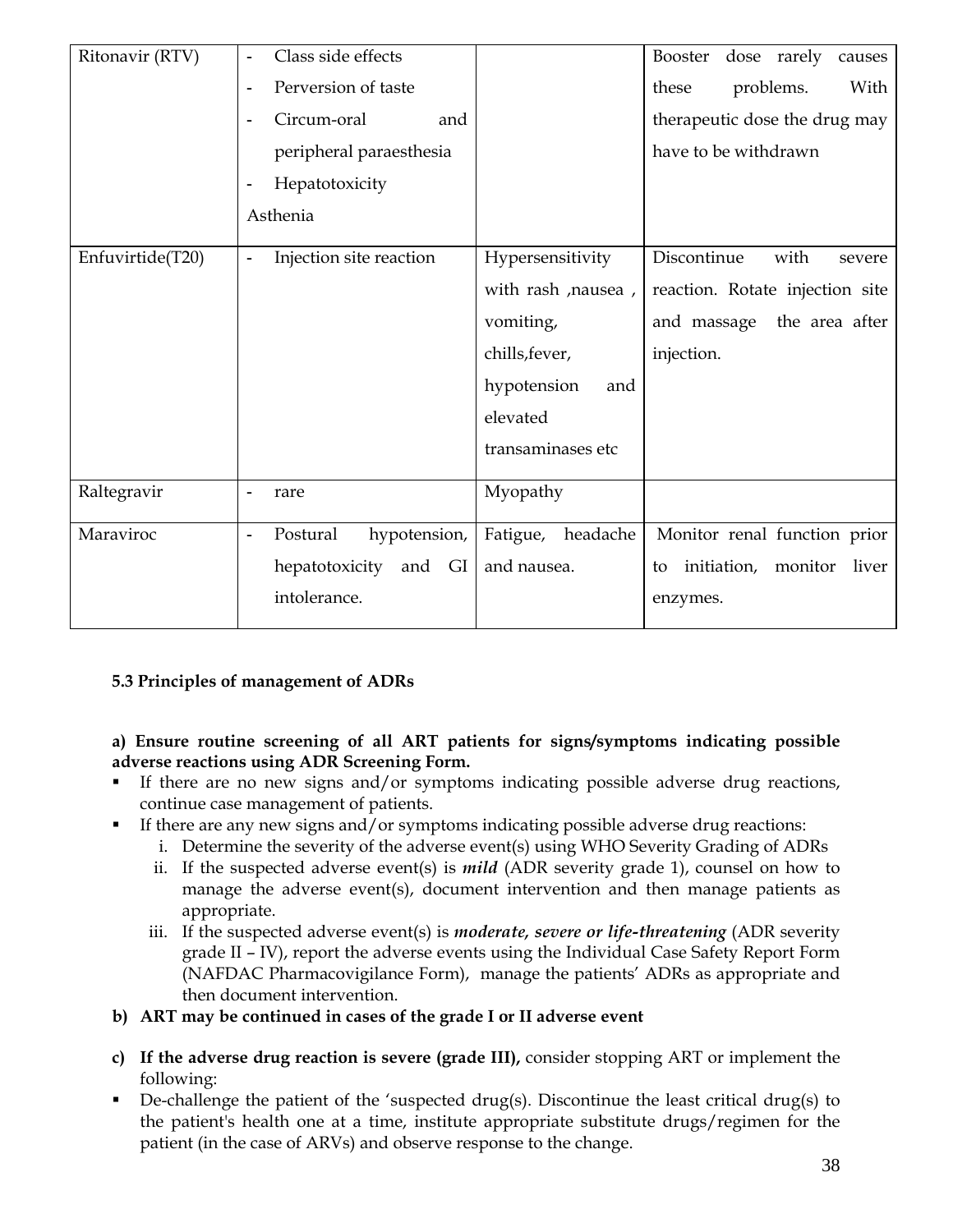- **Monitor the patient closely as much as possible on the new medications**
- Continue the usual case management of the patient
- Follow up and document properly the suspected adverse reactions, intervention and outcome of the intervention in the NAFDAC Pharmacovigilance Form *(provide details using additional paper if necessary).*
- **d) ART must be stopped immediately if there is life threatening (grade IV) adverse drug reaction using approved guidelines.** 
	- Never stop only one antiretroviral drug (patient should always be on three drugs or stopped the three drugs). Individual drugs can also be substituted as appropriate.
	- If there is need to stop ARVs, all drugs must be stopped together (cover for NNRTI tail , where applicable)

# **e) Dealing with multiple drugs suspected to be associated with an ADR:**

- Consider the possibility of a drug-drug interaction; do a label and literature search (consult the *pharmacovigilance and drug information focal person* as necessary).
- Consider discontinuing only one drug at a time to observe de-challenge.
- Discontinue the drug least critical to short-term health, e.g. can the individual tolerate a period off drug to evaluate change in event? Institute appropriate substitute drugs/regimen for the patient (in the case of ARVs) and observe response to the change.
- Follow up and document properly the observed adverse reactions, intervention and outcome of the intervention in the NAFDAC Pharmacovigilance Form *(provide details using additional paper if necessary).*

# **f) After the De-challenge; If the symptoms (and signs) were abated:**

- ADR is probably due to the initially suspected drug(s)
- Follow up and document properly the observed adverse reactions, intervention and outcome of the intervention in the NAFDAC Pharmacovigilance Form *(provide details using additional paper if necessary).*

#### **g) After the De-challenge; If the symptoms (and signs) were not abated:**

- Re-evaluate the patient for the severity of the adverse drug reaction
- Consider stopping all medications using approved guidelines.
- Stabilize and manage the patient as appropriate.
- Continue to monitor the patient condition
- Follow up and document properly the observed adverse reactions, intervention and outcome of the intervention in the NAFDAC Pharmacovigilance Form *(provide details using additional paper if necessary).*

#### **h) If there are no new ADR(s)**

- Continue case management of the patient
- **i) Ensure strict adherence to the standard operating procedures (SOPs) for detecting, evaluating and reporting Adverse Drug Reactions in ART Clinical Settings**
- **j) Establish a functional hospital based pharmacovigilance committee (with a term of reference) in all ART centers to coordinate ARV clinical pharmacovigilance. This committee is very vital to the success of pharmacovigilance and management of ADRs in a clinical setting.** 
	- Discontinue the drug least critical to short-term health, e.g. can the individual tolerate a period off drug to evaluate change in event? Institute appropriate substitute drugs/regimen for the patient (in the case of ARVs) and observe response to the change.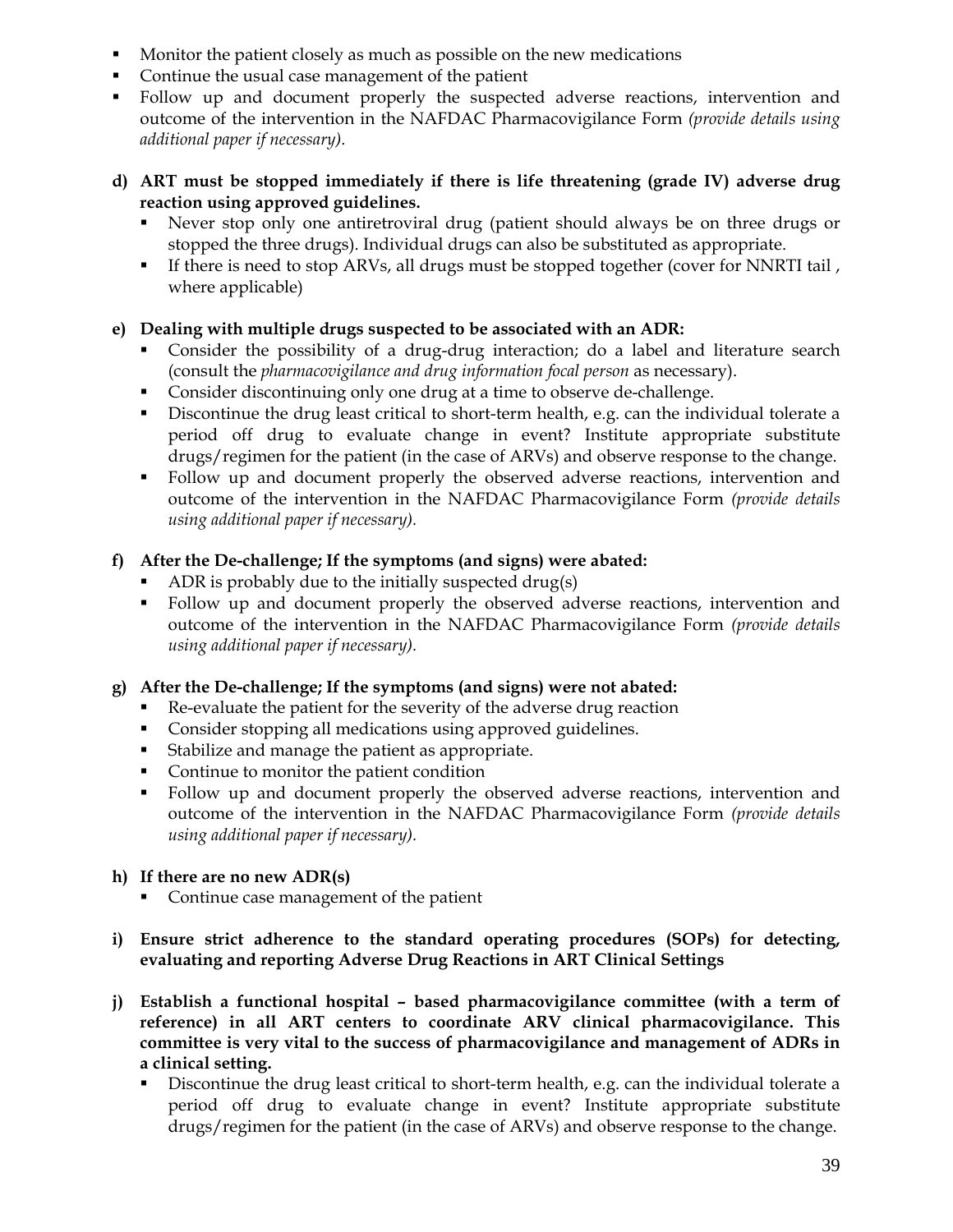Follow up and document properly the observed adverse reactions, intervention and outcome of the intervention in the NAFDAC Pharmacovigilance Form *(provide details using additional paper if necessary).* 

# **k) After the De-challenge; If the symptoms (and signs) were abated:**

- ADR is probably due to the initially suspected drug(s)
- Follow up and document properly the observed adverse reactions, intervention and outcome of the intervention in the NAFDAC Pharmacovigilance Form *(provide details using additional paper if necessary).*

# **l) After the De-challenge; If the symptoms (and signs) were not abated:**

- Re-evaluate the patient for the severity of the adverse drug reaction
- **Consider stopping all medications using approved guidelines.**
- Stabilize and manage the patient as appropriate.
- Continue to monitor the patient condition
- Follow up and document properly the observed adverse reactions, intervention and outcome of the intervention in the NAFDAC Pharmacovigilance Form *(provide details using additional paper if necessary).*

#### **m) If there are no new ADR(s)**

- Continue case management of the patient
- **n) Ensure strict adherence to the standard operating procedures (SOPs) for detecting, evaluating and reporting Adverse Drug Reactions in ART Clinical Settings**
- **o) Establish a functional hospital based pharmacovigilance committee (with a term of reference) in all ART centers to coordinate ARV clinical pharmacovigilance. This committee is very vital to the success of pharmacovigilance and management of ADRs in a clinical setting.**

# **5.4 PREVENTION OF ADR**

Some ADRs cannot be prevented but most

- ADRs can be prevented by following the principles of rational use of medicines:
- Use of few drugs, whenever possible
- Use drugs that you know well
- Do not change therapy from known drugs to unfamiliar ones without good reason
- All patients commencing ARV should be properly counseled on the ADRs related to medication and what to do when it occurs or suspected. The healthcare provider should be very knowledgeable on this and pass the following information to the patients:
- $\checkmark$  Adverse effects of antiretroviral agents can occur and may be a cause of therapy change, non-adherence, and treatment failure.
- $\checkmark$  The mild to moderate adverse effects of ARVs are those that resolved with time, or may be managed with symptomatic therapy.
- $\checkmark$  Serious or disabling adverse effects may occur and may necessitate discontinuation of the suspected drug.

# **Manifestations of the known ADRs and what to do when the adverse effects occur:**

• Be vigilant (look for) to these adverse effects when initiating therapy and also during follow-up.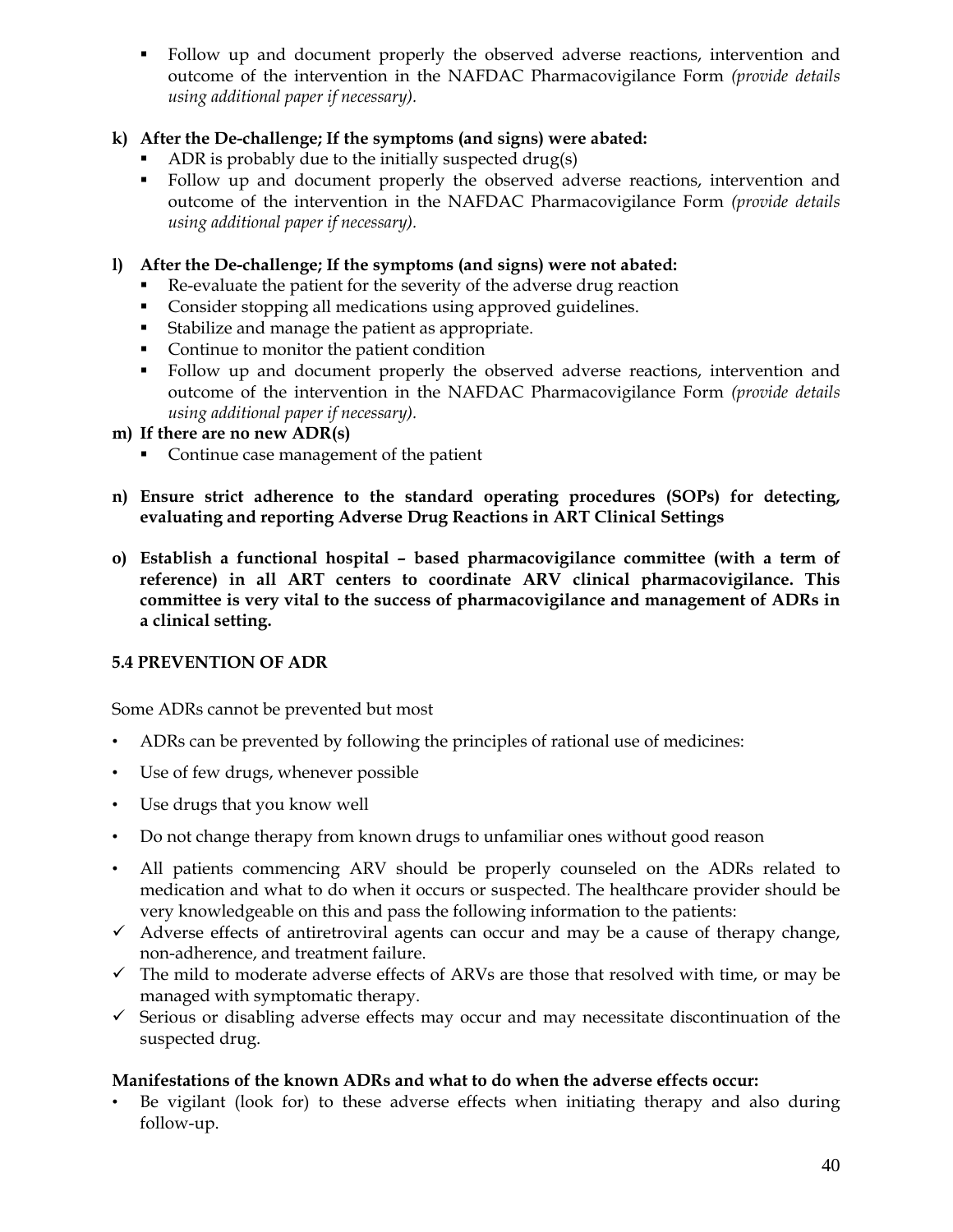- Perform careful, comprehensive evaluations at baseline to set baseline for laboratory monitoring of adverse effects.
- Use text books and other reference materials providing information on drugs
- Strict adherence to the standard operating procedures (SOPs) for detecting, evaluating and reporting Adverse Drug Reactions in ART Clinical Settings
- Establishment of a functional hospital based pharmacovigilance committee (with a term of reference) in all ART centers

# **5.5 PHARMACOVIGILANCE**

Pharmacovigilance is the science and activities relating to the detection, assessment, understanding and prevention of adverse effects of drugs or any other drug related problem. It is a continual monitoring or surveillance for unwanted effects and other safety related aspects of drugs that are already on the market and in clinical use. There are two methods of pharmacovigilance namely: active and passive pharmacovigilance methods. Active method involves the routine screening of all patients on treatment at every visit for signs and symptoms indicating possible adverse reactions, follow-up and documentation of all suspected adverse reactions observed after commencement of treatment. Passive method involves an unplanned voluntary communication of adverse reactions/ events in a patient on therapy with one or more drug products and depends on the discretion of the health care provider. It is pertinent for the health care professional to understand or be knowledgeable about the steps in recognizing adverse drug reactions and appropriate actions thereafter.

#### **Steps to Recognize ADRs**

- 1. Take a proper history and do a proper examination of patient
- 2. Establish time relationships, as the time from the start of therapy to the time of onset of the suspected reaction must be logical
- 3. Carry out a thorough physical examination with appropriate laboratory investigations (if necessary)
- 4. Check the known pharmacology of the medicine

# **What Should Be Reported About ADRs?**

- 1. All serious or unexpected (unusual) ADRs that one suspects for established or well-known drugs
- 2. All suspected reactions, including minor ones for new drugs
- 3. If an increased frequency of a given reaction is observed
- 4. All suspected ADRs associated with drug-drug, drug-food or drug-food supplement interactions
- 5. ADRs in special fields of interest such as drug abuse
- 6. Drug use in pregnancy and during lactation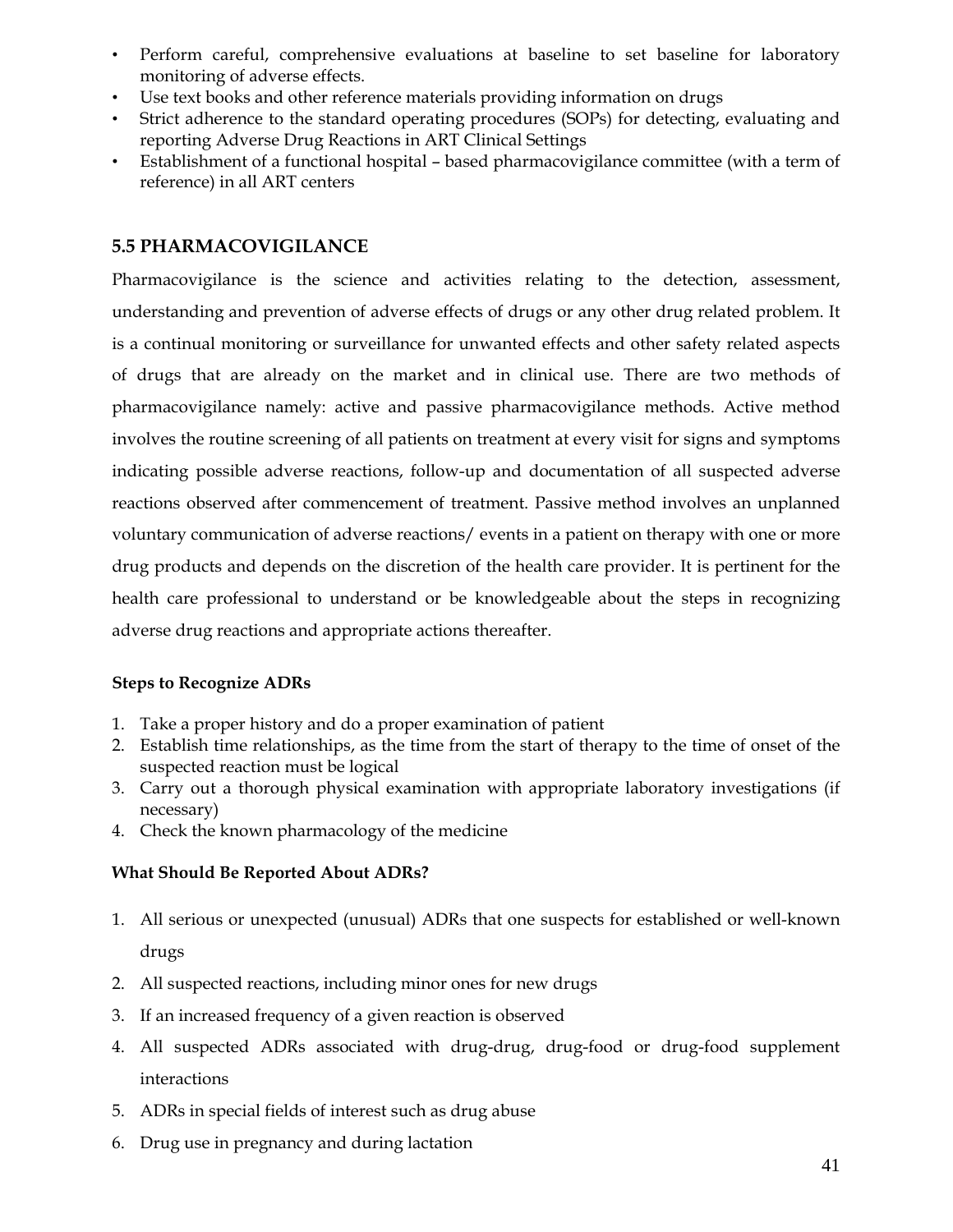- 7. ADRs occurring from overdose or medication error
- 8. Lack of efficacy of a medication, or when suspected pharmaceutical defects are observed
- 9. Reactions suspected of causing death, danger to life, admission to hospital, prolongation of hospitalization, or birth defects.

All ADRs should be reported to the pharmacovigilance committee of the facility, using the pharmacovigilance form.

# **5.6 ARV DRUG INTERACTIONS**

There are two groups of interactions:

- Non-ARV vs. ARV Drug Interactions
- ARV vs. ARV Drug Interactions

As a rule of thumb, most ARVs are metabolized by the Cytochrome P450 3A4 isoenzyme in the liver. Many other drugs are also metabolized by this enzyme and ARVs will either raise or lower these other drug levels and either be increased or decreased themselves by these interactions

| SN           | Drug       | Interaction                             | Action                               |
|--------------|------------|-----------------------------------------|--------------------------------------|
| $\mathbf{1}$ | Rifampicin | Decreases plasma level of all PIs by at | Contraindicated with all             |
|              |            | least 75% (except ritonavir, which it   | PIs in general.                      |
|              |            | decreases by 35%).                      | Rifampicin can be used               |
|              |            | Rifampicin also decreases plasma        | with EFV but the dose                |
|              |            | levels of EFV $(25%)$ , and NVP $(37%)$ | EFV<br>should<br><sub>of</sub><br>be |
|              |            | and DLV (96%).                          | increased from 600 mg                |
|              |            |                                         | daily to 800 mg daily. It            |
|              |            |                                         | not recommended<br>is                |
|              |            |                                         | that Rifampicin be used              |
|              |            |                                         | with NVP.                            |
|              | Rifabutin  | It reduces levels of all PIs<br>and     | It should not be used                |
|              |            | NNRTIs by 15 to 35%, except DLV         | with DLV                             |
|              |            | that is reduced by 80%                  |                                      |
|              |            |                                         | Rifabutin dosage should              |
|              |            | Indinavir also increases Rifabutin and  | be reduced to 150 mg                 |
|              |            | so rifabutin dose should be lowered     | $\alpha$ and or 3x/week when         |

# **Table 5.3 Non-ARV vs. ARV Drug Interactions**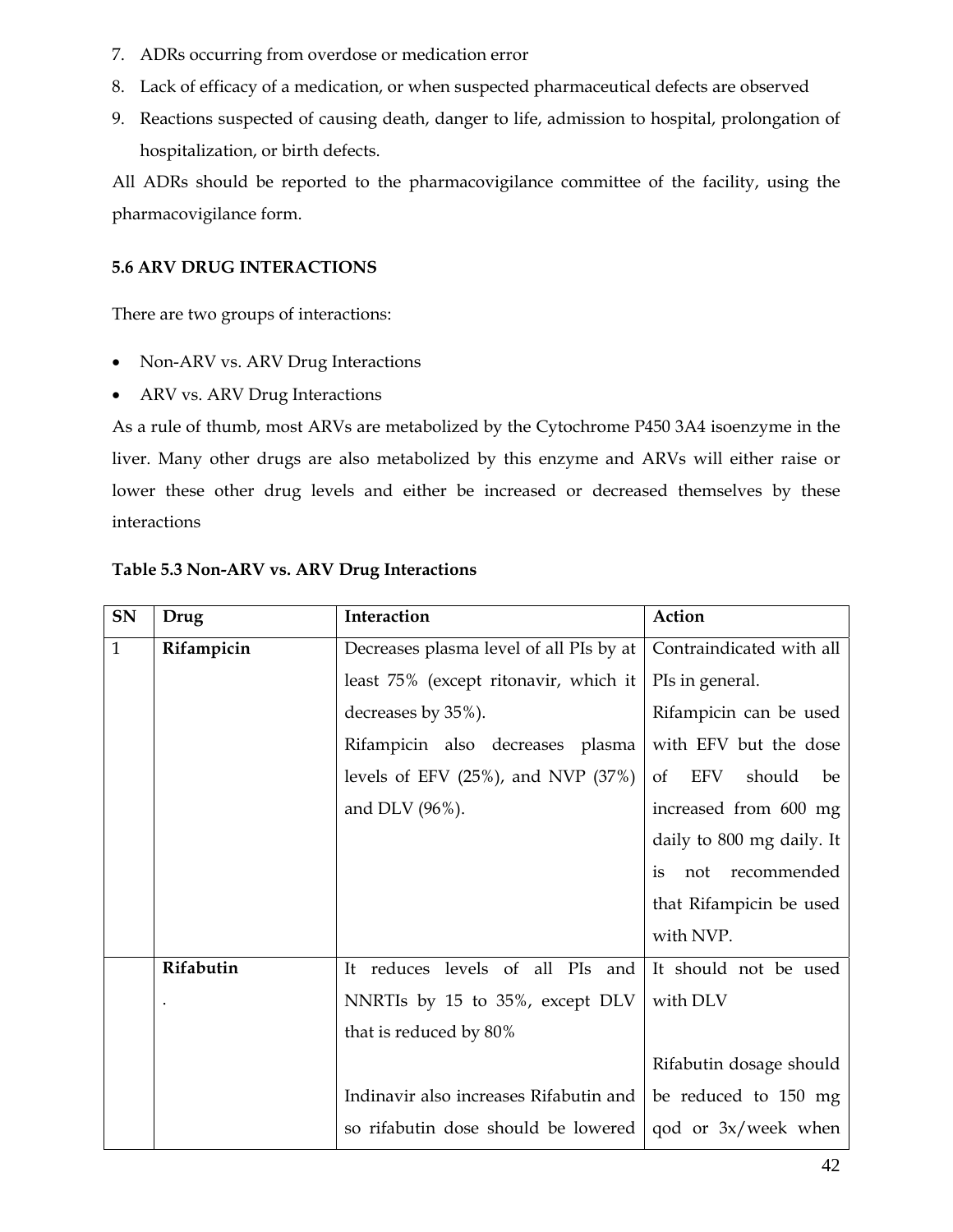|                          | by up to 150 mg daily.                     | used with LPV/r, ATV              |
|--------------------------|--------------------------------------------|-----------------------------------|
|                          |                                            | or $ATV/r$                        |
|                          | $LPV/r$ increases Rifabutin level by       |                                   |
|                          | 300%                                       |                                   |
|                          |                                            |                                   |
|                          |                                            |                                   |
|                          | increases Rifabutin level by<br><b>ATV</b> |                                   |
|                          | 250%                                       | Rifabutin dose should             |
|                          |                                            | be increased to 450 mg            |
|                          | EFV reduces Rifabutin level by 35%.        | daily when used with              |
|                          |                                            | <b>EFV</b>                        |
| Ketoconazole             | It increases IDV level by 68%              | IDV dosage has to be              |
|                          |                                            | reduced from 800 mg to            |
|                          |                                            | 600 mg T.I.D. if used             |
|                          |                                            | concomitantly                     |
|                          |                                            | dose<br>No<br>adjustment          |
|                          | It increases SQV by 30%                    | needed<br>when<br>used            |
|                          |                                            |                                   |
|                          |                                            | concomitantly                     |
|                          | RTV increases its level by 300%            | Dose of Ketoconazole              |
|                          |                                            | must not exceed 200 mg            |
|                          |                                            | daily if it must be used.         |
|                          |                                            |                                   |
|                          |                                            | N <sub>o</sub><br>recommendations |
|                          | APV increases ketoconazole level by        | for dose adjustment yet.          |
|                          | 44% and ketoconazole also increases        |                                   |
|                          | APV level by 31%.                          |                                   |
|                          |                                            |                                   |
| Fluconazole can be       | NVP levels increased by 110%               | Risk of hepatotoxicity.           |
| used with PIs and        |                                            | Monitor<br>for<br><b>NVP</b>      |
| <b>NNRTIS</b><br>without |                                            | toxicity                          |
| dose<br>adjustments      |                                            |                                   |
|                          |                                            |                                   |
| unlike Ketoconazole).    |                                            |                                   |
|                          |                                            |                                   |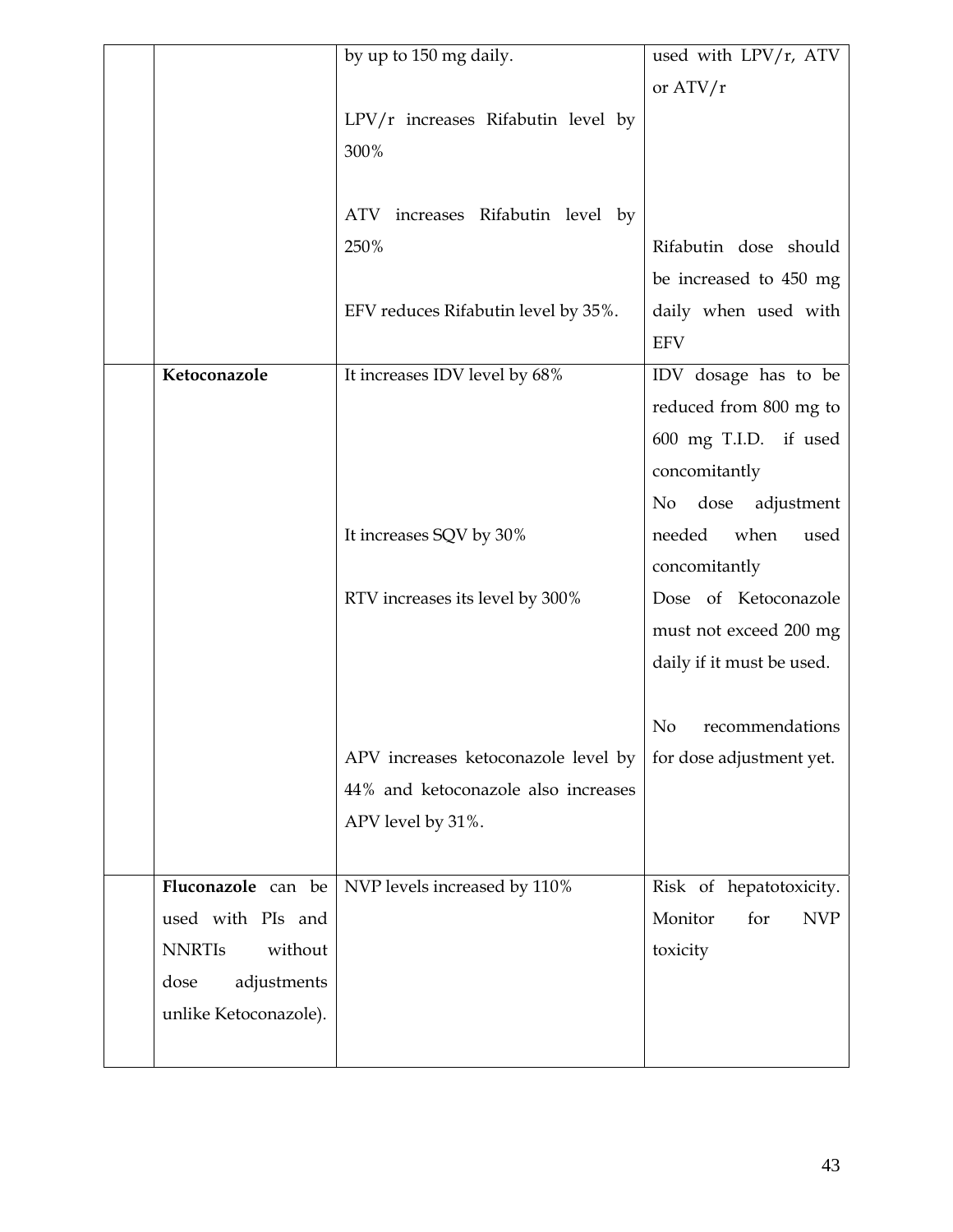# **Table 5.4 Important ARV vs. ARV drug interactions**

| Drug             | Action                                                        |  |
|------------------|---------------------------------------------------------------|--|
| <b>Ritonavir</b> | It potentiates or increases plasma levels of NFV by 1.5 times |  |
|                  | and IDV by up to 5 times. Recommended booster combinations    |  |
|                  | with ritonavir are:                                           |  |
|                  | SQV 1000 mg / RTV 100 mg BD                                   |  |
|                  | APV 600 mg / RTV 100 mg BD                                    |  |
|                  | LPV/r - Co-formulated                                         |  |
|                  | IDV 800 mg / RTV 100 mg BD                                    |  |
|                  | It has no effects on plasma levels of NVP, DLV but increases  |  |
|                  | EFV levels by 21%                                             |  |
| Indinavir        | EFV increases RTV levels by 18%                               |  |
|                  | It increases SQV up to 7 times, NFV levels by 80% and APV by  |  |
|                  | 33%.                                                          |  |
| Amprenavir       | APV decreases IDV by 38% and IDV also increases APV by        |  |
|                  | 33%. There is no dose adjustment when both drugs are used     |  |
|                  | together.                                                     |  |
|                  |                                                               |  |
| Nelfinavir       | NFV increases IDV by 50%.                                     |  |
|                  |                                                               |  |
|                  |                                                               |  |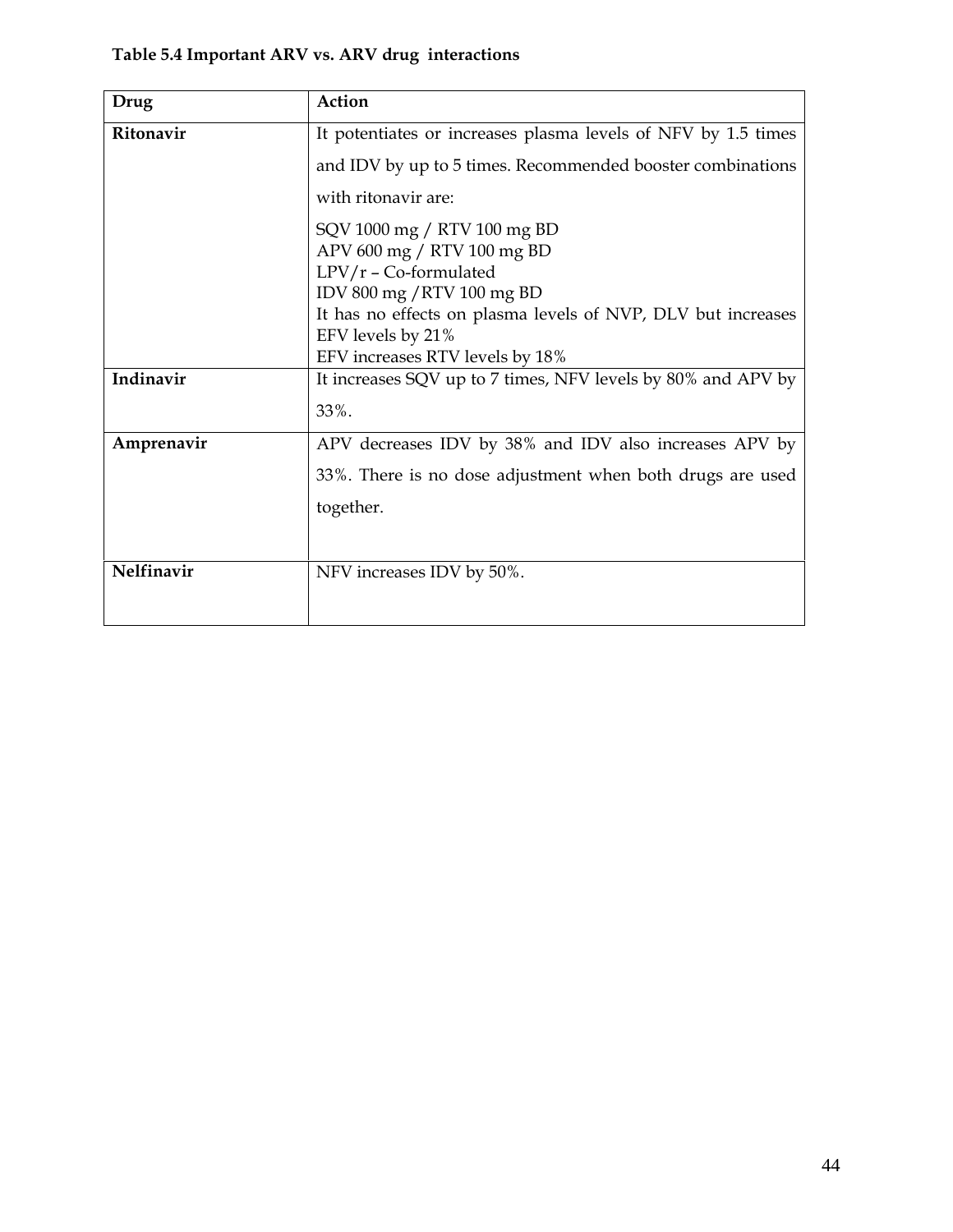#### **SECTION 6**

#### **ANTIRETROVIRAL TREATMENT ADHERENCE**

#### **6.1 INTRODUCTION**

Adherence is a term used to describe the patients' behaviour of taking drugs correctly based on mutual agreement between the patient and health care provider: it involves taking

- the right drugs
- the right dose,
- the right frequency
- the right time

Adherence also means a patient attending all scheduled clinic visits. Adherence to ART is an essential component of individual and programmatic treatment success. Higher levels of drug adherence are associated with improved virological, immunological and clinical outcomes. Adherence rates exceeding 95% are necessary in order to maximize the benefits of ART. Adherence is crucial for delaying or avoiding the development of drug resistance and ensuring maximum durability of the first-line ARV regimen. The measures to ensure optimal adherence should be taken before commencement of therapy, at initiation and during therapy.

#### **6.2 ADHERENCE PRIOR TO INITIATING ART**

The success of any adherence strategy depends on the education of patients before the initiation of ART, an assessment of their understanding of the therapy, and their readiness for treatment. Adherence counselling includes giving basic information on HIV, its manifestations, the benefits and side-effects of ARV medications, how the medications should be taken and the importance of not missing any dose. Peer counsellors and visual materials can be particularly useful in this process. Family support has also been shown to be beneficial in maintaining adherence

#### **6. 3. ADHERENCE AT INITIATION OF ART**

Consideration should be given to minimizing the number of pills, frequency of dosing, food restrictions, adjustingARVs to the patient's lifestyle, and involving relatives, friends and/or community members, in adherence suport.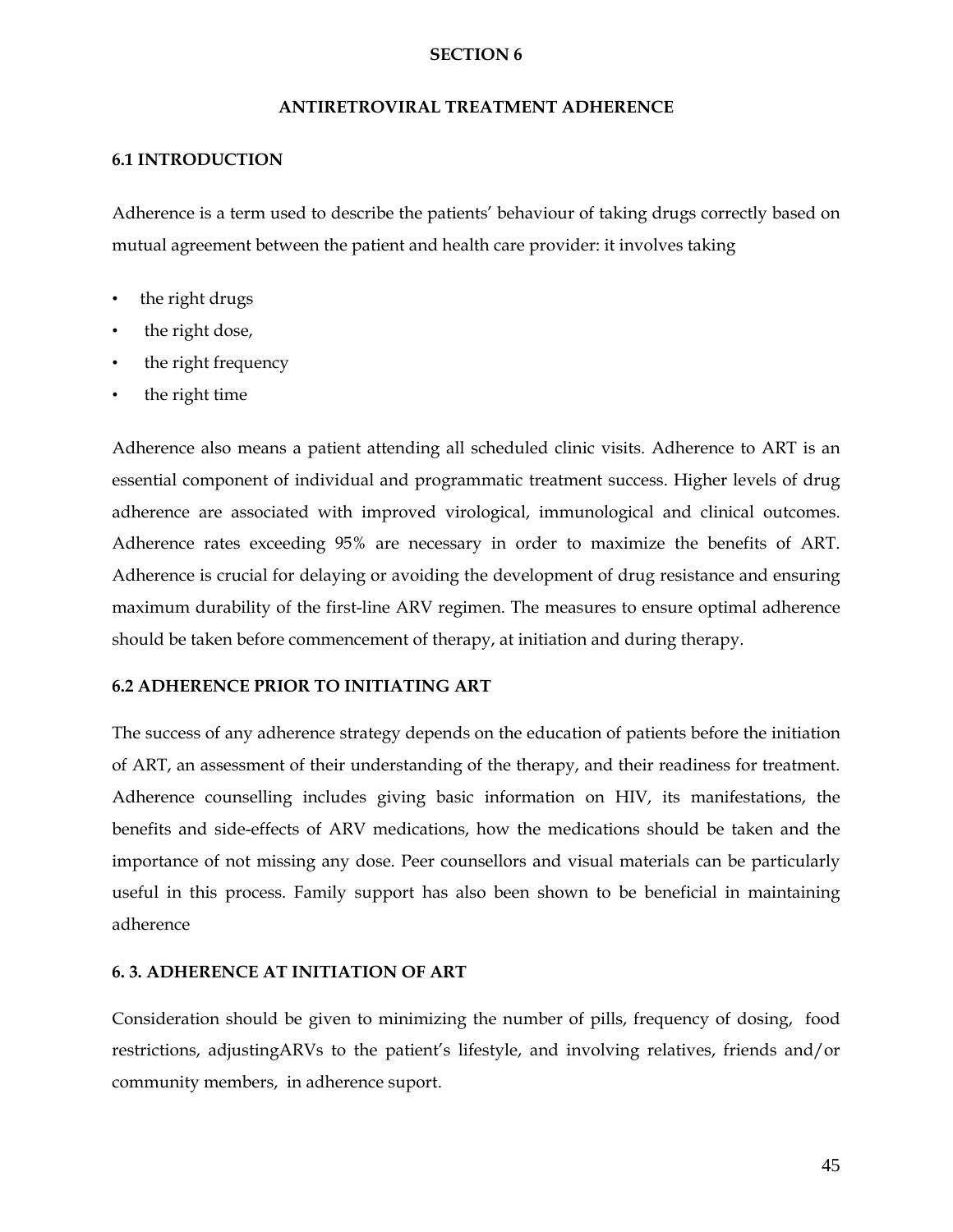#### **6.4 ADHERENCE DURING THERAPY**

It is essential to continue with adherence counselling. This should involve adherence assessments during every visit, emphasis on importance of adherence and continuous involvement of relatives, friends, peers and/or community support personnel.

#### **6.5 MEASUREMENT OF ADHERENCE**

Virologic success of therapy is strongly dependent on adherence to therapy (Figure 6.1). Adherence in many studies is measured by expressing the number of doses taken as a percentage of the number of doses prescribed. For example if 20 doses are prescribed and 19 doses are taken adherence is 95%. This translates to missing one dose in ten days on a twice daily regimen. Other measurement methods include; patient self report, pharmacy drug pickup and electronic methods (e.g. the MEMS cap)



**Figure 6.1 Correlations between Adherence and Virologic Success** 

#### **Table 6.1 Factors known to improve Adherence**

The following factors have been associated with high adherence rates:

- Medications provided at no cost to the patient.
- Family, community members, or treatment-supporter engagement in adherence education.
- Family-based care if more than one family member is infected with HIV
- Continuous and effective adherence counselling.
- Knowledge and understanding of the disease.
- Drug regimen simplicity e.g. Fixed drug combination ( low pill burden)
- Less adverse effects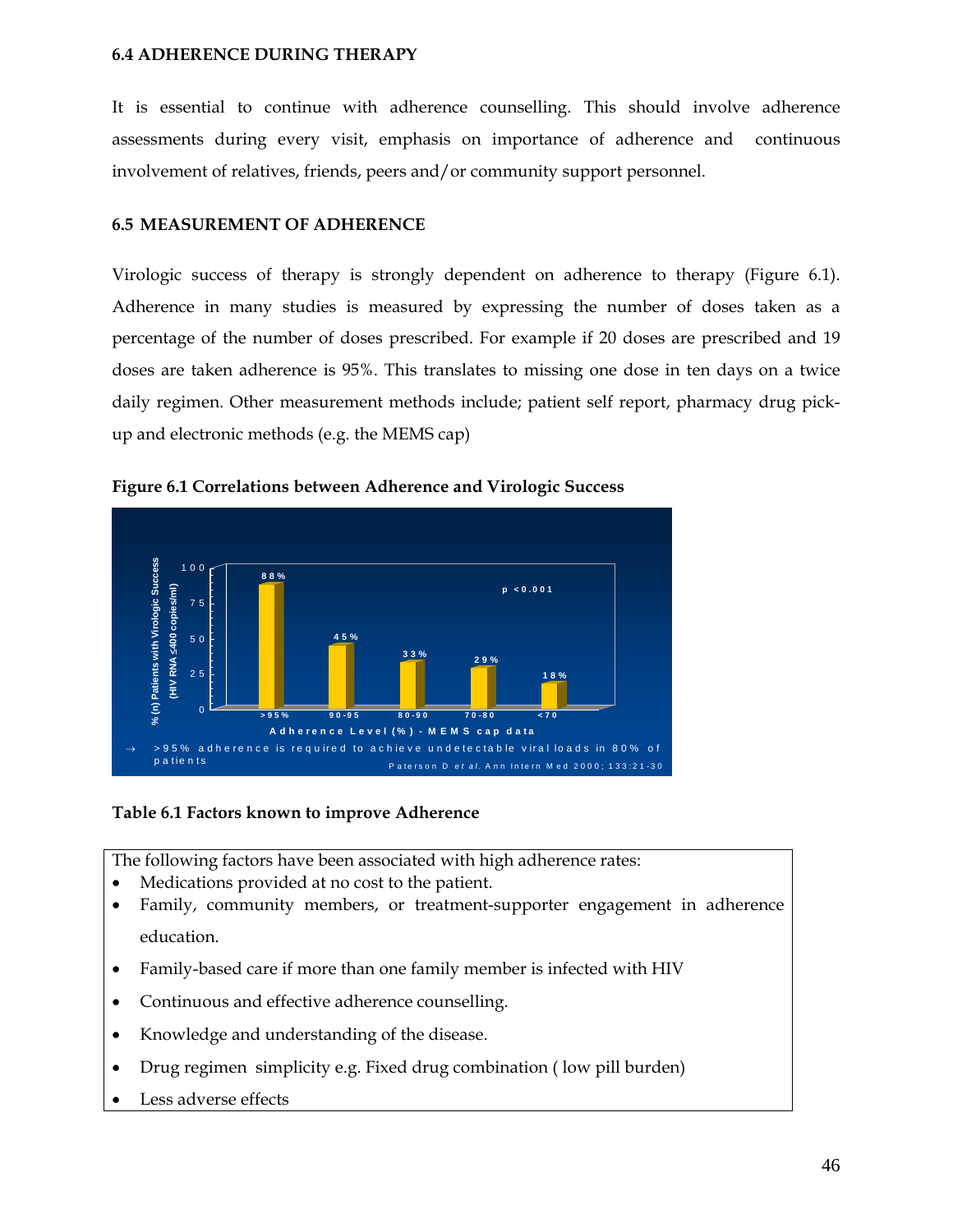# **Table 6.2 Factors Associated With Poor Adherence**

Poor patient-caregiver relationship

- High pill burden
- Forgetfulness
- AIDS Dementia Complex
- Depression
- Lack of patient education
- Inability of patients to identify their medications
- Drug toxicity
- Severe illness.
- Duration of treatment
- Complexity of the treatment
- Perceived benefits versus barriers
- Lack of social support
- Substance abuse
- Self-efficacy regarding adherence
- Cost of treatment
- Distance to facility

# **Table 6.3 Strategies for Improving Adherence**

- Treatment education for patients and treatment partners
- Treatment-supporter involvement.
- Peer health education.
- Routine assessment and reinforcement of adherence during follow up
- Directly Observed Therapy –where possible
- Fixed dose combination
- Reminders (e.g. a cell phone, alarm clock)
- Convenient monthly packs (Using pill storage boxes.)
- Follow up before supplies are exhausted
- Positive feedback on health improvements
- Address adverse events
- Address life-style factors e.g. alcohol abuse
- Adapting therapy to the client's lifestyle.
- Support groups
- Improved social support.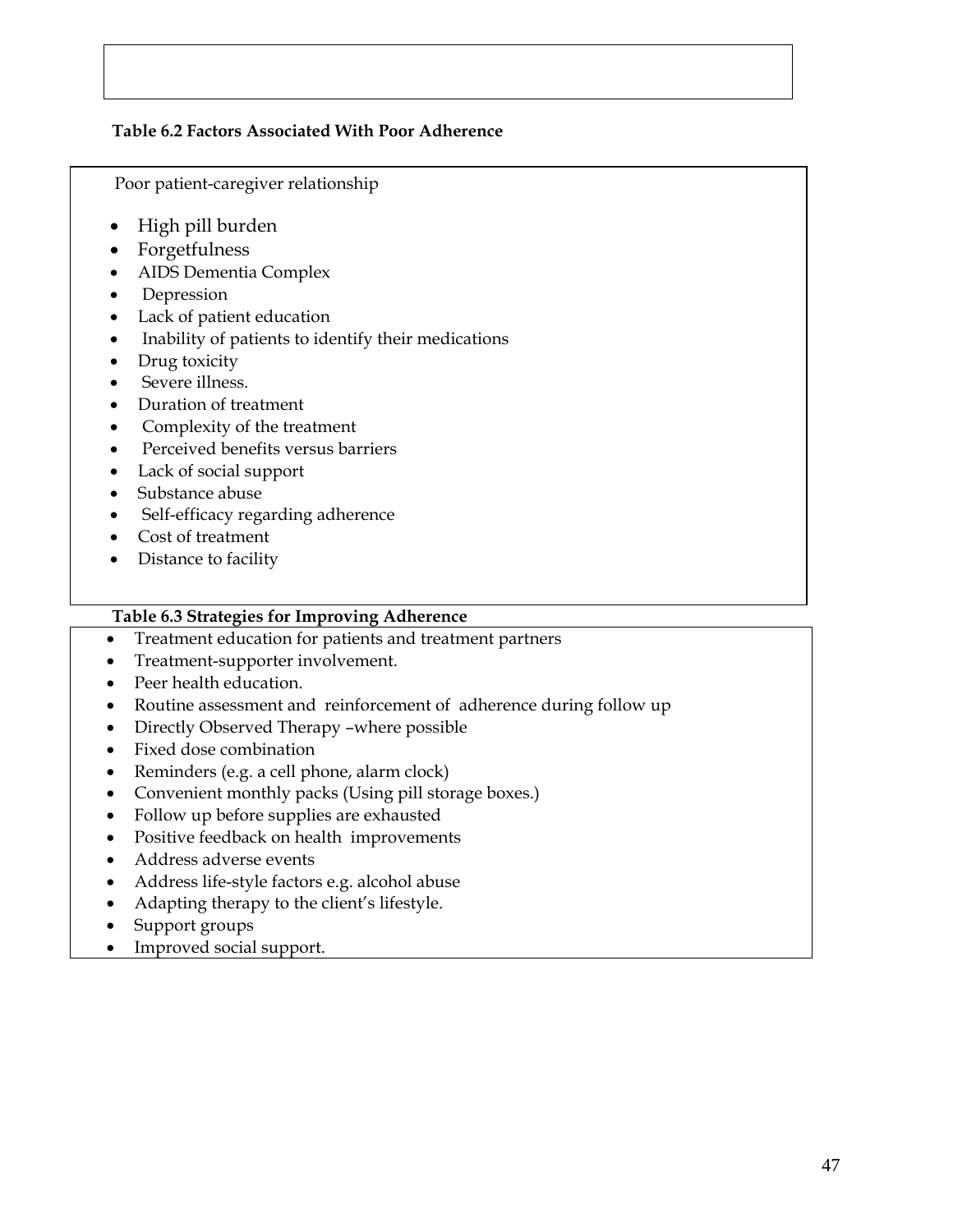#### **SECTION 7**

#### **PREVENTIVE MANAGEMENT OF HIV/AIDS**

There are five major strategies for prophylactic management of HIV/AIDS, one of which is PMTCT and discussed in greater detail in another document. The other four include ; Post-Exposure Propylaxis, Isoniazid Prophylactic Treatment of TB, Cotrimoxazole Prophylactic Treatment of OIs and Treatment of STIs.

#### **7.1 POST-EXPOSURE PROPHYLAXIS**

#### **7.1.1 Introduction**

Post-Exposure Prophylaxis (PEP) refers to the use of ARVs to prevent HIV infection in persons exposed to potential risk of acquiring HIV infection. This applies usually to unexpected or accidental exposure to HIV either in the course of legitimate work as could occur among health workers who are vulnerable to needle stick injuries or contact with infectious body fluids. It also applies to sexual assault victims especially in cases where the HIV status of the perpetrator cannot be readily determined. Post-exposure prophylaxis is not recommended as prevention for HIV following casual consensual sexual intercourse due largely to the toxicity of the drugs.

Populations such as healthcare workers (HCWs), injection drug users (IDUs), and people engaging in unprotected sex are all at risk of being infected with HIV. Animal models show that after initial exposure, HIV replicates within dendritic cells of the skin and mucosa before spreading through lymphatic vessels and developing into a systemic infection. This delay in systemic spread leaves a "window of opportunity" for PEP using antiretroviral drugs designed to block replication of HIV. PEP aims to inhibit the replication of the initial inoculum of virus and thereby prevent establishment of chronic HIV infection.

Steps for effective PEP will usually include first aid, counselling, assessment of risk of exposure to the infection, HIV testing, and depending on the outcome of the exposure assessment, the prescription of a 28-day course of antiretroviral drugs, with appropriate support and follow-up.

#### **7.1.2 Post Exposure Prophylaxis for Occupational HIV exposure**

There is evidence that, in the occupational setting, HIV transmission is significantly associated with deep injury, visible blood on the sharp instrument, procedures involving a needle placed in the source patient's blood vessel, and terminal illness in the source patient.

The following types of exposures may pose the risk of HIV transmission for health workers and should be considered for PEP: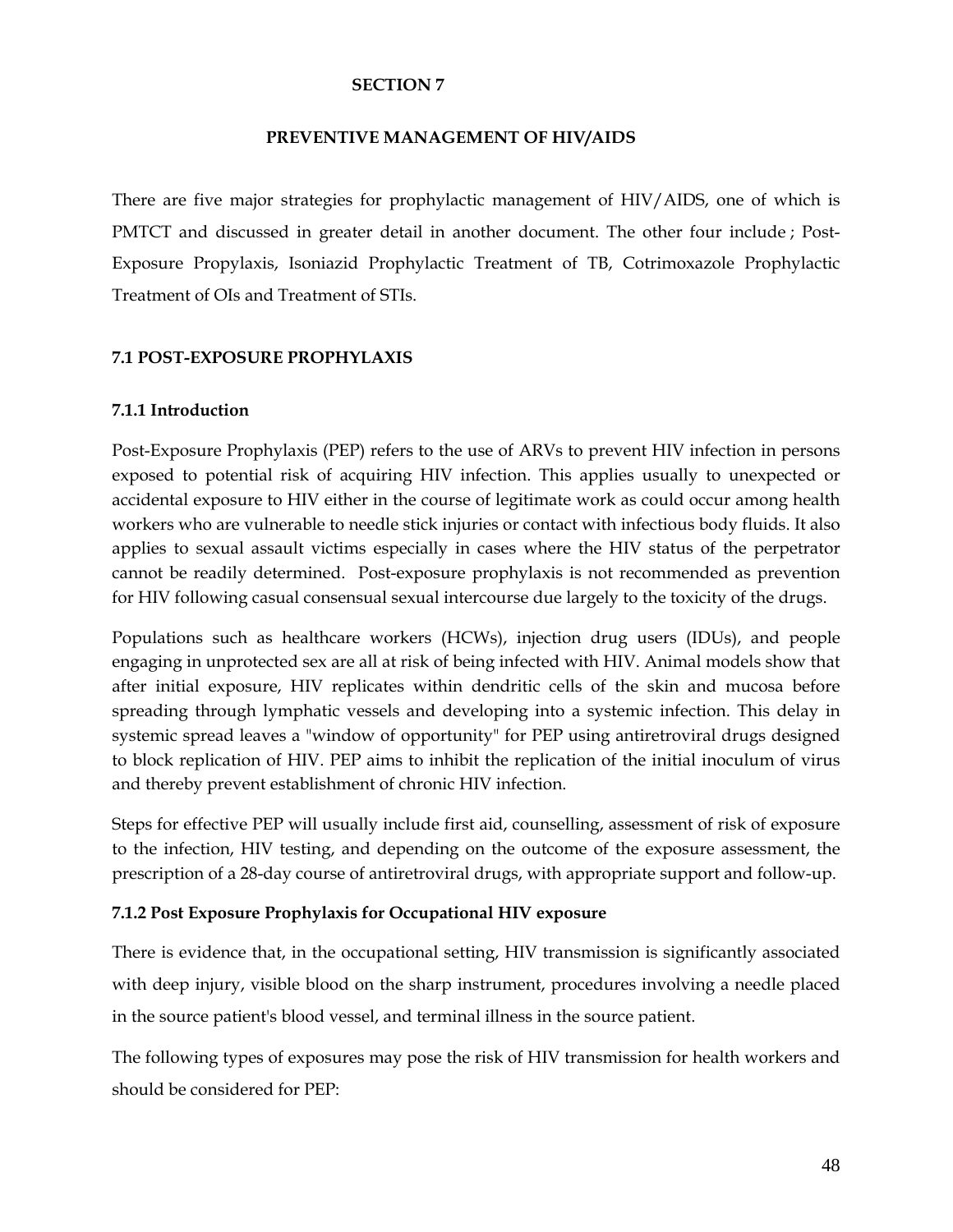- Needle-stick injury or injury with a sharp object that has been used on a HIV positive patient
- Mucosal exposure of the mouth, eye or nose by splashing body fluids
- Broken skin exposed to blood , blood stained body fluids or other infectious body fluids

# **Steps to take following a needle-stick injury or mucosal exposure**

In the event of an injury with a sharp object such as a needle or scalpel that has been used on a patient or in the event of a mucous surface being contaminated with blood or secretions from a patient the following steps should be followed:

- Do not squeeze or rub the injury site
- Allow blood or secretion to flow freely
- Wash exposed area immediately with soap and running water or antiseptic solutions such as 2% polyhexidine or 70% glutaryladehyde.
- After a splash to the eye or any other mucous surface, irrigate/rinse the exposed area immediately with water (preferably running water) or normal saline
- Report the exposure to a senior member of staff, supervisor or the PEP officer
- Evaluate the exposed person's eligibility for PEP
- If eligible, give antiretroviral drugs recommended for post-exposure prophylaxis immediately – possibly within 1 hour and at the latest within 72 hours of the exposure (persons presenting after 72 hours of the exposure should also be considered for PEP).

# **Evaluation for Post-Exposure Prophylaxis**

Evaluating exposed person's eligibility for HIV post-exposure prophylaxis involves assessing the following:

- timing of the potential exposure
- HIV status of exposed person
- the nature and risk of the exposure
- HIV status of the source of the potential exposure

# **Determination of Risk and ARV drugs for PEP**

The exposure should be classified as "low risk" or "high risk" for HIV infection as below:

# **Low risk:**

- Solid needle superficial exposure on intact skin
- Small volume (drops of blood) on mucous membrane or non-intact skin exposures
- Source is asymptomatic or viral load <1500 copies/ml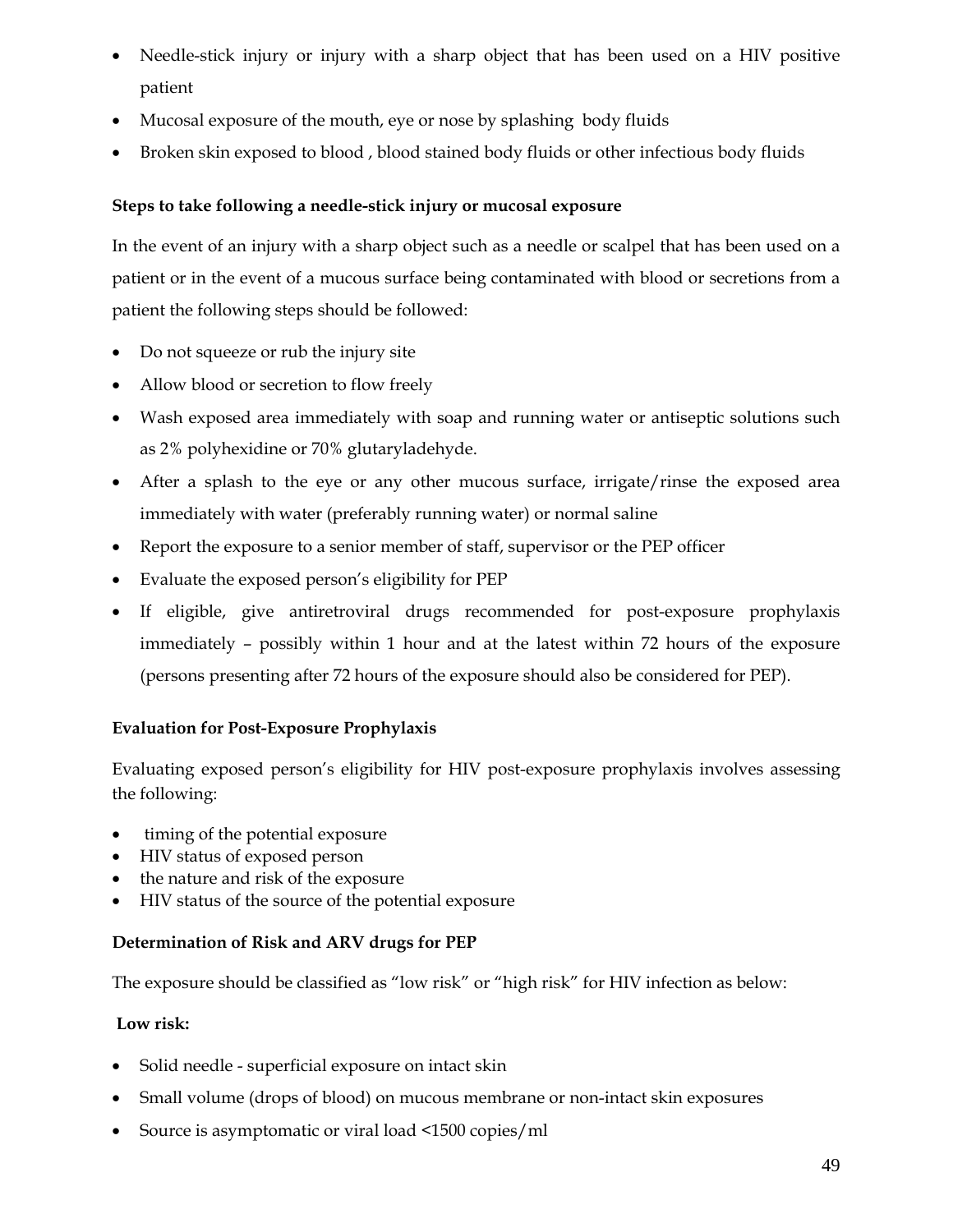# **High Risk:**

- Large bore needle, deep injury, visible blood on device, needle in patient artery/vein
- Large volume (major blood splash on mucous membrane or non-intact skin exposures)
- Source patient is symptomatic, in acute sero-conversion and has high viral load

Immediately after exposure all exposed individuals should take PEP according to the assumed risk. Those of low risk should take 2-drug combination and those with high risk should take a 3-drug combination. Where the risk cannot be ascertained, a 2-drug combination should be used. If the preferred regimen is not available, it is better to administer an alternative regimen than to wait.

# **Actions following HIV testing in PEP**

Depending on the results of the HIV tests the following actions should be taken:

- If the source person is HIV negative:
	- o no PEP is necessary for the exposed health worker UNLESS there is suspicion that the source is newly infected, and in the "window period" of sero-negativity.
- If the exposed health worker is HIV positive
	- o no PEP is necessary
	- o the health worker should be referred for further counselling and long-term management
- If the health worker is HIV negative and the source patient is HIV positive,
	- o give ARV for a period of four weeks;
	- o repeat health worker's HIV test at 3 and 6 months after the initial test.
	- o should the health worker seroconvert during this period, provide appropriate care and counselling, refer for expert opinion and long term management.
- If it is not possible to determine the HIV status of the source patient
	- o assume that the source patient is positive and proceed according to guidelines above

# **Table 7.1 Recommended Drug Combinations for PEP**

| <b>Recommended 2-Drug Combinations</b>       | <b>Recommended 3-Drug Combinations</b>    |
|----------------------------------------------|-------------------------------------------|
|                                              |                                           |
| ZDV (300 mg twice daily)                     | Preferred combination is:                 |
| plus                                         | 2 NRTI                                    |
| 3TC (150 mg twice daily) or ABC 450 mg twice | plus                                      |
| daily.                                       | LPV/RTV (400 mg/100 mg twice daily) or    |
|                                              | EFV (600 mg once daily) may be used as an |
| TDF (300mg once daily)                       | alternative if NNRTI resistance is not    |
| plus                                         | suspected in source patient.              |
| 3TC or FTC (300mg once daily)                |                                           |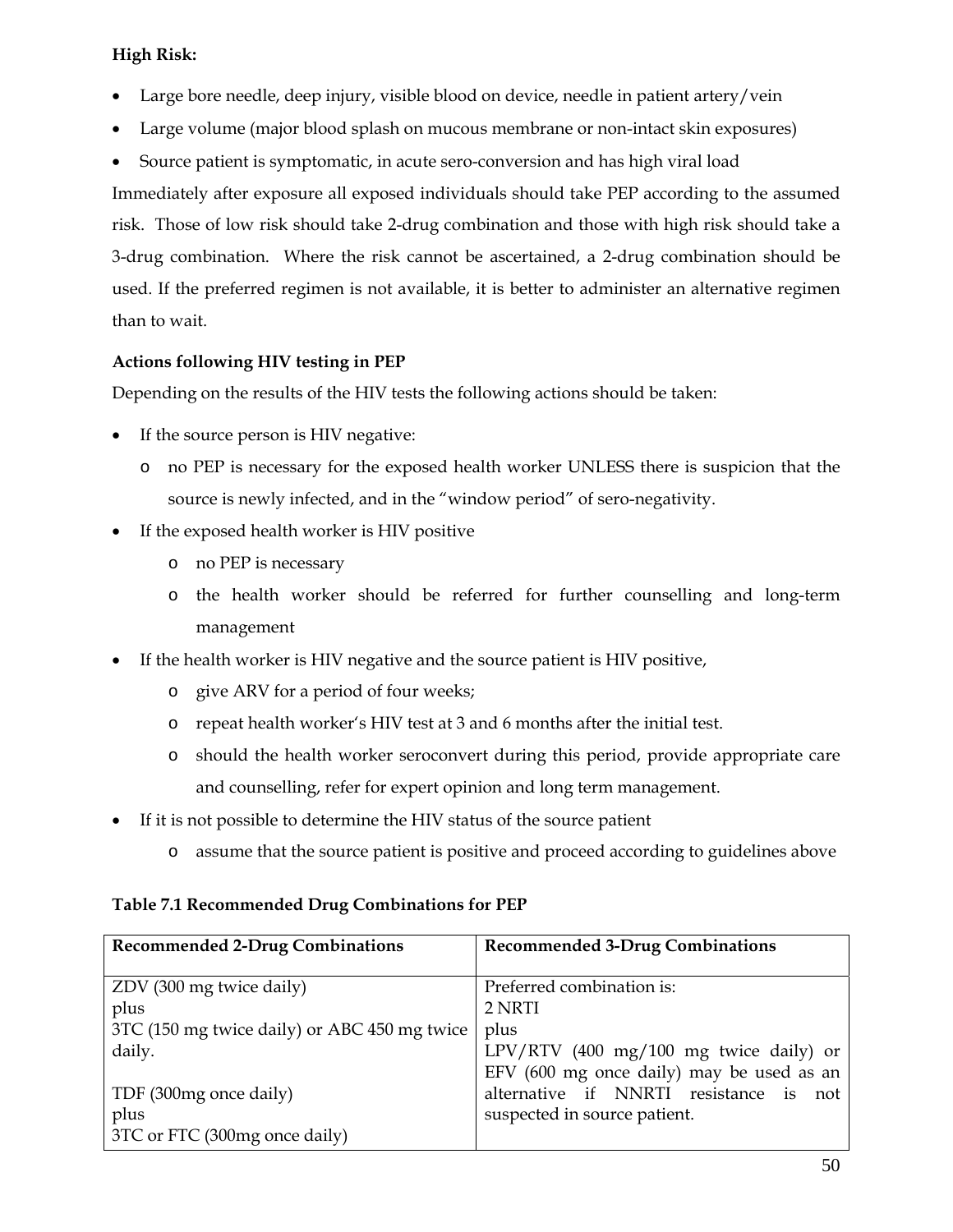| Nevirapine should never be used for PEP as<br>the risks of fatal hepatotoxicity outweigh the<br>risk of HIV infection.   |  |
|--------------------------------------------------------------------------------------------------------------------------|--|
| Any of the 2-drug combinations<br>plus<br>Protease Inhibitor or EFV (EFV should be<br>avoided if pregnancy is suspected) |  |

The chosen regimen is continued for 28 days or until the results of HIV tests for the source patient is known to be negative. In areas of high HIV incidence, a significant number of HIV positive individuals may be in the "window period" of acute infection and test antibody negative. A high level of suspicion for acute HIV infection should therefore be maintained and PEP continued if the source patient is suspected to have been recently infected with HIV even if the HIV rapid test is negative.

Guidance should be given on risk reduction measures until the exposed person is known to be HIV negative.

It is important to consider the risk of exposure to Viral Hepatitis when evaluating persons for post exposure management.

| Period<br>Recommended Investigations |                       |  |
|--------------------------------------|-----------------------|--|
| <b>Baseline</b>                      | - HIV screening       |  |
|                                      | - Full blood count    |  |
|                                      | - Liver function test |  |
|                                      | - Renal function test |  |
| Two weeks                            | - Full blood count    |  |
|                                      | - Liver function test |  |
|                                      | - Renal function test |  |
| Six weeks                            | - HIV screening       |  |
| Three months                         | - HIV screening       |  |
| Six months                           | - HIV screening       |  |

**Table 7.2 Recommended Schedules of Investigations Following Exposure** 

# **7.1.3 Post-sexual exposure prophylaxis**

These findings related to the benefits of PEP following occupational exposure to HIV have been extrapolated to other types of HIV exposure, including sexual assault. If HIV exposure has occurred, initiation of PEP as soon as possible after the exposure likely increases benefit. Although a definitive statement of benefit cannot be made regarding PEP after sexual assault, the possibility of HIV exposure from the assault should be assessed at the time of the postassault examination. The possible benefit of PEP in preventing HIV infection also should be discussed with the assault survivor if risk exists for HIV exposure from the assault.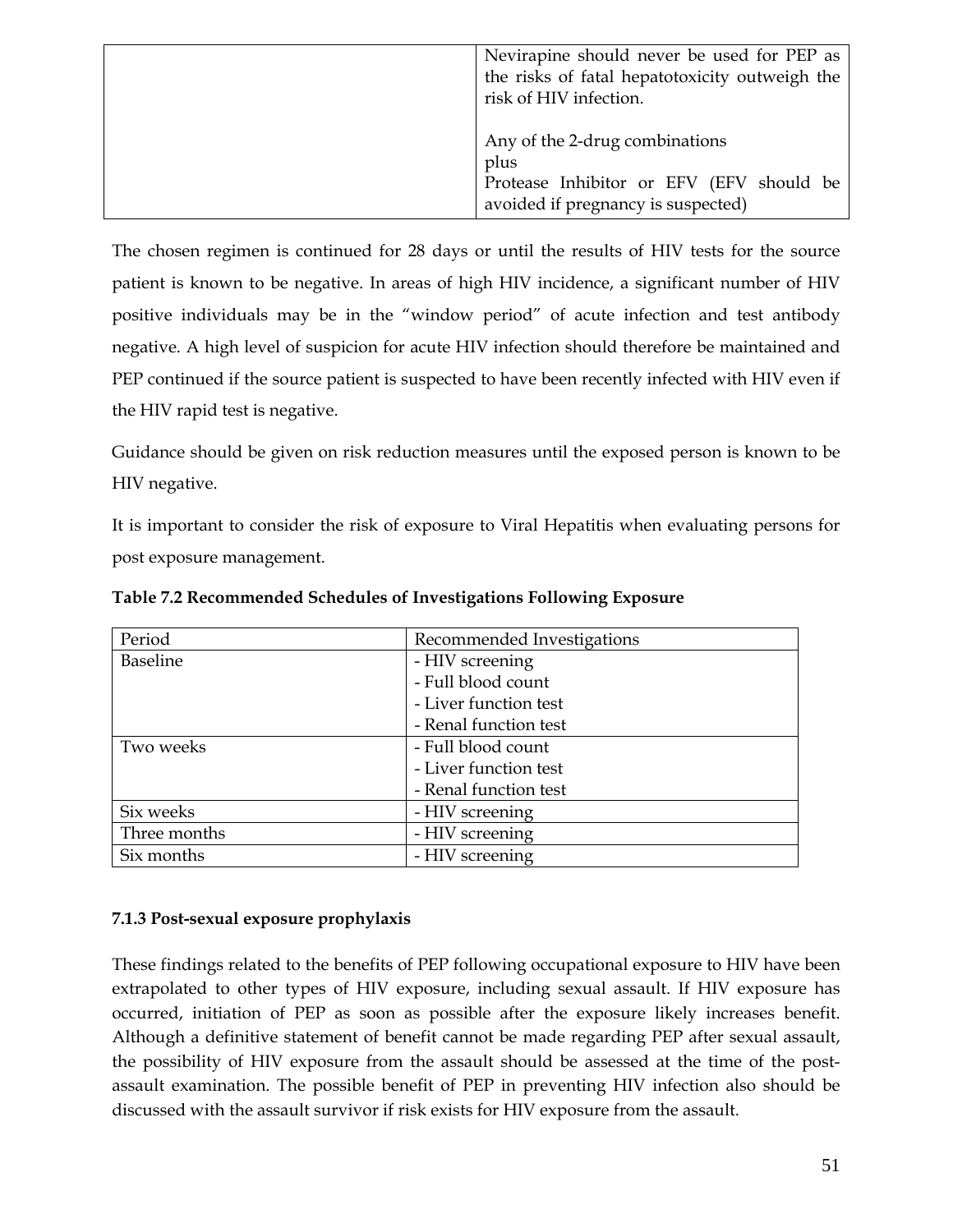The likelihood of the assailant having HIV, any exposure characteristics that might increase the risk for HIV transmission, the time elapsed after the event, as well as potential benefits and risks are all factors that will impact the medical recommendation for PEP and the assault survivor's acceptance of that recommendation. Determination of assailant's HIV status at the time of the assault examination will usually be impossible. Therefore, the health-care provider should assess any available information concerning HIV-risk behaviors of the assailant(s) (e.g. a man who has sex with other men and injecting-drug or crack cocaine use), local epidemiology of HIV/AIDS, and exposure characteristics of the assault.

When an assailant's HIV status is unknown, factors that should be considered in determining whether an increased risk for HIV transmission exists include

- whether vaginal or anal penetration occurred
- whether ejaculation occurred on mucous membranes
- whether multiple assailants were involved
- whether mucosal lesions are present in the assailant or survivor
- other characteristics of the assault, survivor, or assailant that might increase risk for HIV transmission

If PEP is offered, the following information should be discussed with the patient:

- the proven benefit and known toxicities of ARV;
- the close follow-up that will be necessary
- the benefit of adherence to recommended dosing
- the necessity of early initiation of PEP to optimize potential benefits (as soon as possible after and up to 72 hours after the assault)

In post-sexual assault PEP, ARVs should be administered as in the case of occupational exposure to HIV. In this circumstance, a three-drug regimen should be used. As with all cases of sexual assault, it is important to arrange for continuous counselling and support for the victim.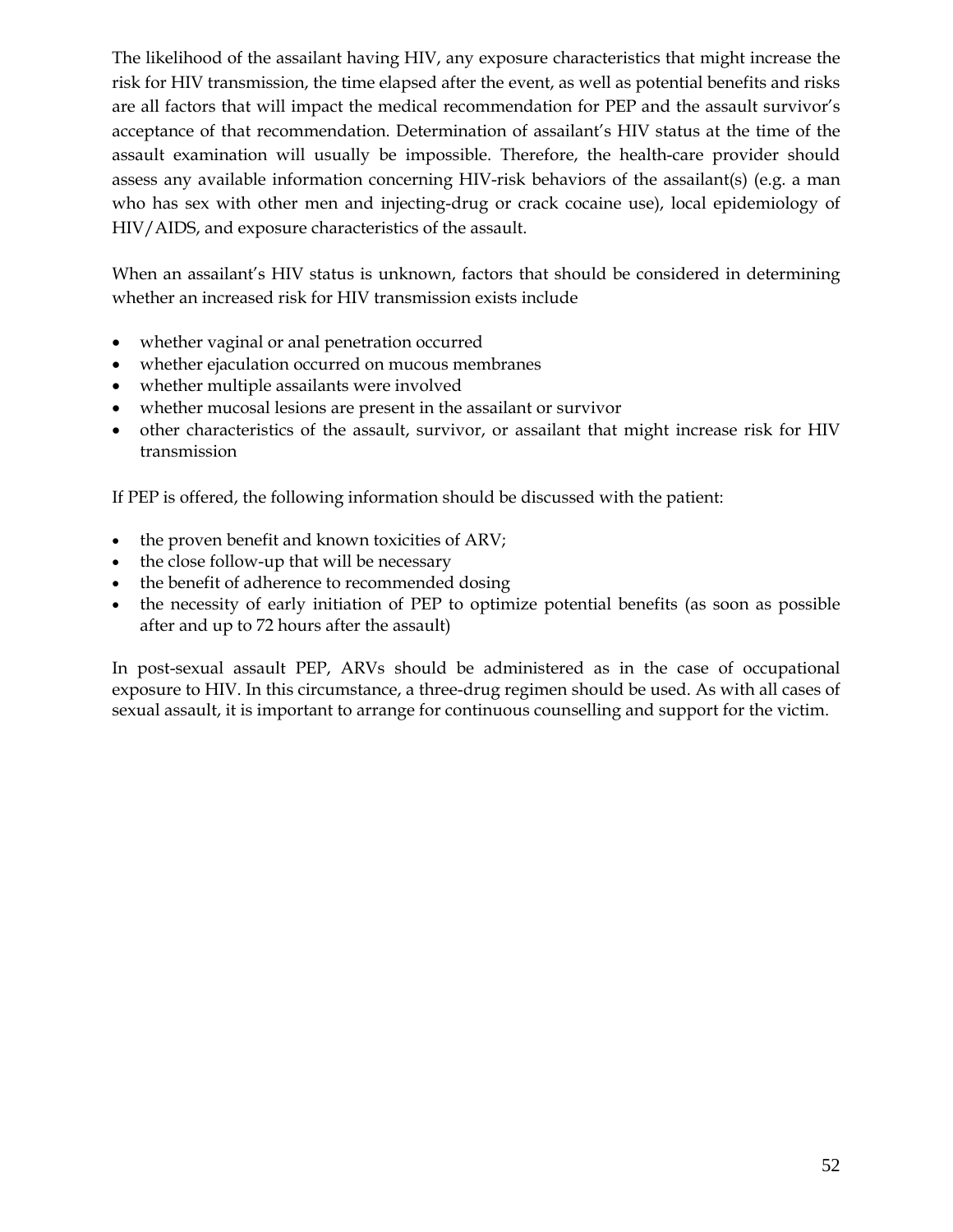# **7.2 ISONIAZID PREVENTIVE THERAPY (IPT).**

Isoniazid Preventive therapy (IPT) is the use of isoniazid in HIV positive individuals with latent TB infection in order to prevent the development of active TB disease. Available evidence shows that TB is the most common opportunistic infection and cause of death among PLHIVs and that IPT is effective in preventing it.

IPT is not the treatment for active TB. It is therefore necessary to exclude active TB before commencing a patient on IPT.

For a patient to benefit from IPT, he/she must:

- 1. Be HIV positive.
- 2. Not have active TB.
- 3. Be motivated to adhere to treatment.

# **Steps to Initiating IPT**

- 4. Verify/Confirm HIV Status.
- 5. Counsel on TB/HIV interactions.
- 6. Exclude active TB.
- Ask the patient about Cough, Chest Pain, Fever and Night Sweats.
- Check for Lymph Node enlargement
- Those with above symptoms/signs should not be considered for IPT.
- Do sputum examination
- If smear positive refer/commence short course chemotherapy for TB (DOTS, preferably).
- Those with negative sputum results should be referred to medical officers for confirmation of diagnosis.
- If signs and symptoms absent, do chest X-ray,
- If no active TB confirmed commence IPT.

Dosage of INH for IPT is 5mg/kg/day to a maximum of 300mg/day for 6 months. Dispense on monthly basis.

- 7. Counsel patient on:
- o Treatment adherence
- o Side effects of INH peripheral neuropathy
- o Immediate recognition and reporting of signs and symptoms of active TB

If patient develops active TB during the course of IPT, discontinue IPT and refer/commence Anti –TB (DOTS).

- 8. During the monthly visit, monitor the patients for:
- o Signs and symptoms of active TB.
- o Side effects. The most common side effect is peripheral neuropathy (numbness/tingling sensation of extremities). In addition allergic skin eruptions and Jaundice can occur.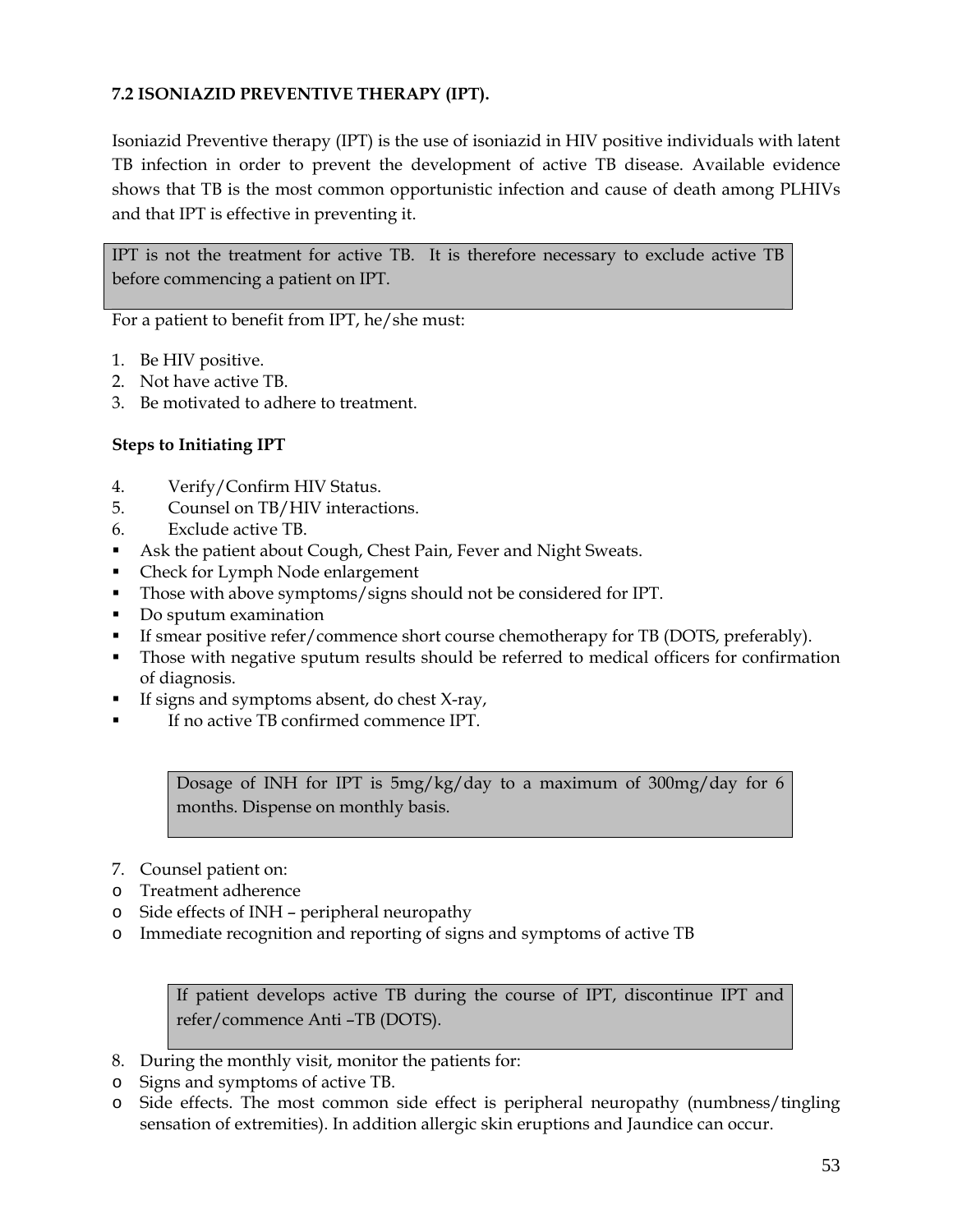If numbness/tingling/burning sensation is present give Pyridoxine 100mg daily.

If jaundice develops, discontinue IPT and refer to Medical Doctor for assessment.

- 9. Complete necessary INH prophylaxis register and INH appointment Card.:
- 10. Review after 2 years.

# **7.3 COTRIMOXAZOLE PREVENTIVE THERAPY (CPT)**

Cotrimoxazole preventive therapy (CPT) is use of Cotrimoxazole for the prevention of several secondary bacterial and parasitic infections in HIV infected individuals. It helps to improve the quality of life and reduce the rate of death among HIV infected patients.

For a patient to benefit from CPT, he/she must be:

- A PLWA with symptomatic HIV.
- Asymptomatic PLHIV with CD4 count <350 cells/mm<sup>3</sup>
- Be motivated to adhere to treatment.
- A PLHIV with active TB at any CD4 count .
- A Pregnant PLHIV after the first trimester.
- Any child born to an HIV-infected woman should be offered CPT from 6 weeks of age.
- Any child identified as HIV-Positive within the first year of life.

# **Steps to initiating CPT**.

- Verify HIV status.
- Take medical history
- Conduct physical examination.
- Counsel on OIs in HIV infection.
- Treat pre-existing OIs. (Refer to guideline on management of opportunistic infections)
- Screen for contraindications to CPT.
- $\checkmark$  Known allergy to sulphur-containing drugs (which includes cotrimoxazole and sulphadoxine-pyrimethamine) First trimester Pregnancy.
- $\checkmark$  Kidney or Liver disease.
- $\checkmark$  Seriously ill patients. (Refer for specialized medical care).

# Counsel patient on:

- Drug adherence,
- Side effects of Cotrimoxazole include:
- 1. Skin eruptions, which may be severe (Stevens Johnson syndrome)
- 2. Nephritis
- 3. Hepatitis.
- 4. Anaemia and other signs of bone-marrow suppression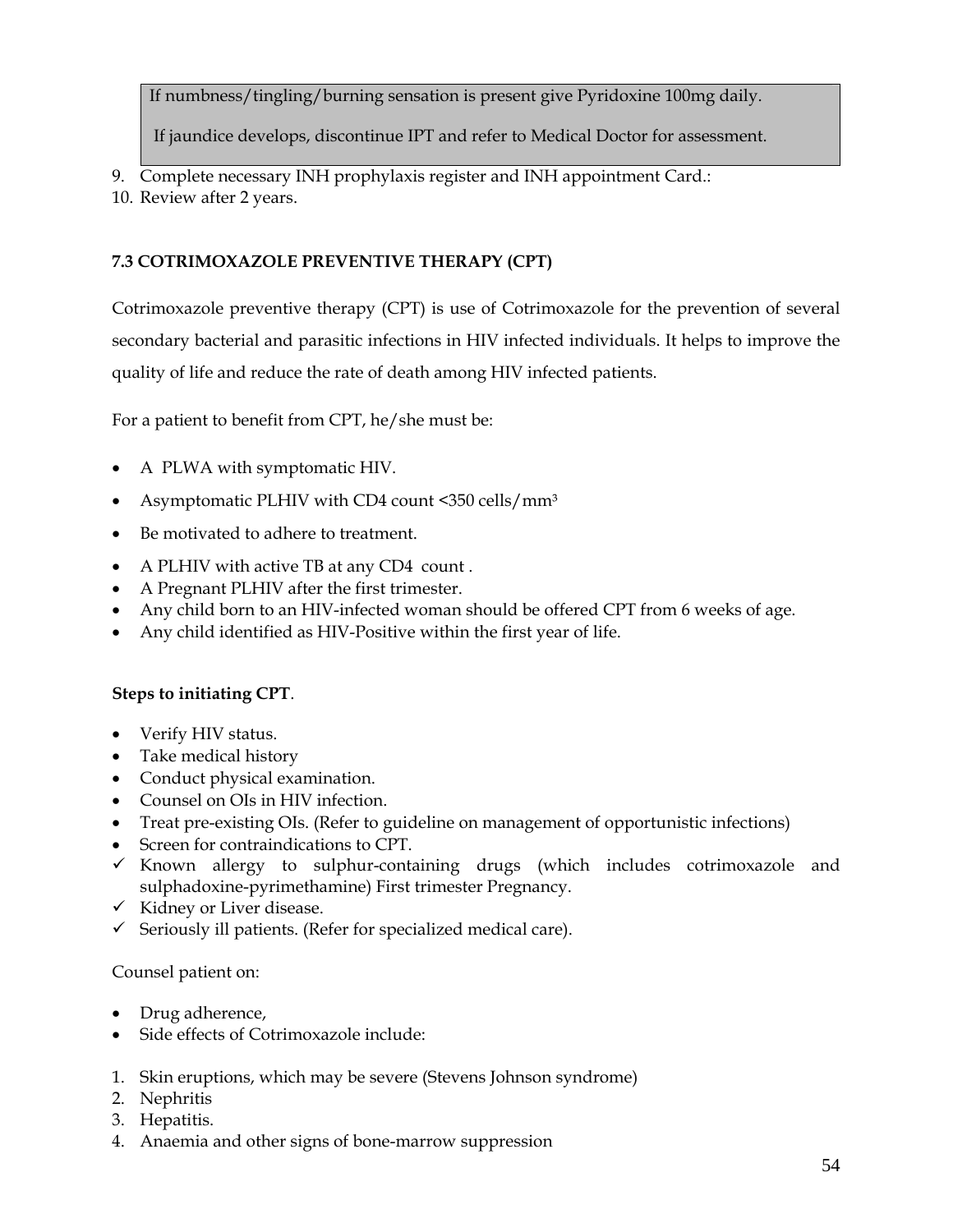# 5. Hyperkalaemia

#### **Commence CPT**

# **Dose of Cotrimoxazole (CPT) in the Adult**

Cotrimoxazole 960mg daily (two single strength tablets) until CD4 count >350 cells/mm<sup>3</sup> for 6 months

# **Monitoring and follow-up**

- Adults should be reviewed monthly initially, and then three monthly thereafter if the medications are tolerated.
- Laboratory monitoring of adults should take place every six months or when clinically indicated. This should include haemoglobin and white cell count.
- Replenish patient's drug during review.
- Assess for ART

# **When to discontinue CPT:**

- Occurrence of side effects.
- When patient attains  $CD4$  count  $>350$  cells/mm<sup>3</sup> for at least 6 months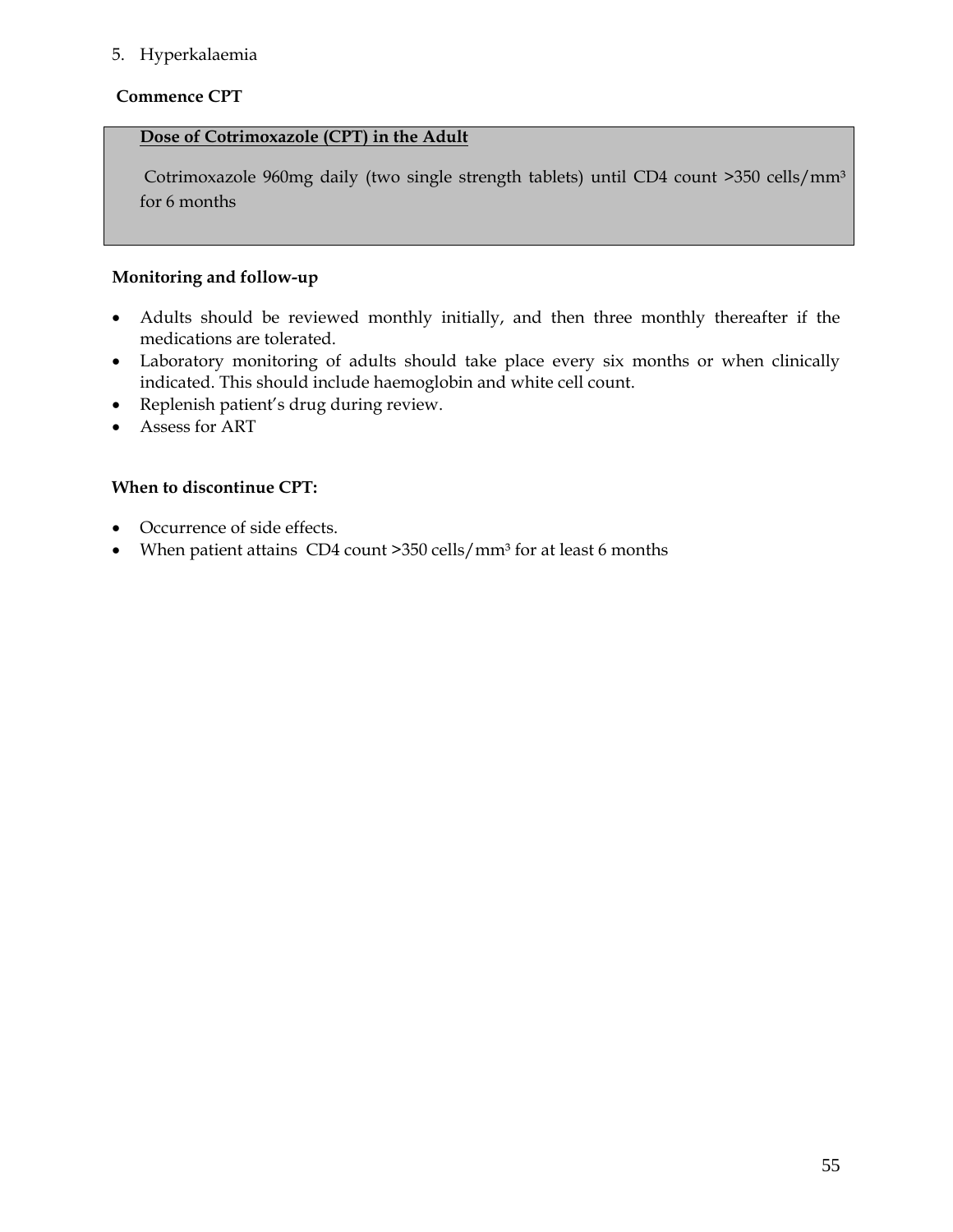## **SECTION 8**

# **CARE AND SUPPORT**

## **8.1 KEY ELEMENTS OF CARE AND SUPPORT**

The key elements of a strong care and support program are interventions that lead to:

## 1. **Early identification of HIV-infected persons, linkage, and retention in care:**

Most HIV-infected persons enter HIV treatment and care programs with advanced disease. There is a need to identify persons earlier in their illness and to create effective linkage and retention mechanisms to maximize the benefits of HIV treatment and care.

# 2. **Reduction in HIV-related morbidity and mortality**:

There is an array of important interventions that reduce morbidity and mortality for persons with HIV. Because of proven effectiveness and cost-effectiveness for reducing mortality, provision of cotrimoxazole prophylaxis (CPT) in accordance with WHO recommendations and TB identification and treatment are very high priority interventions. Other services (prevention of malaria, safe water and hygiene, food and nutrition, and others) that can reduce early morbidity or mortality outcomes are discussed in this document.

# 3. **Improved quality of life:**

The assessment and management of pain and other symptoms and provision of appropriate psychological, social, and spiritual support are important elements in improving the quality of life for HIV-infected persons, their family members and other contacts affected by HIV disease. In addition to reducing morbidity/mortality, the interventions listed in bullet (2) above also contribute to improved quality of life.

4. **Reduction in transmission of HIV infection from HIV-infected to uninfected persons:** Prevention with positives (PwP) programming integrated into HIV care services, is critical for reducing the risk of ongoing HIV transmission.

# **8.2 NUTRITION**

Good nutrition contributes to the well-being of the person with HIV/AIDS at all stages of the disease and may even prolong life. It is important to have nutritional counselling as soon as the diagnosis of HIV is made and at subsequent contacts with care providers. On one hand, HIV/AIDS increases the energy requirement while on the other hand, it causes a reduction in food intake. The combination of the two effects increase the demand for balanced nutrition in patients with HIV/AIDS in order to stabilise weight, prevent muscle loss, replace lost nutrients, and allow patients to better deal with medications.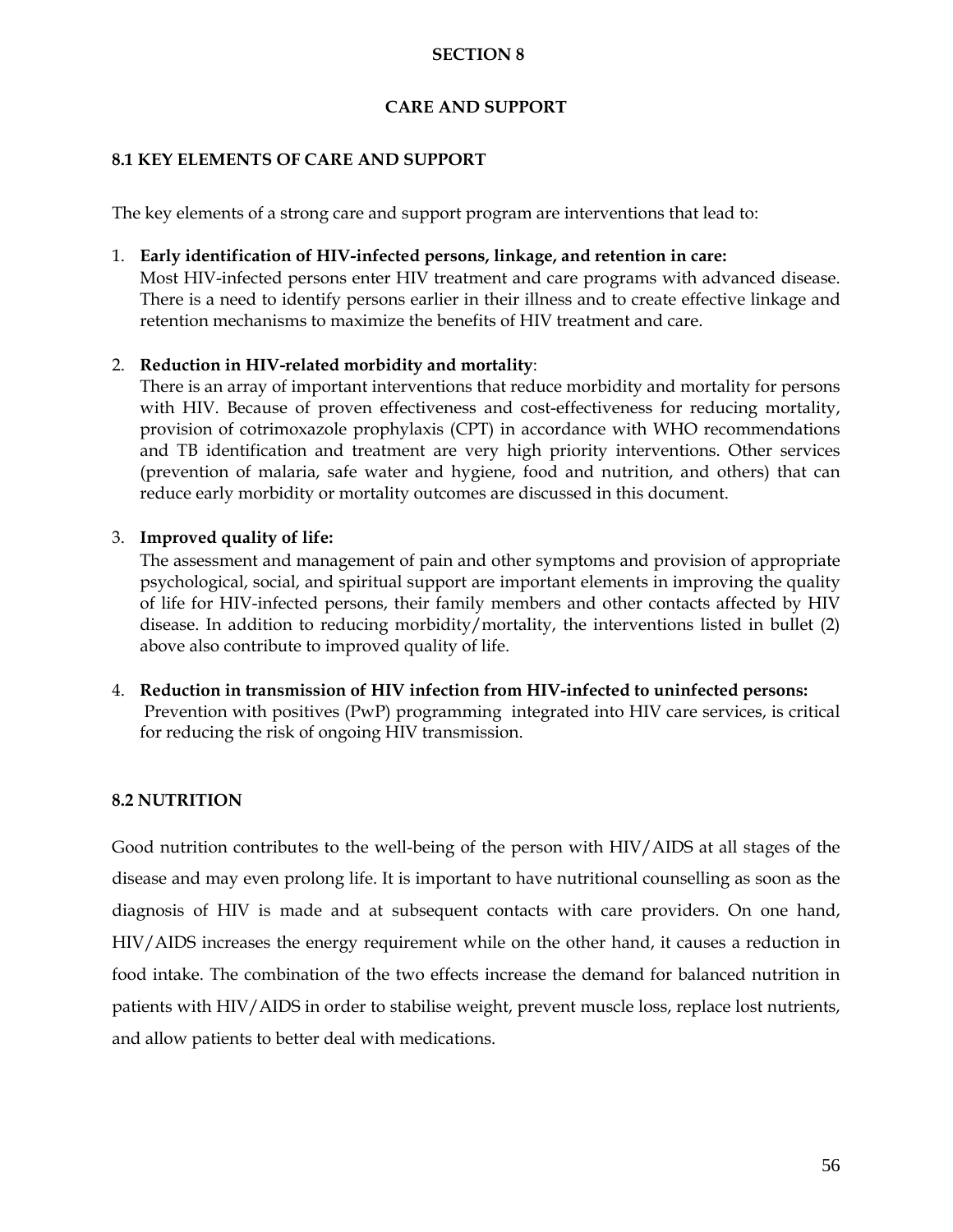# **Nutritional Guide for People Living With HIV/AIDS**

- Eat a variety of foods
- Make carbohydrates which are high in energy the basis for each meal
- Eat a lot of fresh fruits and vegetables to supply vitamins
- Daily protein intake e.g. eggs, meat, fish, milk, beans, groundnuts and soya beans
- Include fats and oils in meals to provide energy
- Use salt sparingly
- Drink lots of water
- Do not drink alcohol
- Food, drinking water and beverages should be hygienically prepared

# **Strategies for improving and monitoring nutritional status**

- Close weight monitoring
- Nutrition education and counselling
- Prompt treatment of OIs (mouth disorders, diarrhoeas etc)
- Nutritional Support (macro- and micronutrients)
- Economic empowerment

# **Indications for therapeutic nutritional support**

- Patients with malnutrition (body mass index <18%, micronutrient deficiency etc)
- Inability to eat

#### **8.3 IMMUNIZATION**

Immunization is an effective way of preventing diseases.

- Patients with HIV infection are at increased risk for a variety of infections that can be prevented by using available vaccine preparations.
- Immunizations should be given as early as possible in the course of HIV infection for optimal effect. Patients with relatively preserved immune function are more likely to have a favourable response to vaccine challenge than those who are significantly immunocompromised.
- Initiation of combination ART in patients with advanced HIV infection may improve the immunologic response to vaccine preparations.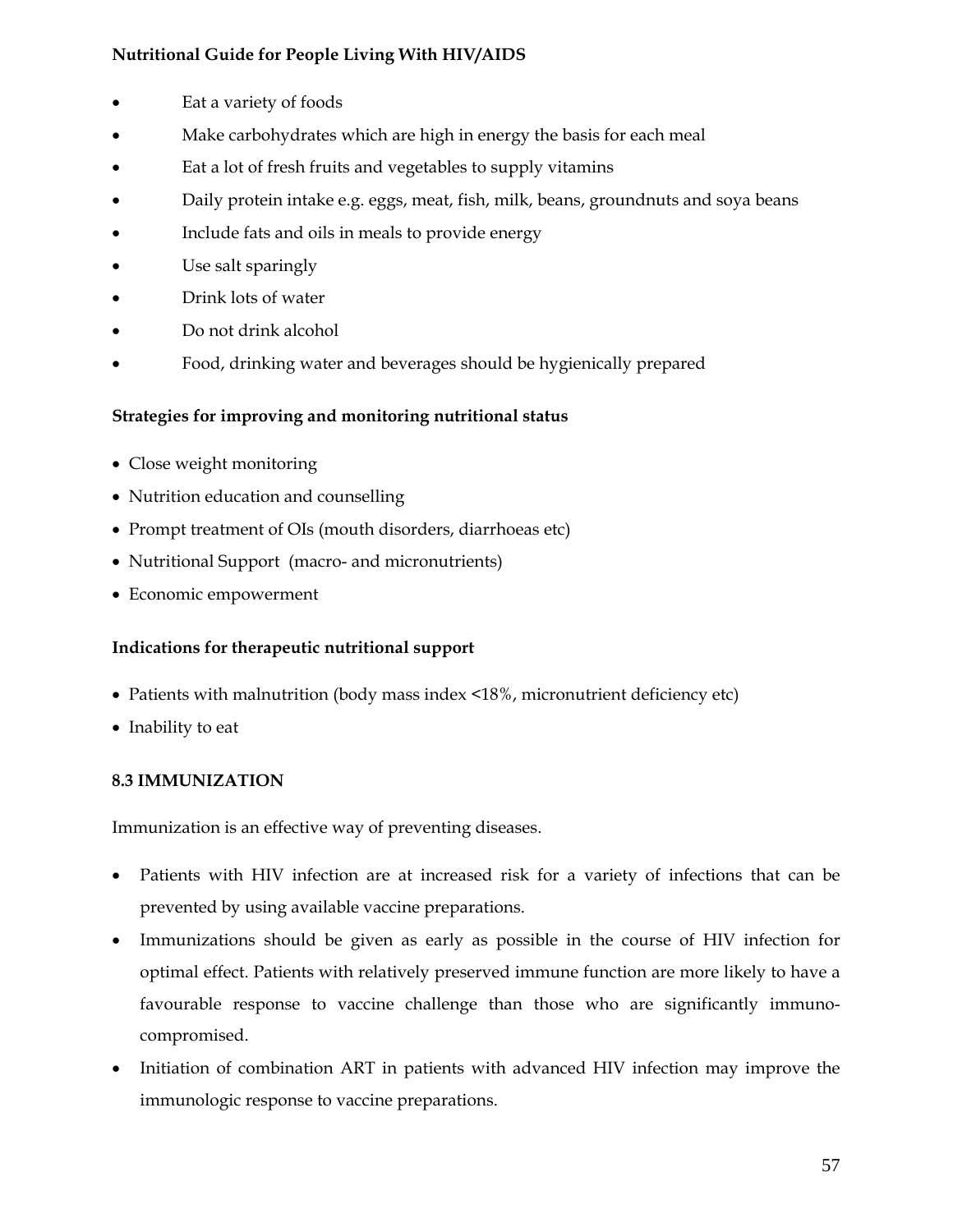- In general, live attenuated vaccines, such as yellow fever, mumps, rubella (MMR) and varicella-zoster virus are avoided in HIV-infected adults with low CD4 cell counts. However, killed or inactivated vaccines are considered safe in all patients.
- Influenza and other vaccine preparations have been shown to transiently stimulate HIV replication and increase the viral load. This phenomenon does not appear to have an impact on overall disease progression.

# **Suggestions on immunization for adults/adolescents infected with HIV**

- Pneumococcal vaccine may be administered to all HIV-infected patients with CD4 cell count > 200 cells/mm3. A booster dose is recommended five years after immunization.
- Hepatitis B immunization could be given to patients who have a negative screening serological test for this infection.
- Hepatitis A vaccine could be administered to people who practice anal sex, their partners and to patients with chronic hepatitis C infection.
- Influenza vaccine is important in individuals with historical risk factors for exposure to the virus and the presence of conditions associated with increased morbidity from influenza infection.
- Routine use of hemophilus B vaccine is not recommended, but it should be administered in asplenic patients and to those with history of recurrent hemophilus influenza infection.

| Immunizations in HIV-infected Adults |               |              |                                                                                                                                                    |
|--------------------------------------|---------------|--------------|----------------------------------------------------------------------------------------------------------------------------------------------------|
|                                      | <b>Status</b> | Dose/Regimen | Comments                                                                                                                                           |
|                                      | Recommended   | $0.5$ ml IM  | Consider re-vaccination five years                                                                                                                 |
|                                      |               |              | after initial dose.                                                                                                                                |
|                                      |               |              |                                                                                                                                                    |
|                                      |               |              |                                                                                                                                                    |
|                                      | see comments  |              | ug IM given at 0, 1, hepatitis $B$ infection. Vaccinated                                                                                           |
|                                      |               | and 6 months | patients should be tested for HBsAb                                                                                                                |
|                                      |               |              | response after the third dose; non-                                                                                                                |
|                                      |               |              | responders should receive booster                                                                                                                  |
|                                      |               |              | $B $ Recommended in Engerix B 20 ug or Administer to patients without<br>selected settings; Recombivax HB 10 serologic evidence of past or present |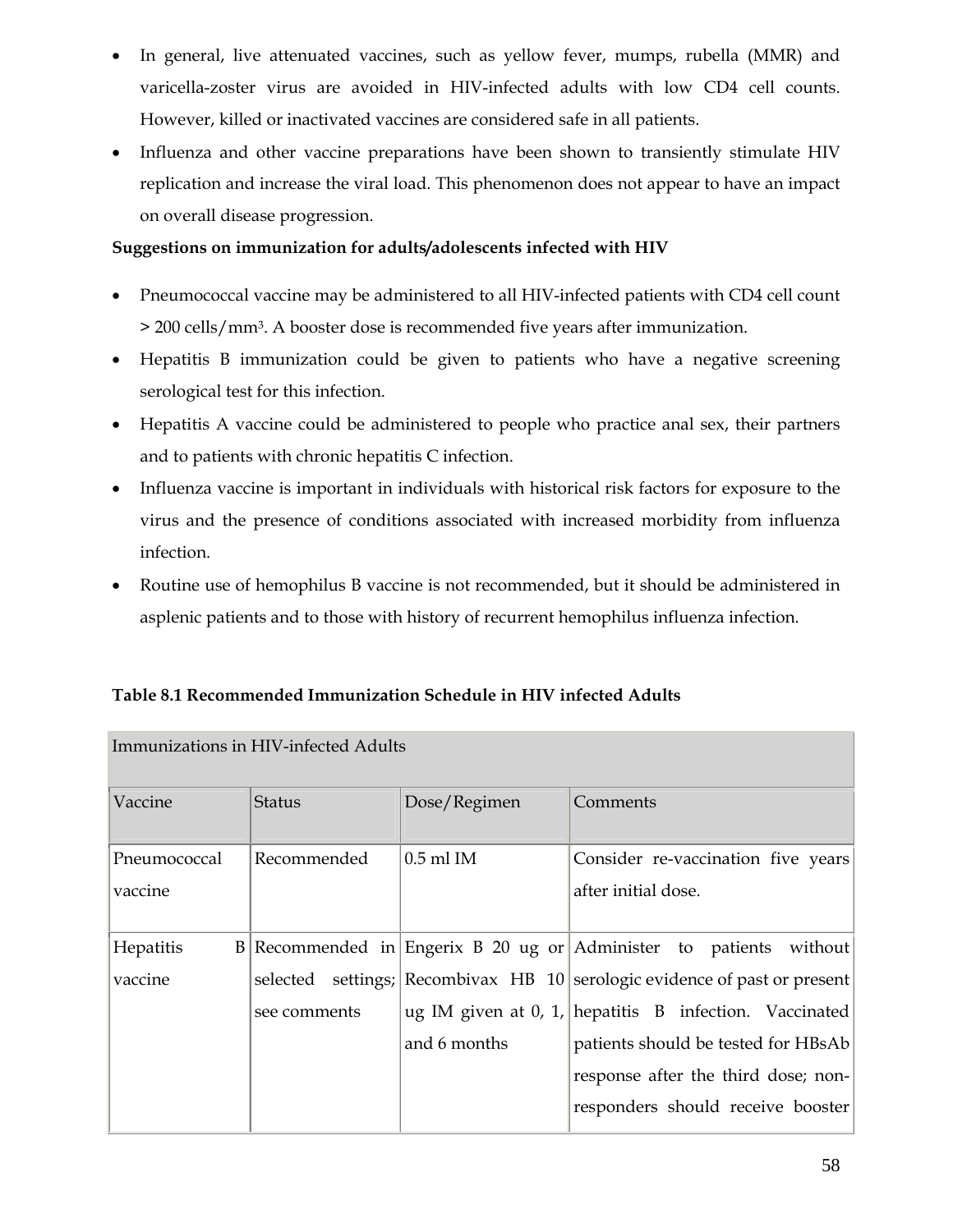|                     |                    |                                                         | injections.                                          |
|---------------------|--------------------|---------------------------------------------------------|------------------------------------------------------|
| Hepatitis           |                    | A Recommended in $ 1 \text{ ml}$ IM with re- Administer | homosexual<br>to<br><b>or</b>                        |
| vaccine             | selected settings  |                                                         | vaccination in 6 to 12 bisexual men and to women who |
|                     |                    | months                                                  | practice receptive anal intercourse.                 |
|                     |                    |                                                         | Serologic<br>testing<br>prior<br>to                  |
|                     |                    |                                                         | vaccination is not necessary.                        |
| Hemophilus          | Consider           | in $0.5$ ml IM                                          | Administer to asplenic patients and                  |
| influenzae type $B$ | selected settings  |                                                         | those with history of recurrent                      |
| vaccine             |                    |                                                         | hemophilus influenza infection.                      |
|                     |                    |                                                         |                                                      |
| Influenza           |                    | Recommended in $\vert$ 0.5 ml IM annually               | Administer to patients at high risk                  |
| vaccine             | selected settings  |                                                         | for exposure to or morbidity from                    |
|                     |                    |                                                         | influenza. There is evidence that the                |
|                     |                    |                                                         | vaccine may transiently promote                      |
|                     |                    |                                                         | HIV replication.                                     |
|                     |                    |                                                         |                                                      |
| Tetanus toxoid      | Same<br>as         | for $ 0.5$ ml IM                                        | TT booster is recommended every                      |
|                     | without<br>patient |                                                         | 10 years.                                            |
|                     | HIV infection      |                                                         |                                                      |
|                     |                    |                                                         |                                                      |
| Meningococcal       | Recommended        | $0.5ml$ IM                                              | Revaccinate after 3-5 years                          |
| Vaccine             |                    |                                                         |                                                      |

# **8.4 HIV/AIDS PALLIATIVE CARE**

HIV/AIDS Palliative Care is patient and family-centered care. It optimizes the quality of life of adults and children living with HIV through the active anticipation, prevention, and treatment of pain, symptoms and suffering from the onset of HIV diagnosis through death. It also provides the routine monitoring that is essential to determining the optimal time to initiate ART—but palliative care continues during and after the initiation of treatment. Palliative care includes and goes beyond the medical management of infectious, neurological or oncological complications of HIV/AIDS to comprehensive management of symptoms and suffering throughout the continuum of HIV disease.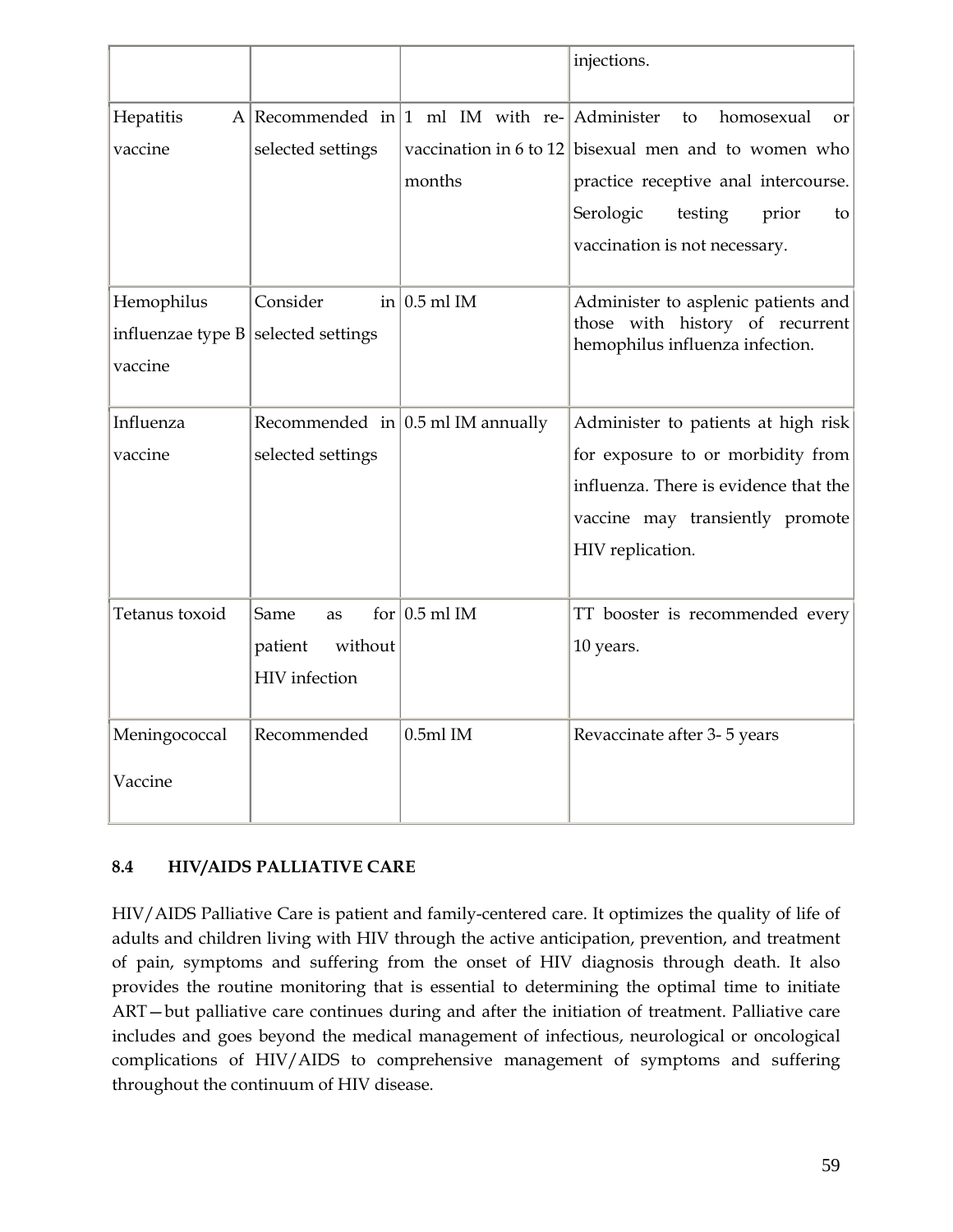#### **Objectives of Palliative Care**:

- Provides relief from pain and other distressing symptoms
- Affirms life and regards dying as a normal process
- Integrates psychological and spiritual aspects of patient care
- Enhances the quality of life, and may also positively influence the course of illness
- Offers a support system to help the patients live as actively as possible until death
- Offers a support system to help the family cope during the patient's illness and in their own bereavement

Palliative care is applicable early in the course of illness, in conjunction with other therapies that are intended to prolong life, such as ART, cancer chemotherapy or radiation therapy, and includes those investigations needed to better understand and manage distressing clinical complications.

# **Dimensions of Palliative Care**

Effective HIV/AIDS palliative care for the patient and family consists of the following dimensions:

- Medical/physical aspect: includes pain and symptoms management, OI treatment and prevention, ART including monitoring for toxicity, end-of-life care, basic nursing care, and nutritional support
- Psychological aspect: includes counselling for HCT, different mental health conditions, emotions, OI treatment and prevention, ART adherence and coping with stigma and discrimination; support for status disclosure; ; bereavement and grief support ; psychiatric manifestations of HIV; and care for caregivers
- Social/legal/ethics/Human Rights aspect: Includes support for material sustenance such as food; linkage to appropriate community resources; stigma and discrimination reduction schemes; issues of inheritance; poverty alleviation and income generating activities; right to care, treatment and support; ensuring confidentiality; informed consent; autonomy; disclosure issues; documentation and management of medical records and decision to forgo therapy
- Spiritual: entails life review and assessment; and spiritual counselling to address hopes, fears, doubts, guilt and other negative feelings; dealing with issues of forgiveness and lifecompletion tasks; spiritual counselling for end-of–life support including life review and life closure and grief and bereavement.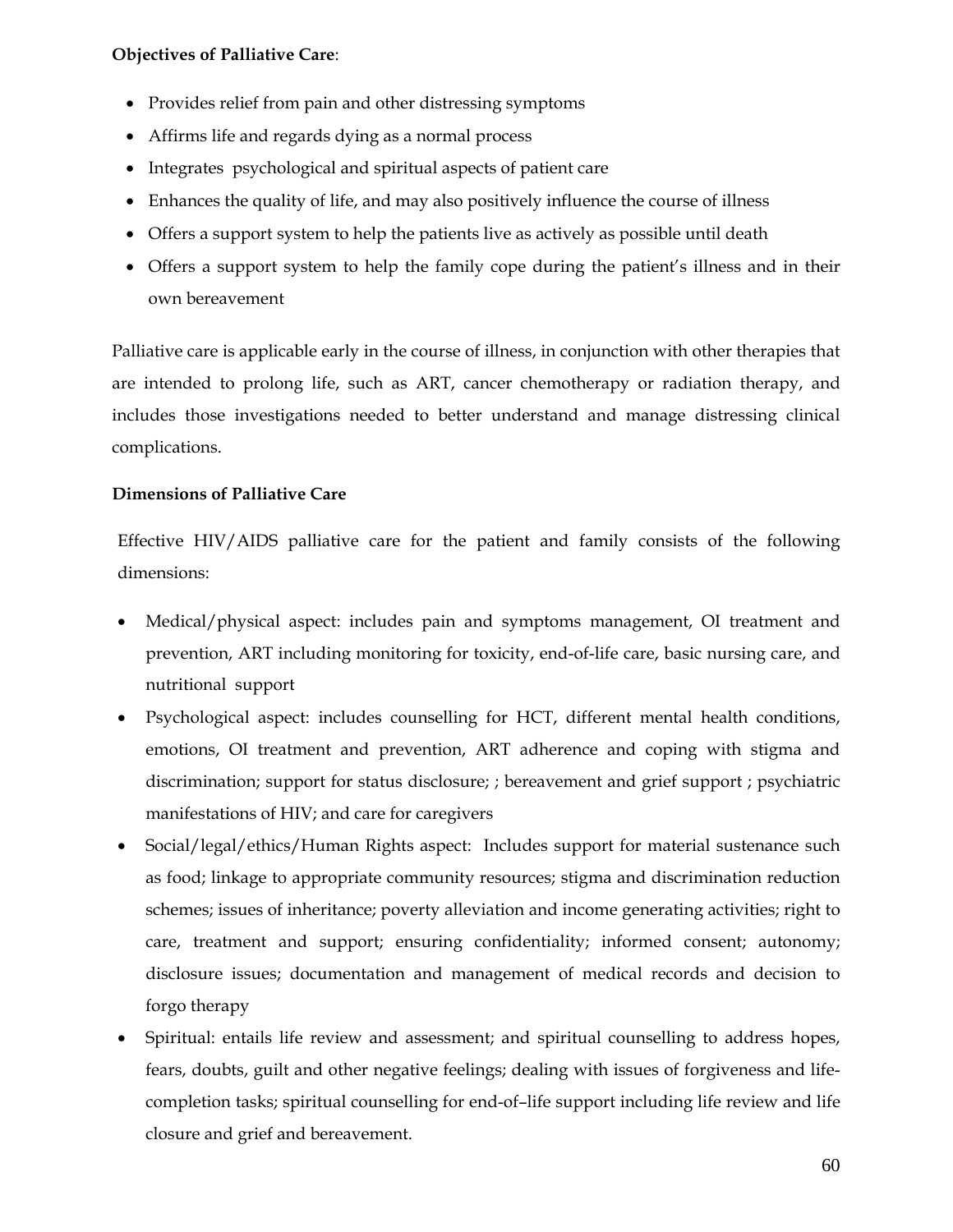The care required by any individual and family depends on the phase of illness and its manifestations.

Palliative care is concerned with anticipating and identifying problems, needs and issues confronting a PLHIV and the family, assessing the scope and impact, and instituting appropriate interventions. Services are needed to deliver care in various settings along the illness continuum.

#### **8.5 CARE OF THE CAREGIVER**

In addition to challenging the structures of communities and existing health services, the HIV/AIDS epidemic has also placed significant emotional and psychological burden on health care providers and family members. It is pertinent to enhance care of the care givers to promote their quality of life. These can be achieved through provision of adequate attention to the individuals and groups. Emphasis should be on the provision of education, advocacy, community support services and referral services. In addition, information on type and sources of care available should be widely disseminated.

Commensurate motivation is needed for health workers, community workers and volunteers. This will help personnel to deliver care effectively and efficiently and prevent stress and burnout. In addition, more personnel will be attracted to the service.

#### **8.6 UNIVERSAL SAFETY PRECAUTIONS**

All health facilities in the private and public sector should adopt a policy for the prevention of accidental occupational exposure to blood borne pathogens. Since it is not possible for a health worker to know when a patient's body fluids are infectious, standard precautions should be used with all patients in the health care setting, regardless of their infection status. This will also eliminate the contentious issue of some health workers insisting on knowing their clients' HIV status before providing them much needed care, especially when such care is of a surgical nature.

Minimum Standards of Universal Safety Precautions to be observed by health workers include:

- Routine hand washing with soap and water before and after contact with any patient
	- o This simple procedure eliminates micro-organisms from the skin
	- o Should be carried out as routinely performed by surgeons and theatre nurses, i.e. washing and rinsing each arm in turn from the hand to the elbow and preventing flow of water in reverse direction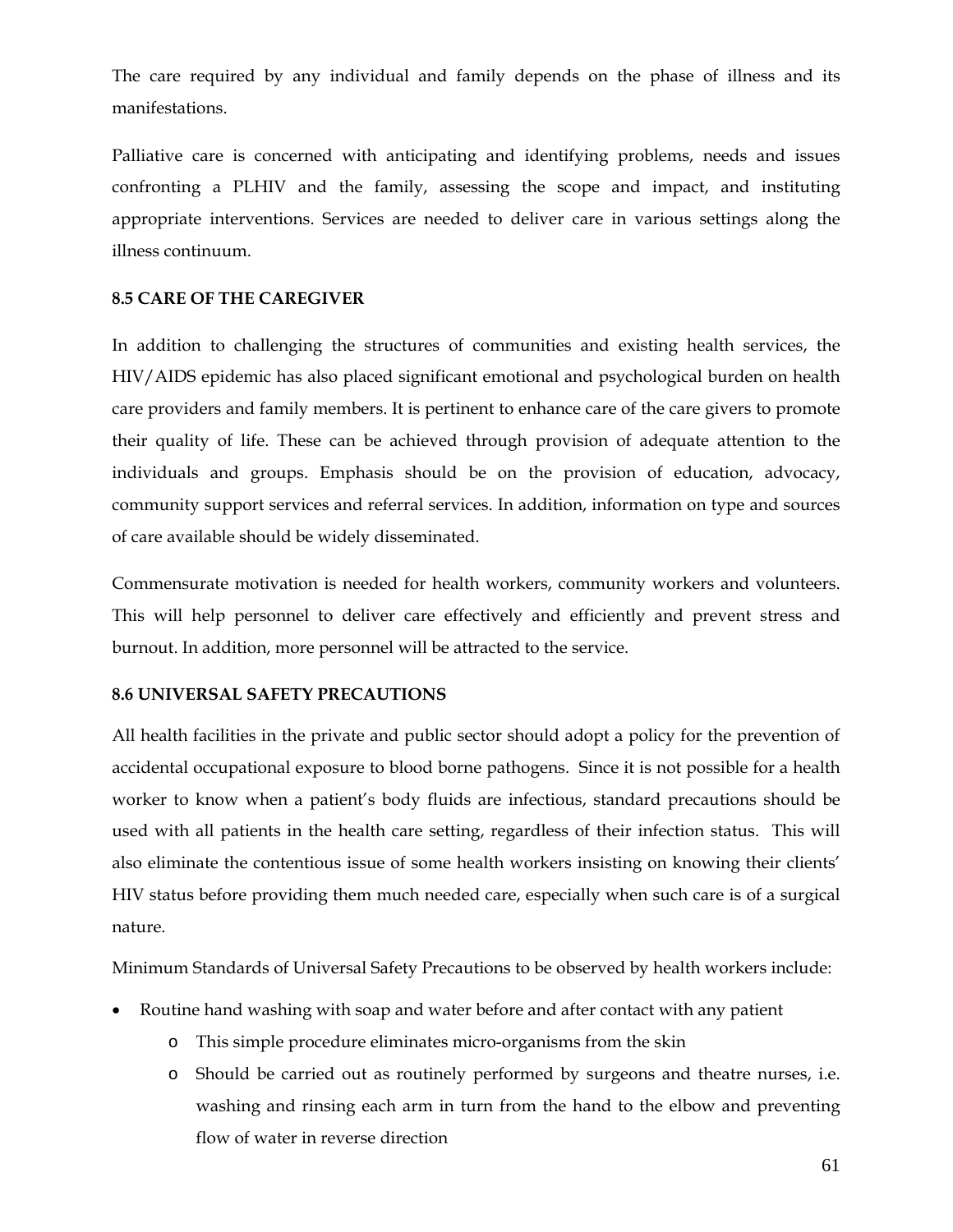- o Dry each arm with single-use paper/cloth towel or let hand drip dry from hand to elbow
- Use of barrier precautions
- $\checkmark$  Wear disposable gloves to empty bedpans or urinals, clean up spills of blood, vomit, urine, or bowel movements, and to do any invasive procedure such as drawing blood or setting an IV line.
- $\checkmark$  Health workers to cover cuts, bruises, and rashes on their bodies with adhesive plaster or bandages
- Safe handling and disposal of sharp instruments and equipment, including needles and syringes
- $\checkmark$  Disposable needles and syringes should be used only once
- $\checkmark$  Do not recap needles after use
- $\checkmark$  Discard used disposable needles and syringes in a puncture-resistant container (this could be improvised). This container must be clearly marked as sharps disposal container, even if improvised
- $\checkmark$  Burn the container in an incinerator or pit.

Health facilities owe their employees the responsibility of providing materials for universal precautions. The minimum materials/equipment that each health facility should provide includes:

- **Lliquid soap from a dispenser or container**
- **Running water or a bucket with tap kept full with clean water or a ladle for dipping, if running water is not available**
- Single-use towels (paper towels, or cloth towels that wiil be used once and laundered). If not available, hands should be air-dried.
- Materials to educate personnel on susceptibility to HIV infection and means of preventing such.

# **8.7 LINKAGES, NETWORKS AND REFERRAL SERVICES**

# **Definition**

Referral is the process by which client needs for treatment, care and supportive services are assessed and prioritized, and clients are provided with assistance in accessing such services. Referral should also include proactive actions necessary to facilitate initial contact with treatment, care and support service providers. Clients should be referred to services that are responsive to their priority needs.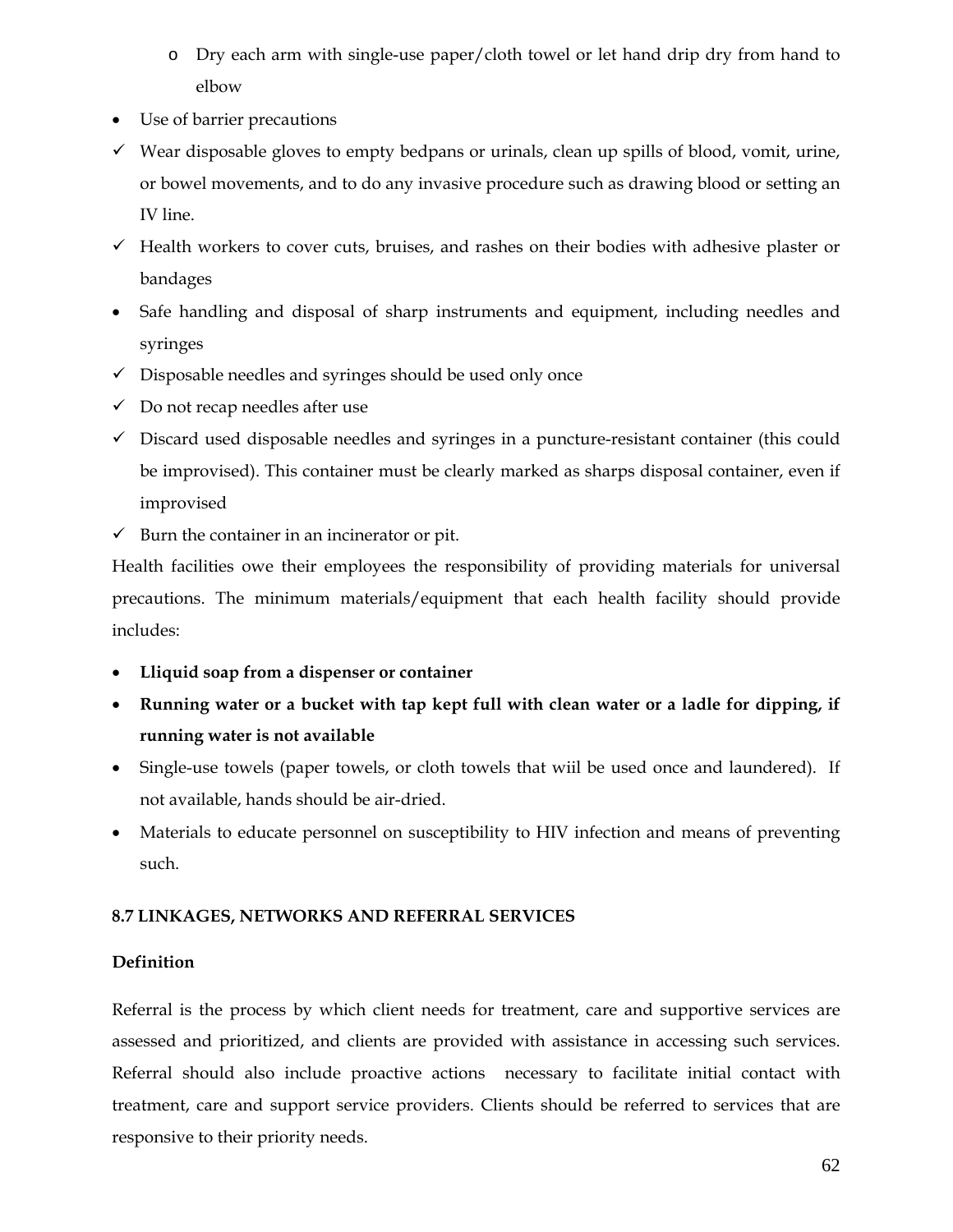**Figure 8.1 Hub and Spoke Network Model Care** 



# **The Hub and Spoke Model of ART Service Delivery**

This describes the relationship between different levels of the health care delivery system in the delivery of HIV/AIDS services especially ART.

The Tertiary Health centres will usually serve as the hubs in the model (Fig 8.1). These centres of excellence currently serve as domicile points for specialized services such as laboratory (discordant screening confirmation, hepatitis B and C screening, viral load testing, DNA PCR etc) and care and treatment associated with complications of HIV infection. In the model, the centres will continue to provide these specialized services but will have established linkages with several secondary facilities within a network where patients and or laboratory samples can be referred to for specialized testing and services when the indications for such arise.

#### **The Spokes**

In the model the secondary facilities serve as spokes from the tertiary facilities and at the same time serve as hubs for the primary level of care. They will provide a different level of specialized services like blood chemistries, haematology, microbiology, and chest X-rays. They will also have clearly defined pathways to tertiary centres when further treatment, care and laboratory support is indicated.

With the scale up of HIV services to the primary health care level and private health institutions/faith-based facilities in communities, basic treatment, care and laboratory support will be available to patients and families in their communities. Services that may be provided at this level include HCT, ARV re-fill, adherence counselling, treatment of simple opportunistic infections (OIs) and appropriate linkages back to secondary and/or tertiary care services as needed.

The routine referral channel is primary to secondary and secondary to tertiary and vice versa. There may be situations, however, where the primary may refer directly to the tertiary, or the tertiary may refer directly to the primary. This may be the case in certain geographical situations (e.g. closer proximity of primary to tertiary), certain staffing situations (e.g.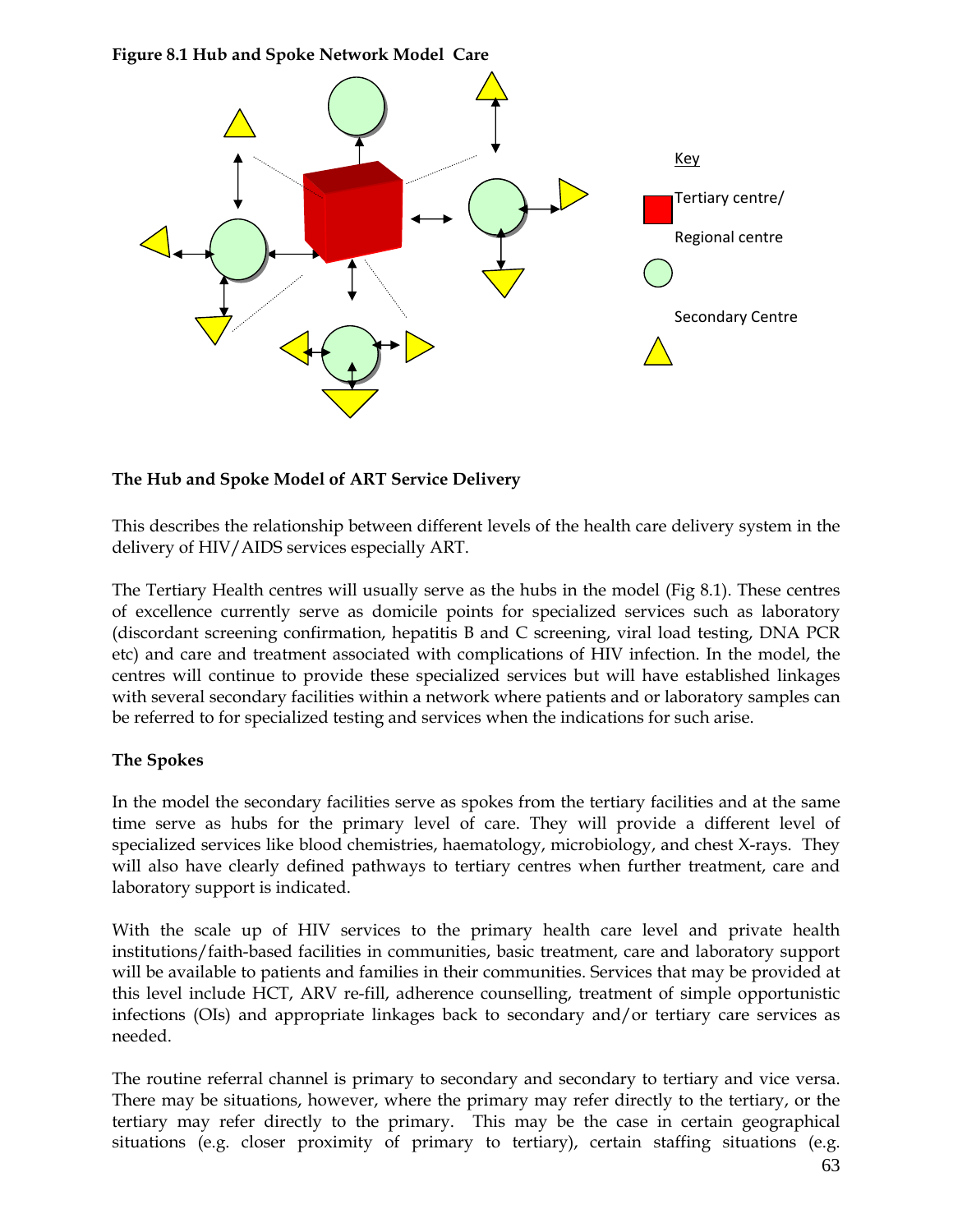manpower limitations and clinic capacity), and special laboratory needs (e.g. indeterminate screening results). This is depicted with the broken lines in the figure above.

To ensure easy movement of patients and samples along this pathway, strong linkages must be developed between the various levels of care. Clearly defined procedures for referral up or down the levels of care are to be developed to ensure appropriate patient access to services and decreased loss to follow up. There must be standardized patient referral and tracking tools for proper management.

#### **Patient Linkages to Support Services within and Outside of the Health Care Setting**

The following diagram depicts the variety of services provided to PLHIV and their families by the different caregivers and service providers. The recognition of needed services offers prompt access by PLHIV and their families to these services. It is premised on a functional referral system at all levels of care as described above with linkages and partnerships, requiring the care-providers to have a working knowledge of the locations of other needed resources and services.

# **Figure 8.2**



Source: National Guideline on Palliative Care, Federal Ministry of Health (2006)

# **Typical Referral Needs**

Clients should be referred for services that are:

- responsive to their priority needs
- appropriate to their
- 1. culture,
- 2. language,
- 3. spirituality,
- 4. gender,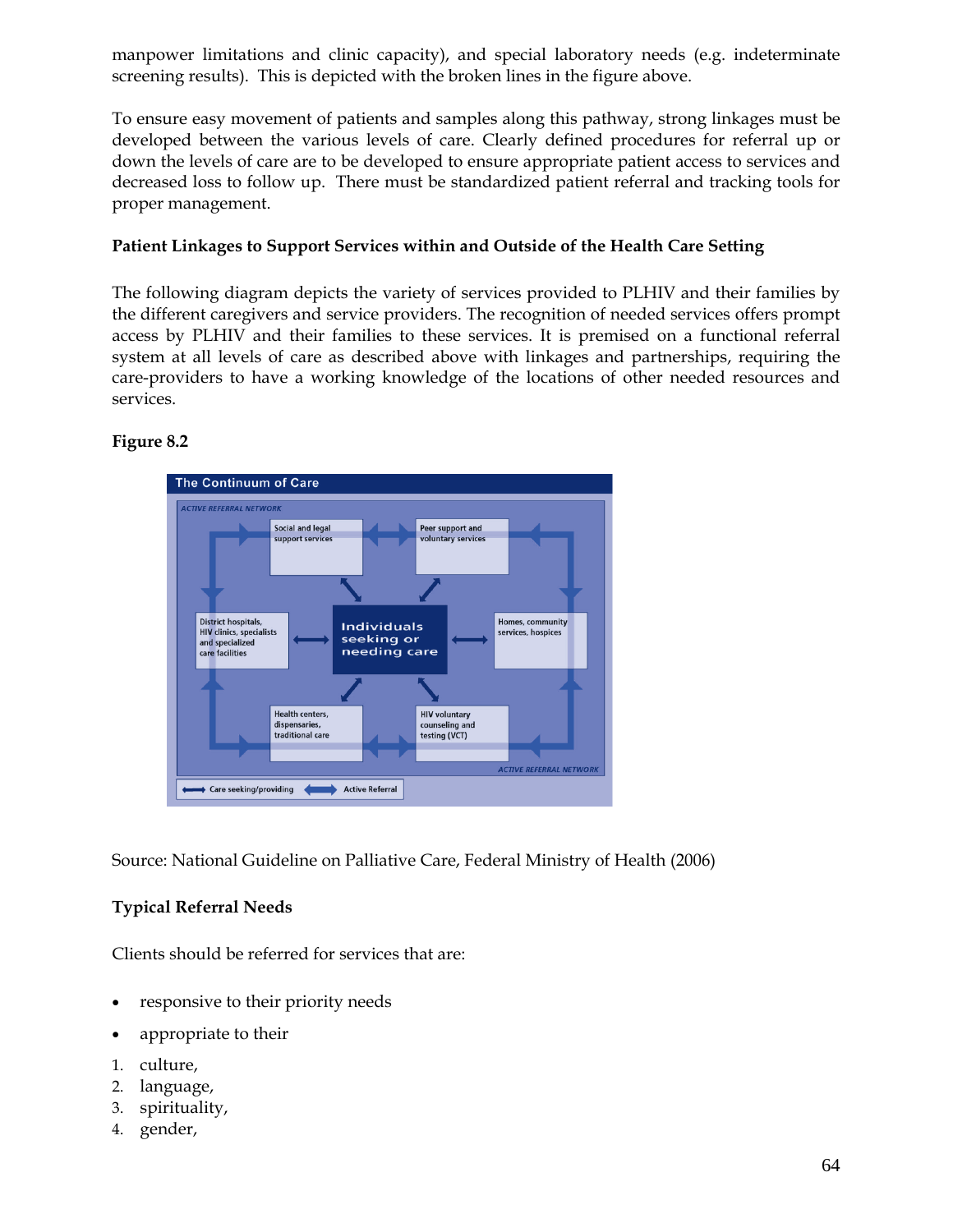- 5. sexual orientation,
- 6. age,
- 7. developmental level

#### **Clinical services**.

This will include provision of medical services for HIV-infected clients for the purposes of:

- Clinical evaluation for client management
- Prevention and treatment for opportunistic infections and HIV related conditions
- Early identification of communicable diseases such as TB, STIs, and hepatitis and appropriate referral of such clients for treatment. This will be handled by the primary, secondary and tertiary levels of care.

#### **Partner counseling and referral services (PCRS)**.

Persons with HIV-positive test results should receive or be referred to services to help them notify their partner(s) regarding their HIV sero-status and how to encourage their spouse to access counseling, testing and referral (CTR) services.

#### **Reproductive health services**

Female clients who are pregnant or of childbearing age should receive or be referred for reproductive health services. HIV-infected pregnant women will require the provision of education, prevention counselling and PMTCT services according to national guidelines.

#### **Prevention and treatment of drug or alcohol abuse**

Clients who abuse drugs or alcohol should receive or be referred to substance or alcohol abuse prevention and treatment services.

#### **Mental health services**

Clients who have mental illness, developmental disability, or difficulty coping with HIV diagnosis or HIV-related conditions should receive or be referred to appropriate mental health services.

#### **Social/Legal support services**

Clients who test positive may require legal and/or social services for counseling on how to prevent or deal with discrimination in employment, housing, and public accommodation.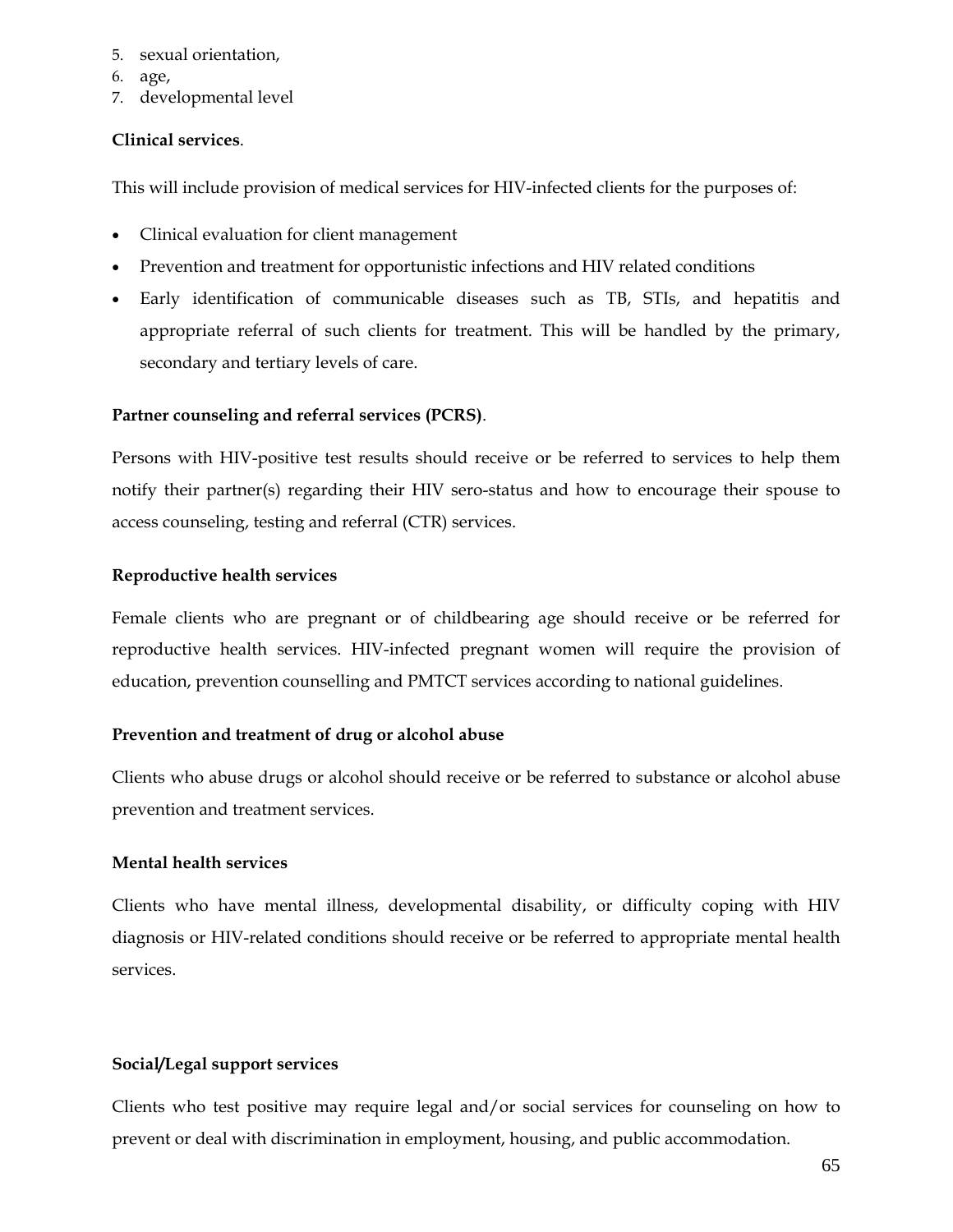#### **Other HIV prevention and support services**

Other client needs may be addressed through other HIV prevention and support services such as education materials, support with housing, food, employment, transportation, child care, domestic violence, and legal services. Peer support and voluntary services are essential in this regard. Addressing these needs can help clients access, accept and adhere to medical services offered. It also helps them in the adoption and maintenance of positive attitudinal and behavioural change with a view to reducing the risk for HIV acquisition and transmission.

#### **Prevention with Positives (PwP)**

This provides prevention counselling, follow up and subsequent referral where necessary for clients with needs that affect their ability to adopt and sustain positive behavioural change with a view to reducing their risk for acquiring and/or transmitting HIV infection. PwP activities include short term and ongoing behavioural counseling to reduce high-risk behaviours, provision of condoms, attention to risks imposed by alcoholism and use of other drugs, and screening and treatment of sexually transmitted infections at every contact with the care provider.

#### **Private Sector Involvement**

#### **Definition and scope of private sector involvement**

The private sector is a dominant stakeholder and includes private health practitioners, FBOs, NGOs, corporations/industries, and individuals. Private sector collaboration is essential because patients access care in both private and public facilities. Services provided by the private sector will cover HCT, PMTCT, ART, Palliative care, training, income-generating activities, provision of micro finance, food security, etc. Private sector participants should display the type of services provided within the facility

#### **Criteria for Private Sector participation**

Private sector participants should fulfill the following criteria:

- Register service with appropriate government agency
- Adopt a unified M  $\&$  E plan including use of standardized tools for data collection and data obtained must be reported to the national M  $\&$  E body regularly as requested by the coordinating body.